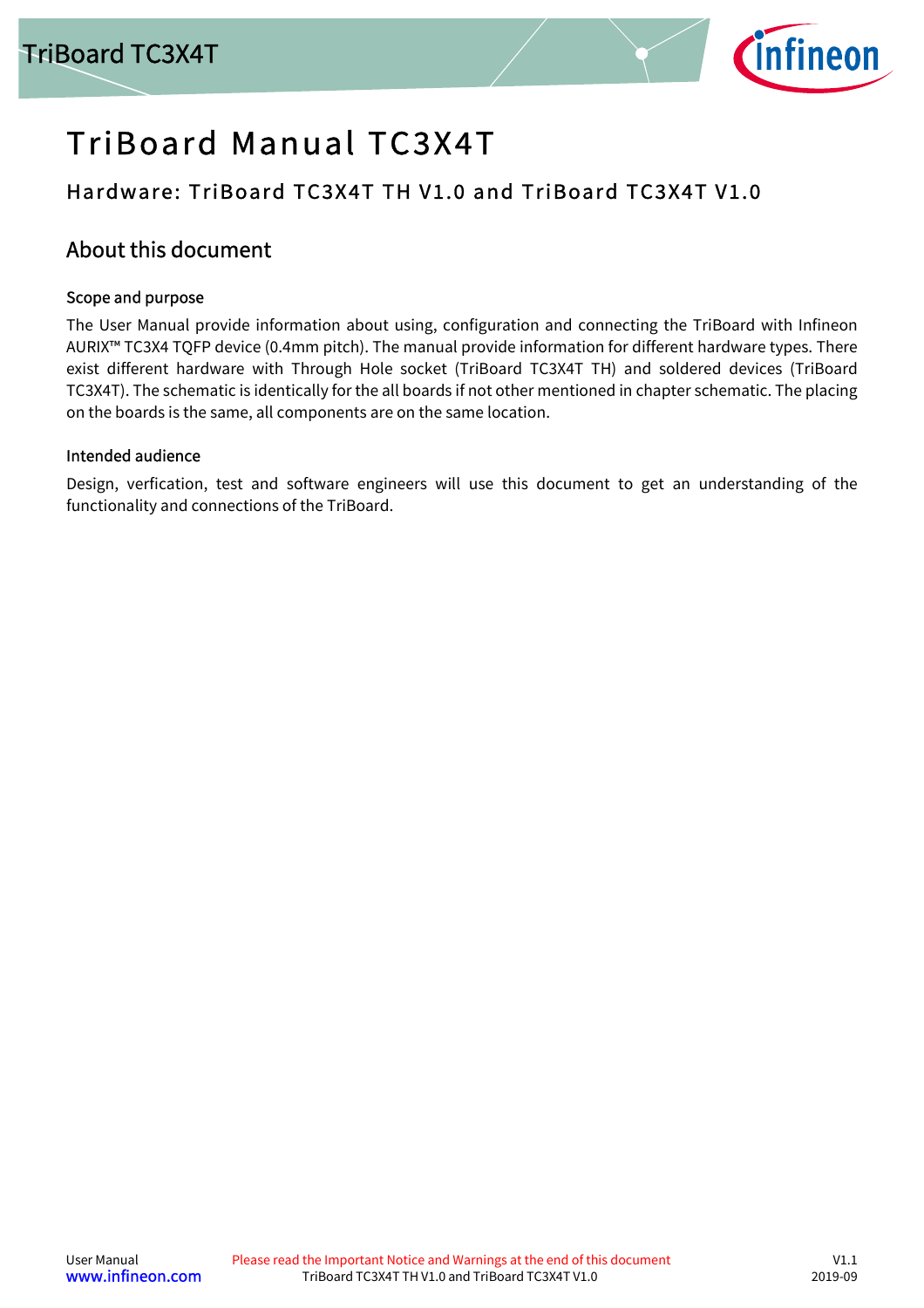

#### **Table of Contents**

# <span id="page-1-0"></span>**Table of Contents**

| 1                       |  |
|-------------------------|--|
| $\overline{2}$          |  |
| 2.1                     |  |
| 2.2                     |  |
| 2.3                     |  |
| $\overline{\mathbf{3}}$ |  |
| 3.1                     |  |
| 3.2                     |  |
| 3.2.1                   |  |
| 3.2.2<br>3.3            |  |
| 3.3.1                   |  |
| 3.4                     |  |
| 3.5                     |  |
| 3.6                     |  |
| 3.6.1                   |  |
| 3.6.2                   |  |
| 3.7                     |  |
| 3.8                     |  |
| 3.9                     |  |
| 3.10                    |  |
| 3.11                    |  |
| 3.11.1                  |  |
| 3.12                    |  |
| 3.13                    |  |
| 3.14                    |  |
| 3.15                    |  |
| 3.16                    |  |
| 3.16.1                  |  |
| 3.16.2                  |  |
| 3.16.3<br>3.16.4        |  |
| 3.16.5                  |  |
| 3.16.6                  |  |
|                         |  |
| $\overline{\mathbf{4}}$ |  |
| 4.1                     |  |
| 4.1.1                   |  |
| 4.1.2<br>4.2            |  |
| 4.2.1                   |  |
| 4.2.2                   |  |
|                         |  |
| 5                       |  |
| 5.1                     |  |
| 5.2                     |  |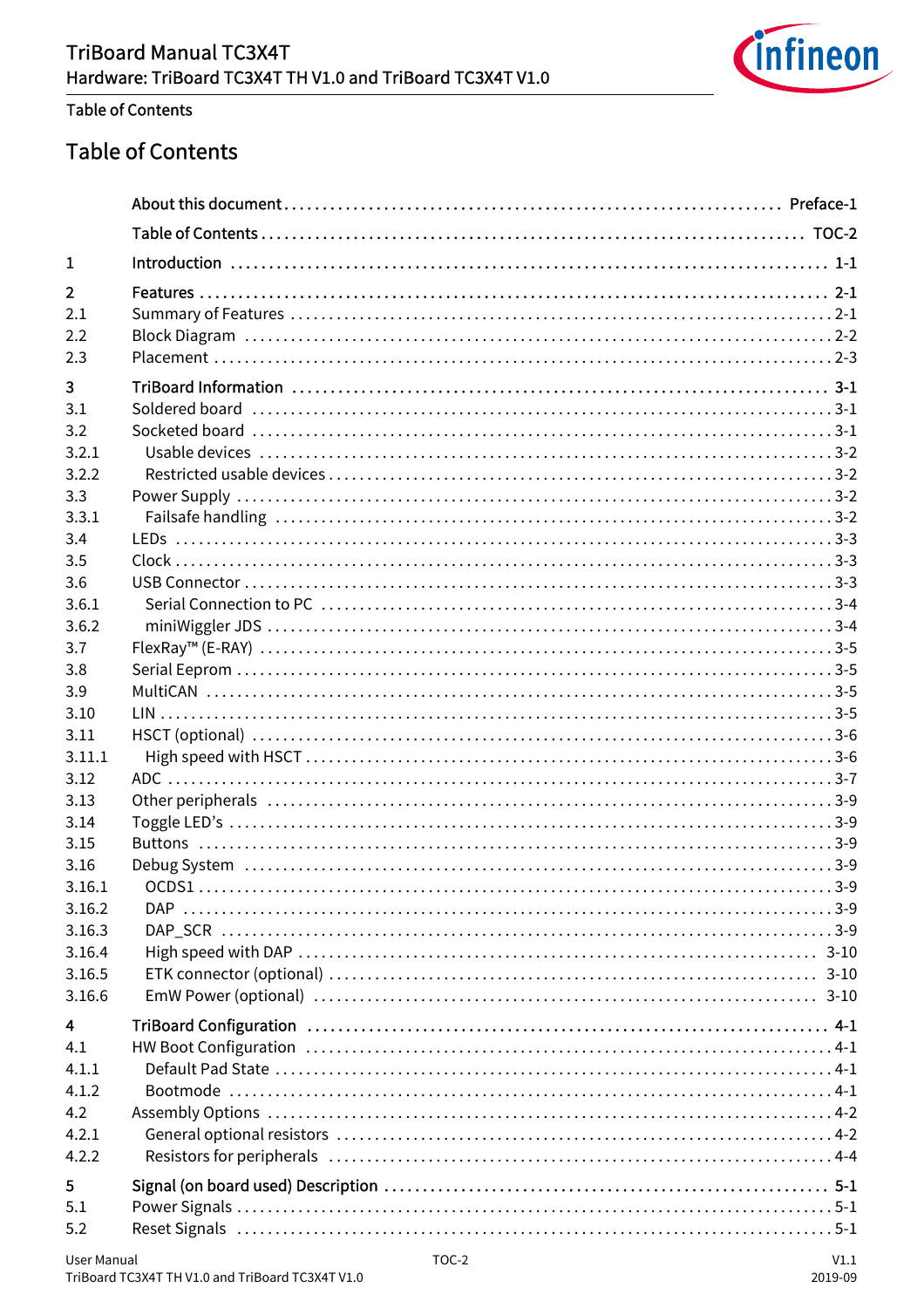

#### **Table of Contents**

| 5.3<br>5.4<br>5.5<br>5.6 |  |
|--------------------------|--|
| 6                        |  |
| 6.1                      |  |
| 6.2                      |  |
| 6.3                      |  |
| 6.4                      |  |
| 6.5                      |  |
| 6.6                      |  |
| 6.7                      |  |
| 6.8                      |  |
| 6.9                      |  |
| 6.10                     |  |
| 6.11                     |  |
| 6.12                     |  |
| $\overline{7}$           |  |
| 7.1                      |  |
| 7.1.1                    |  |
| 7.1.2                    |  |
| 7.2                      |  |
| 7.3                      |  |
| 7.4                      |  |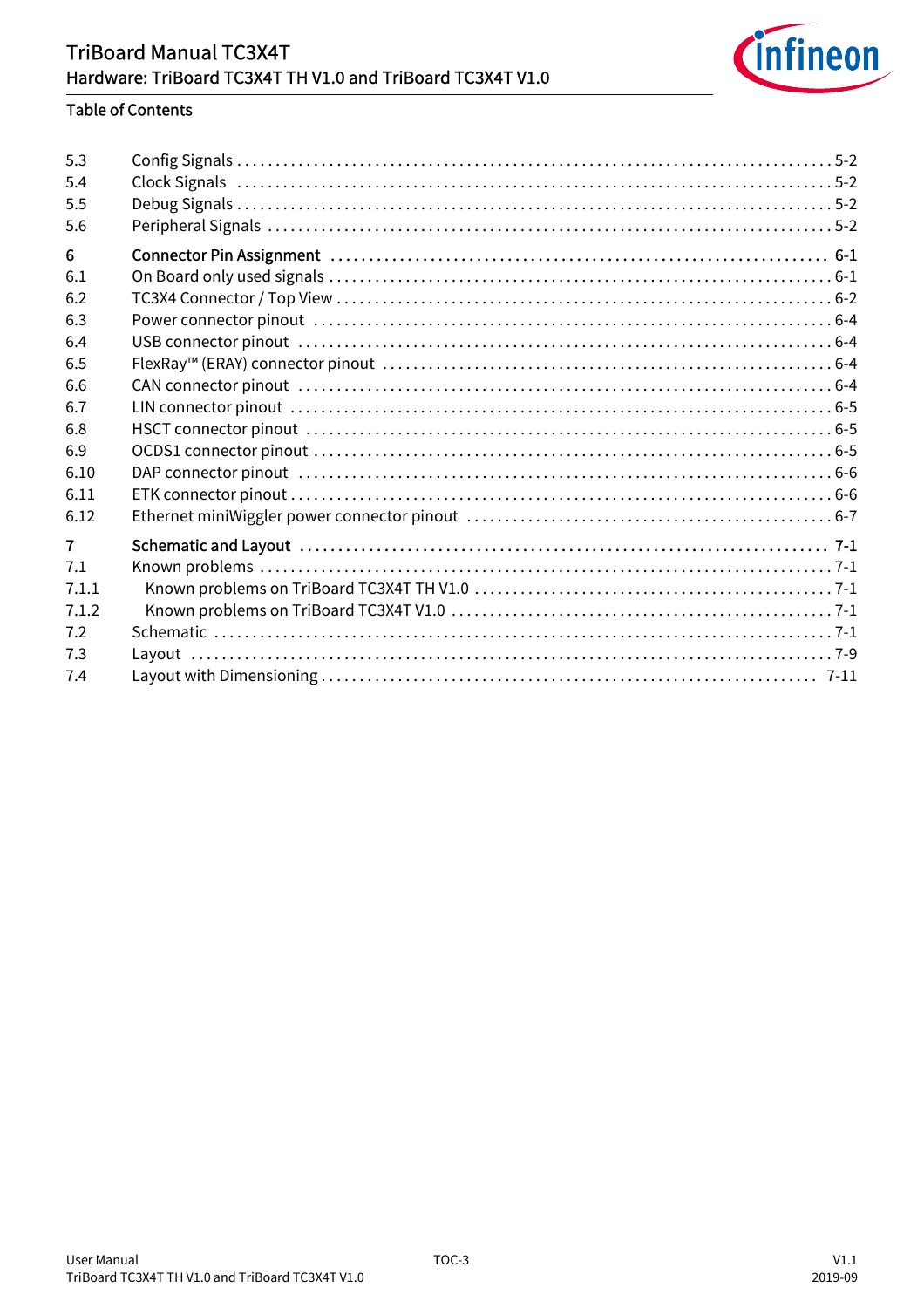

#### Introduction

# <span id="page-3-0"></span>1 Introduction

We congratulate you on your purchase of the TriCore Evaluation Board. This kit is a versatile tool, providing quick access to the capabilities of TriCore's powerful architecture.

Applications can be developed easily. The Evaluation Board is equipped with a variety of memories and peripherals for connection to the environment. There is also an interface for the On Chip Debugging Features (OCDS1 and DAP).

The Evaluation Board allows easily the development of TriCore applications with the corresponding tools.

Subsequently, the applications can be downloaded and can be tested with the powerful debugger software.

This TriBoard Hardware Manual familiarizes you with the TriCore Evaluation Board and guides you through the initial configuration of the TriBoard.

For detailed technical information about the TC3X4 TQFP (e.g. TC364, TC334, TC324) please refer to the User Manual of the used device.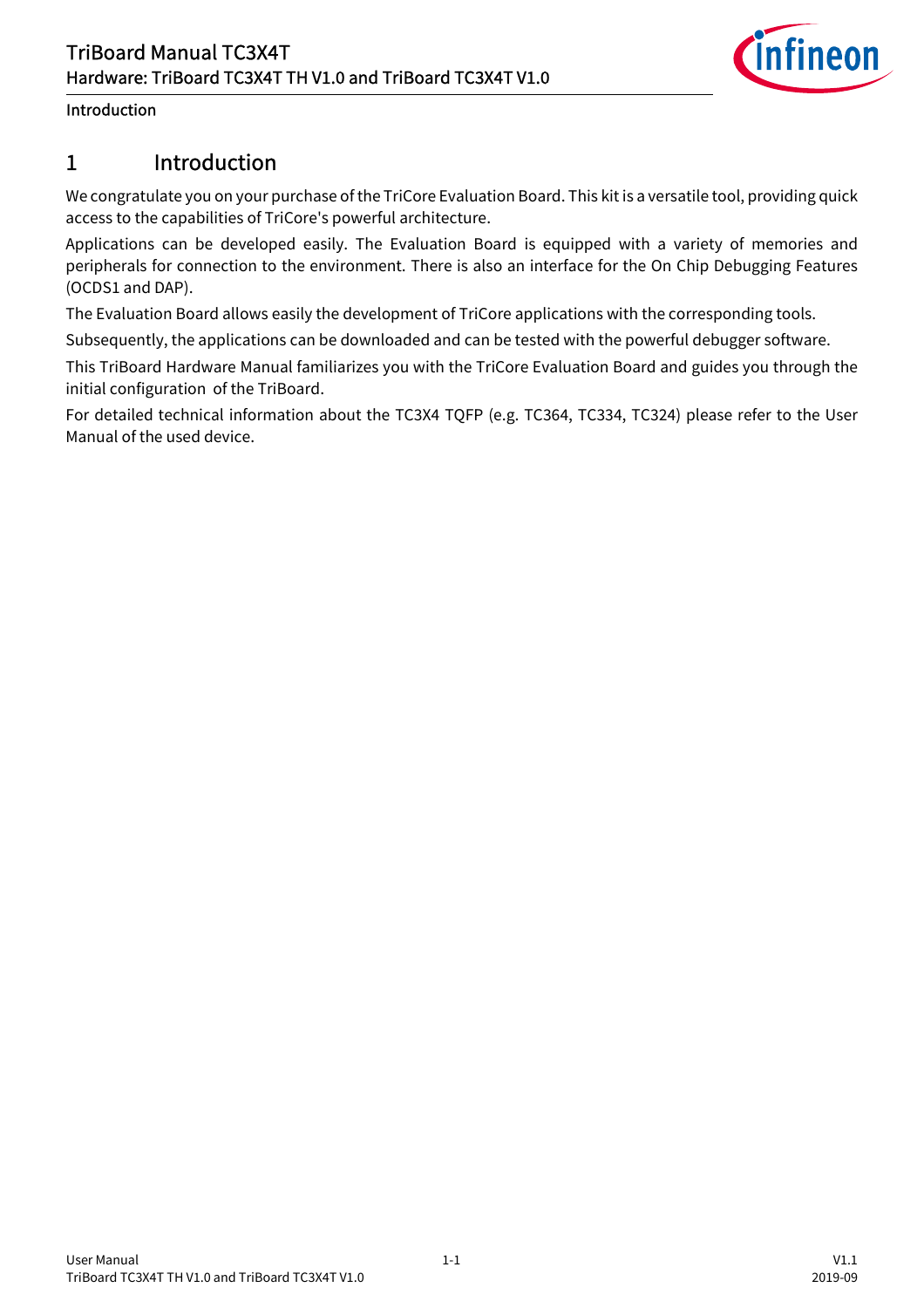

#### Features

# <span id="page-4-0"></span>2 Features

#### <span id="page-4-1"></span>2.1 Summary of Features

- Infineon's TC3X4 (TC364, TC334, TC324) AURIX™ 2G Controller in TQFP-144 Package (0.4mm pitch)
- FlexRay™ 1) Transceivers
- High Speed CAN Transceivers (CAN-FD capable)
- USB to UART bridge
- Serial Eeprom
- LIN Transceiver
- Crystal 20MHz (default) or External Clock
- USB miniWiggler JDS for easy debugging
- 8 Low Power Status LEDs
- 8-DIP switches for configuration
- access to all pins of controller
- 100mm x 160mm (EURO-Board)

#### **Connectors**

The TC3X4T TriBoard offers a wide variety of connectors:

- Standard power connector
- Micro USB connector for ASC Interface (ASC0) and miniWiggler
- 16-pin header for JTAG interface (OCDS)
- 2 x 10-pin header for DAP and DAP\_SCR
- 10pin (2x5) Header for LIN Transceiver (LIN)
- 2 x 10pin (2x5) Header for CAN High Speed Transceiver (CAN0 and CAN1)
- 2 x 10pin (2x5) Header for FlexRay™ (ERAY-A and ERAY-B)
- four 80-pin connectors (male) + four 80-pin connectors (female) with all I/O signals
- optional ETK connector
- optional 6pin (IEEE1394) Socket for HSCT

#### Components

- Infineon's Multi Voltage Safety Micro Processor Supply TLF35584QV
- Three LEDs to validate power supply (5Volt / 3,3 Volt / 1,25 Volt)
- LED indicating safe state signal 2 from TLF35584
- LED indicating /HDRST (ESR0) active state
- LED indicating activ miniWiggler JDS
- LED switched via DAS software
- 2 x Infineon's FlexRay™ Transceiver TLE9221SX
- 2 x Infineon's High Speed CAN-Transceiver TLE9251VSJ
- Infineon's LIN-Transceiver TLE 7259-3GE
- USB to UART bridge FT2232HL (FTDI)
- 8 general purpose LEDs
- 2K SPI Bus Serial Eeprom (MICROCHIP)
- Reset switch
- Enable switch
- Generic switch

<sup>1)</sup> FlexRay™ is a trademark of FlexRay Consortium.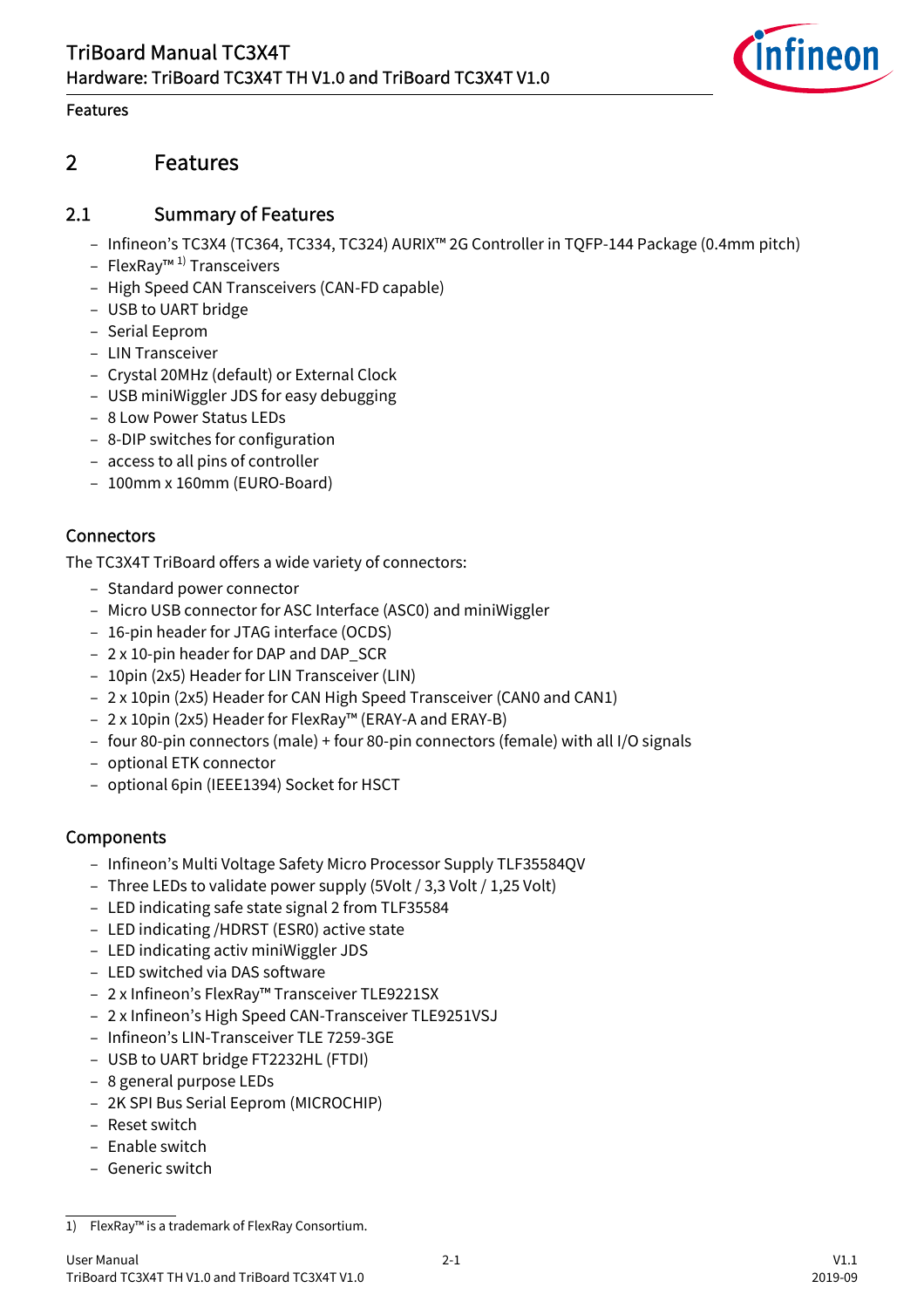

#### Features

– 4-pin Dip switch

#### Zero Ohm Bridges

Zero Ohm resistors give the flexibility to configure the systems functionality.

# <span id="page-5-0"></span>2.2 Block Diagram



Figure 2-1 TriBoard Block Schematic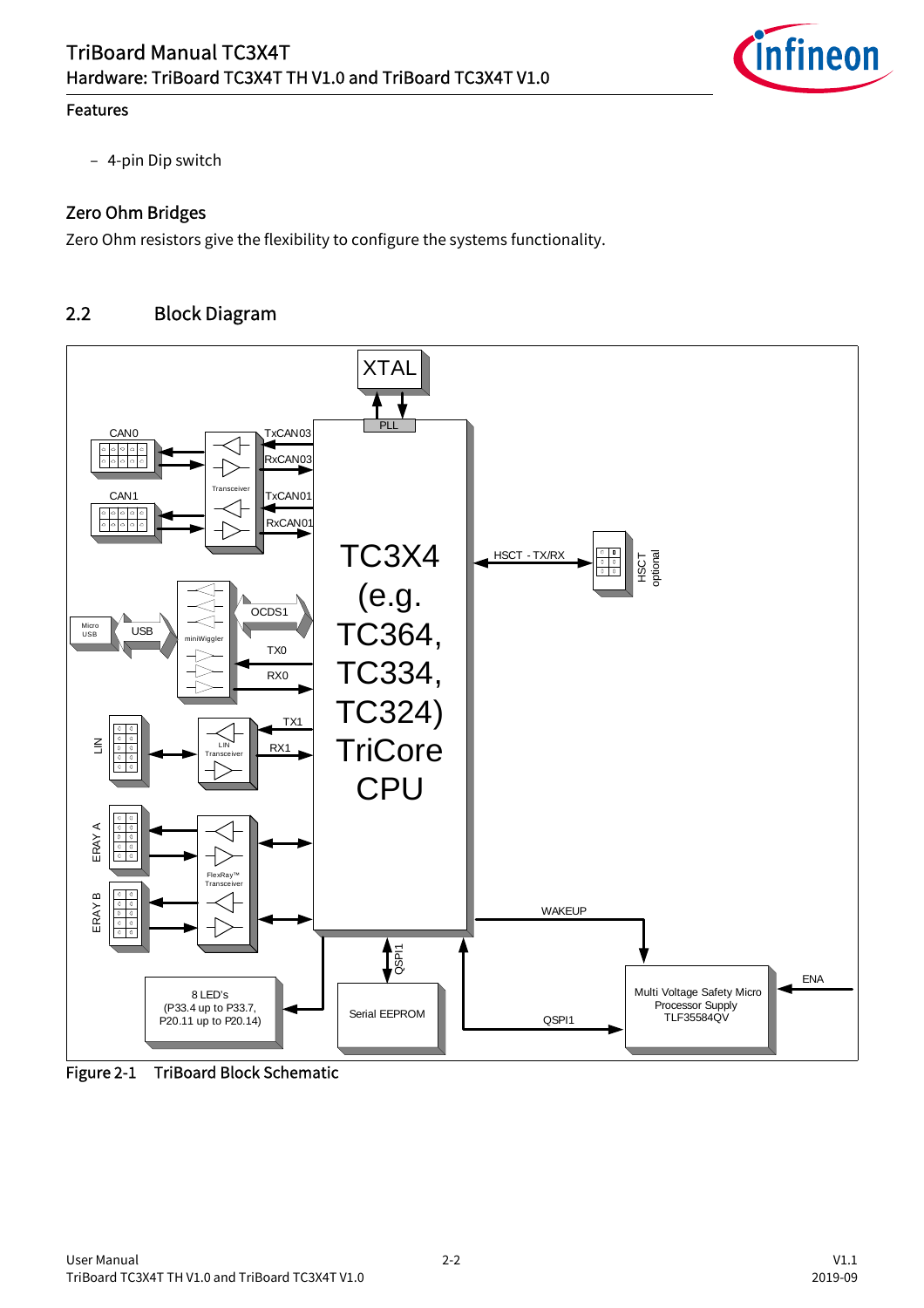

#### Features

# <span id="page-6-0"></span>2.3 Placement



Figure 2-2 **TriBoard TC3X4T (TH) V1.0 Placement**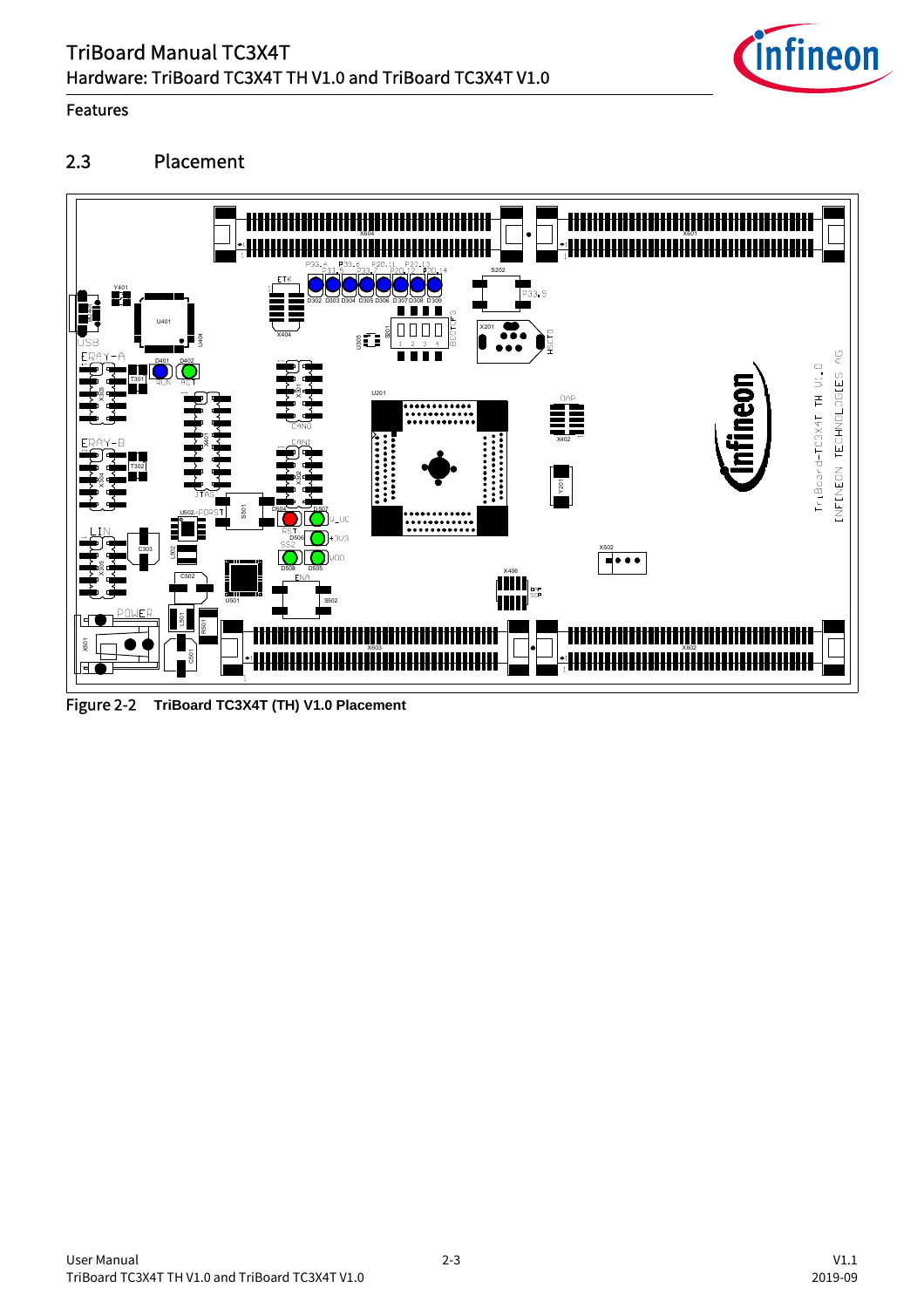

# <span id="page-7-0"></span>3 TriBoard Information

# <span id="page-7-1"></span>3.1 Soldered board

TriBoard TC3X4T V1.0 is the soldered board and will be available only with usable devices. Please see also chapter [Usable devices.](#page-8-0)

# <span id="page-7-2"></span>3.2 Socketed board

TriBoard TC3X4T TH V1.0 is the socketed board and will be available in two assembly options:

- For device with PMSLE module and without PMS module (TC334 and TC324)
- For device with PMS module and without PMSLE module (TC364)

Difference between this two module is, that the PMSLE use a Switch Capacitor Regulator for the core voltage

generation which need only an external capacitor (see schematic C518, no external coil, no external p+n mosfet).

The PMS module use a Step-down Regulator which need an external p+n mosfet (see schematic Q506) and an

external coil (see schematic L503). To differentiate between the two boards have a look to C518. If assembled then TC334 and TC324 can be used otherwise only TC364.

If you get the board with TC364 and you will use the board with TC334 or TC324 then you must remove R528, R529 and R523, assemble R541 and R542 with a resistor 0R size 0603 and assemble C518 with a capacitor 1µF size 0603 (e.g. CGA3E1X7R1E105K) otherwise the TC334 and TC324 will not work.

If you get the board with TC334 or TC324 and you will use the board with TC364 then you must remove R541, R542 and C518 and assemble R528, R529 and R523 with a resistor 0R size 0603.

The mentioned components are red marked in the following [Figure 3-1:](#page-7-3)



<span id="page-7-3"></span>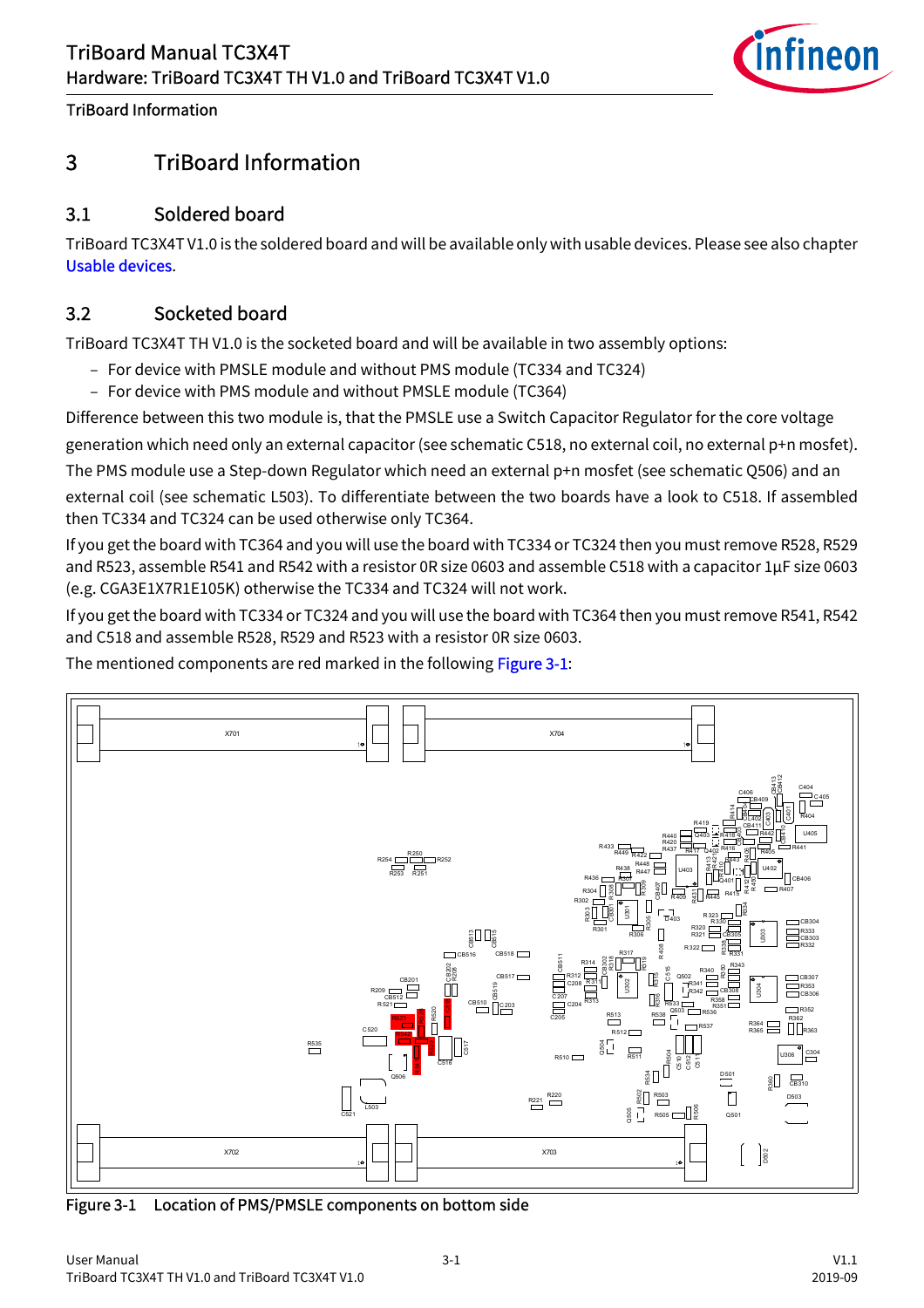

#### <span id="page-8-0"></span>3.2.1 Usable devices

*Note: Note: Please check always the latest manual for complete list of usable/tested devices.*

The board can be used with the following devices:

- TC364DP-64F300F
- TC334 (planned, not yet tested)
- TC324 (planned, not yet tested)

# <span id="page-8-1"></span>3.2.2 Restricted usable devices

• None

#### <span id="page-8-2"></span>3.3 Power Supply

All needed voltages are generated via Infineon's Multi Voltage Safety Micro Processor Supply TLF35584QV and via the microcontroller itself (+1,25V).

The supply device is available as two different devices:

TLF35584QVVS1 -> +5V standby voltage, +5V TriCore supply (V\_UC)

TLF35584QVVS2 -> +3,3V standby voltage, +3,3V TriCore supply (V\_UC)

Dependent of the assembled device the board works with 5V or 3,3V IO.

The TLF35584QV provide the following voltages:

+3,3V or +5V for standby (connected to VEVRSB)

+3,3V or +5V for TriCore (connected to VEXT)

+5V communcation supply (used by CAN and FlexRay™ transceivers)

+5V voltage reference (connected to VDDM and VAREFx)

+3,3V via LDO directly from pre regulator

Applying a stable supply voltage causes the power on reset after a short period. The three LED's (V\_UC, +3.3V, VDD) indicate the status of the on board generated voltages.

A manual power on reset is executed by pressing the reset button.

The Board has to be connected to a +3,5V to +40V DC power supply.

The power consumption is not specified yet but a supply with 12V and 500mA is recommended. The pinout for the supply connector is shown in [Figure 6-3.](#page-29-4) There can be used any standard power pack with a connector where the positive line is surrounded by the ground line.

# <span id="page-8-3"></span>3.3.1 Failsafe handling

In case that the device don't contains a program which disable or service the window watchdog and error pin monitor of the TLF35584 then the TLF35584 is going to a FAILSAFE state where all supplies are switched off. This state can be left via reconnect the power plug or via the ENA button (S502). In this case you must connect a debugger which is able to disable the window watchdog and error pin monitor to reprogram the microcontroller. In the default state of the board the switching to FAILSAFE state is switched off via resistor R508.

If you will use/evaluate all safety features of the TLF35584 make sure that R509 is assembled and R508 is not assembled. Make sure that you have a proper initialization of TLF35584 in your softare.

Resistor R508 and R509 are red marked in the following [Figure 3-2](#page-9-3):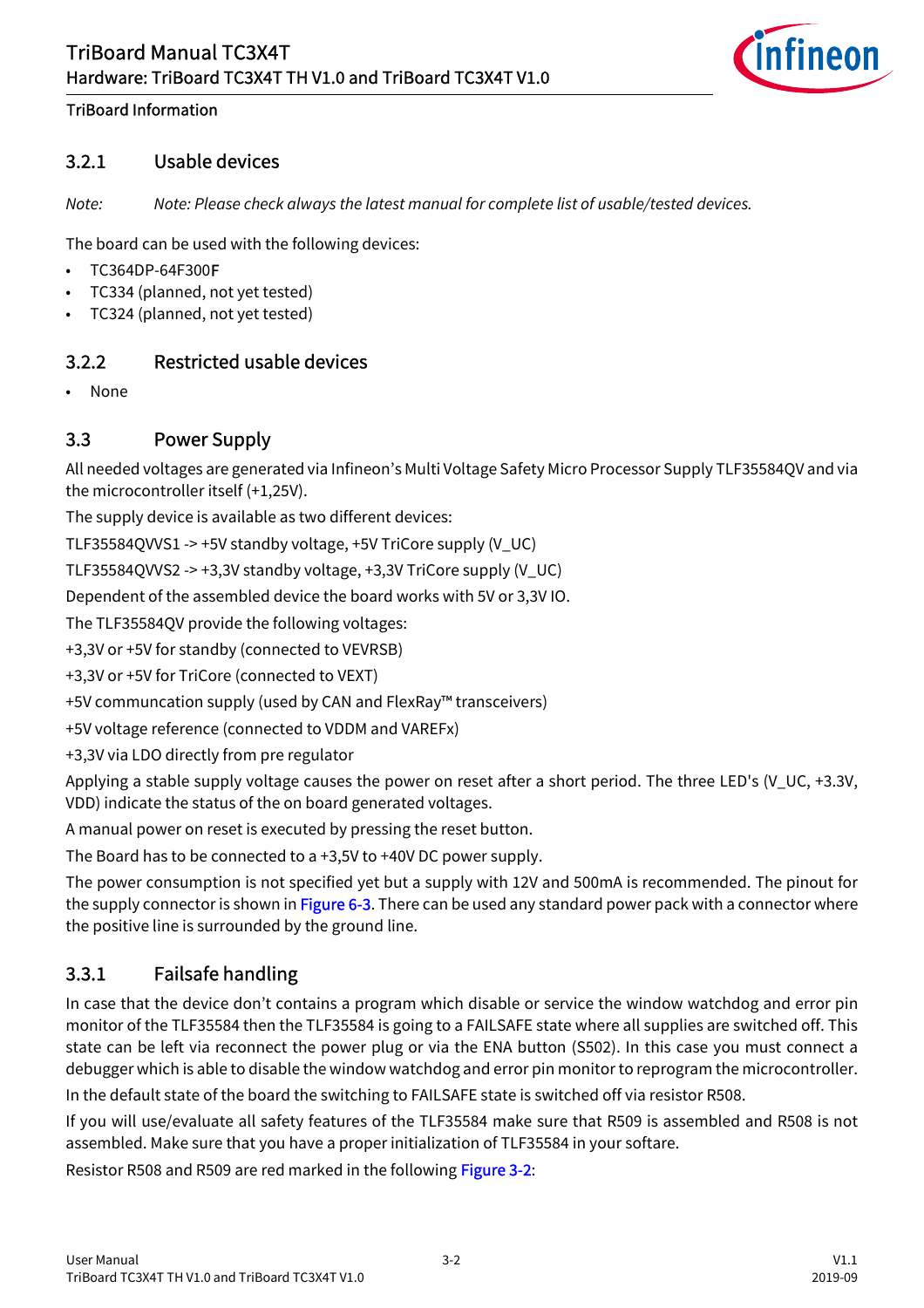

#### TriBoard Information



<span id="page-9-3"></span>Figure 3-2 Resistors for TLF35584 Safety feature handling with switch on

# <span id="page-9-0"></span>3.4 LEDs

There are 15 LEDs on board:

- D302 up to D305 (blue) -> toogle LEDs connected to P33.4 ... P33.7
- D306 up to D309 (blue) -> toogle LEDs connected to P20.11 ... P20.14
- D504 RST (red) -> RESET LED indicate the reset state of the board (/ESR0)
- D505 VDD (green) ->VDD (+1,25V) power supply indication
- D506 +3V3 (green) -> +3,3V power supply indication
- D507 V\_UC (green) -> +5V/+3,3V power supply indication
- D508 SS2 (green) -> safe state signal 2 indication
- D402 ACT (green) -> on board miniWiggler JDS is ACTIV
- D401 RUN (blue) -> Debug RUN mode (switched by DAS Server)

# <span id="page-9-1"></span>3.5 Clock

On the board is a fixed crystal with 20MHz assembled. You can change this by replacing Y101 (soldered).

# <span id="page-9-2"></span>3.6 USB Connector

The USB connector is used for connection to a PC. Via the USB it is possible to power the board, using the ASCLIN0 as serial connection via USB and Debugging via DAS. For the pinout of USB socket see [Figure 6-4.](#page-29-5)

NOTE: Before connecting the board to the PC, make sure that the actual DAS software is installed on the PC. For actual DAS software please contact your local FAE.

The software can also be found on:

# [DAS website](http://www.infineon.com/das)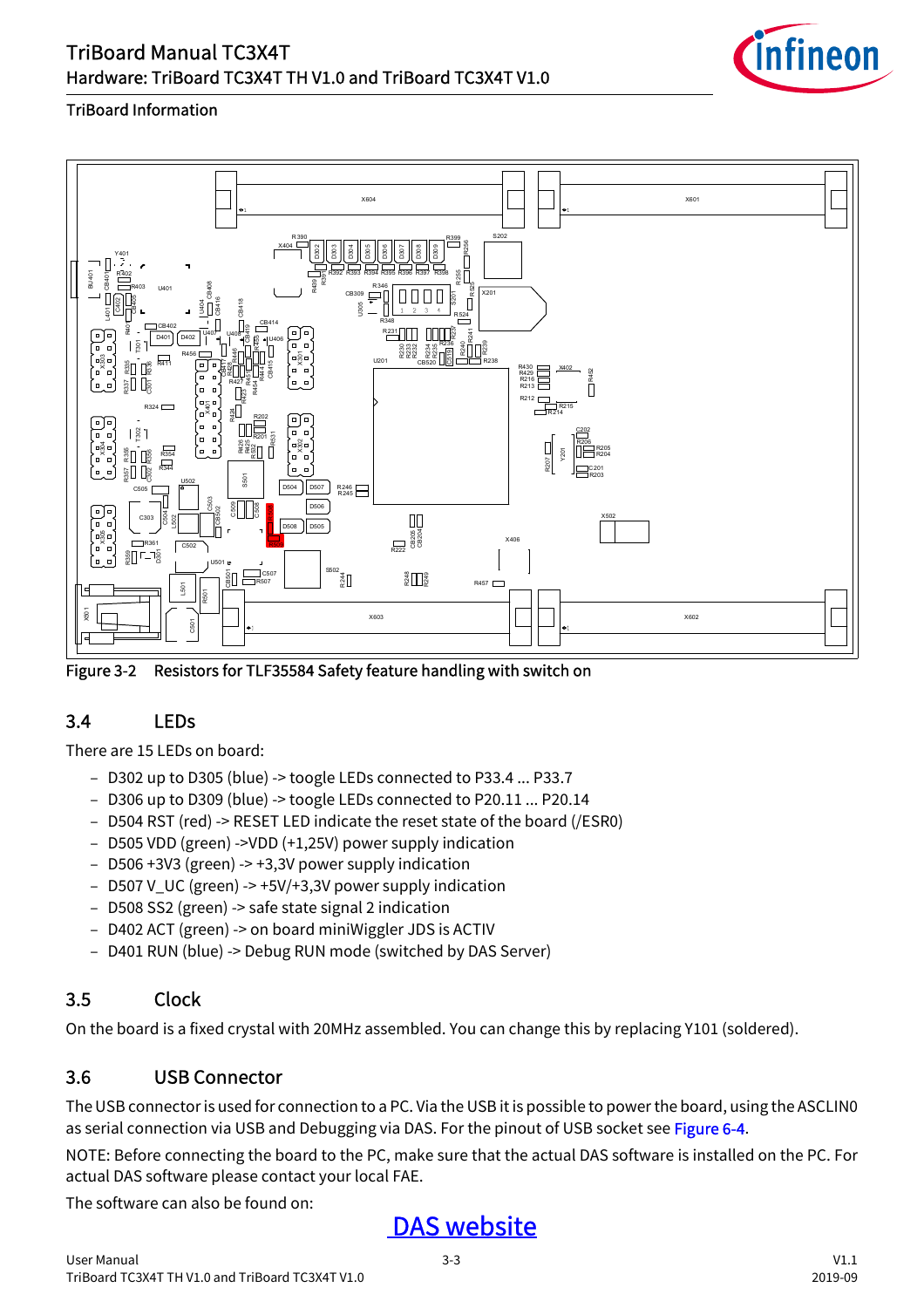

# <span id="page-10-0"></span>3.6.1 Serial Connection to PC

After the first connection of USB to a PC the needed driver will be installed automatically. During this there will be created a new COM port on PC. This COM port can be used to communicate with the board via ASCLIN0 of the device. Per default the ASCLIN0 is used on P14.0 and P14.1 (e.g. Generic Bootstrap Loader) . In case you will use the Generic Bootstrap Loader via CAN or ASCLIN0 via P15.2 and P15.3 you must:

- remove R436 and R437 (this disconnect the serial connection from P14.0 and P14.1)
- remove R301 and R302 (this disconnect the CAN0 transceiver from P11.10 and P11.12)
- assemble R438 and R440 with 0R resistor (size 0603) to connect P15.2 and P15.3 to serial connection
- assemble R303 and R304 with 0R resistor (size 0603) to connect P14.0 and P14.1 to CAN0 transceiver

The mentioned resistors are red marked in [Figure 3-3.](#page-10-2)



<span id="page-10-2"></span>Figure 3-3 Resistors for ASC connection (ASC0)

# <span id="page-10-1"></span>3.6.2 miniWiggler JDS

The miniWiggler JDS is a low cost debug tool which allows you access to the JTAG of the device. Make sure that you have the latest DAS release. Debugging is possible via the DAS Server 'UDAS'. Please contact your prefered debug vendor for support of DAS.

If you have connected the board to the PC and there runs the DAS server, then a working connection is visible via the green ACTIV LED.

The status RUN LED is switched on/off through the DAS Server, depending on the used debugger (client).

#### IMPORTANT: Make sure that there is no or a tristated connection on X401 (OCDS1) and X402 (DAP) if the ACTIV LED is on.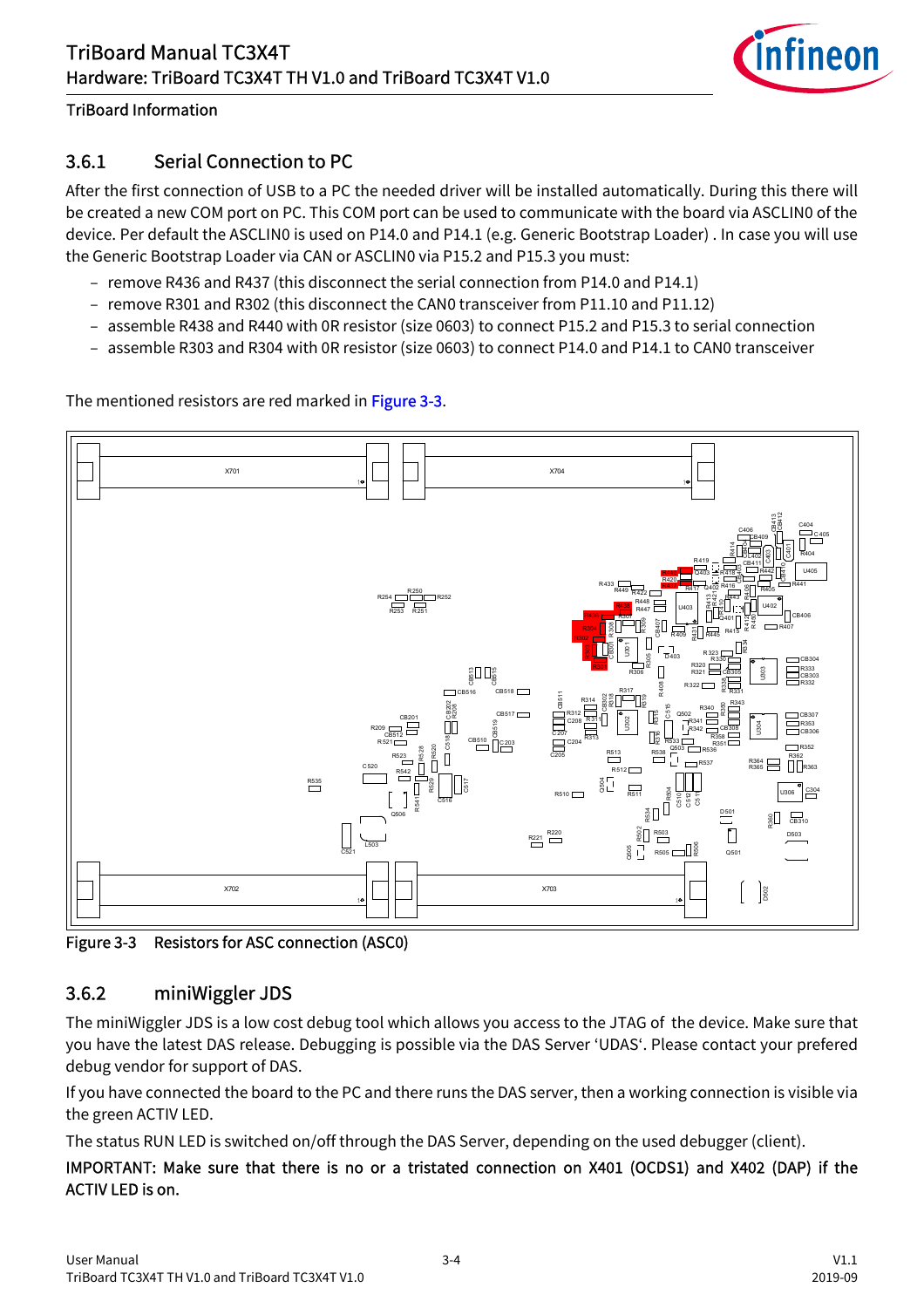

Per default the miniWiggler is connected to the DAP. If resistors R214, R215 and R216 assembled (default) then the standard DAP is connected to miniWiggler. If all this resistors are not assembled then the miniWiggler can't be used. In this case only the DAP connectors X402 and X406 can be used. See [Figure 3-8.](#page-16-3)

# <span id="page-11-0"></span>3.7 FlexRay™ (E-RAY)

The board has 2 IDC10 plugs for FlexRay™ Communication (channel A and B) with up to 10 Mbit/s. For the pinout of the plugs see [Figure 6-5.](#page-29-6) You can use a IDC female connector with crimpconnector, flat cable and SUB-D 9 plug with crimpconnector to have a 1:1 adapter to SUB-D 9.

The transceiver are connected to the TriCore device via zero ohm resistors (R320 up to R324 and R340 up to R344) which must be removed to use the ports outside.

ERAY-A can be connected to P02.0, P02.1 and P02.4. Transceiver for channel A can be enabled/disabled via P20.8. The error state of transceiver channel A can be read out via P20.9.

ERAY-B is connected to P02.2, P02.3 and P02.5. Transceiver for channel B can be enabled/disabled via P02.6. The error state of transceiver channel A can be read out via P02.7.

For more information look in the user manual for TC3X4 TQFP.

#### <span id="page-11-1"></span>3.8 Serial Eeprom

The QSPI1 of the TC3X4 TQFP is connected to a serial EEPROM with a size of 2KBit (256 x 8). As chip select for this EEPROM is used the port pin P23.1. P23.1 has no chip select functionality of QSPI. Therefore the software must generate the chip select manual via bit banging. To disconnect (disable) the EEPROM remove resistor R348.

#### <span id="page-11-2"></span>3.9 MultiCAN

On the board are two CAN transceiver connected to the CAN0 and CAN1 of TC3X4 TQFP. The transceivers are connected to two IDC10 plug. For the pinout of IDC10 plug see [Figure 6-6.](#page-29-7) You can use a IDC female connector with crimpconnector, flat cable and SUB-D 9 plug with crimpconnector to have a 1:1 adapter to SUB-D 9.

The transceiver are connected to the TriCore device via zero ohm resistors (R301 up to R304 and R311 up to R314) which must be removed to use the ports outside.

CAN0 can be used via P11.10 and P11.12 (CAN0 node 3, default) or P14.0 and P14.1 (CAN0 node 1). CAN1 can be used via P15.2 and P15.3 (CAN0 node 1, default) or P00.0 and P00.1 (CAN1 node 0).

# <span id="page-11-3"></span>3.10 LIN

On the board is one LIN transceiver connected to the ASCLIN1 on TC3X4 TQFP (P15.0 and P15.1). The transceiver are connected to one IDC10 plug. For the pinout of IDC10 plug see [Figure 6-7.](#page-30-3) You can use a IDC female connector with crimpconnector, flat cable and SUB-D 9 plug with crimpconnector to have a 1:1 adapter to SUB-D 9.

To disconnect the LIN remove resistor R364 and R365.

The LIN can be used in master and in slave mode. For the master mode there is per default a pull-up of 1K (R360) and a capacitor of 1nF (C304) on the BUS assembled. For using the LIN in slave mode the pull-up resistor R360 must be removed and maybe the capacitor changed to a smaller value (e.g. 220pF).

The mentioned resistor and capacitor are red marked in [Figure 3-4](#page-12-2)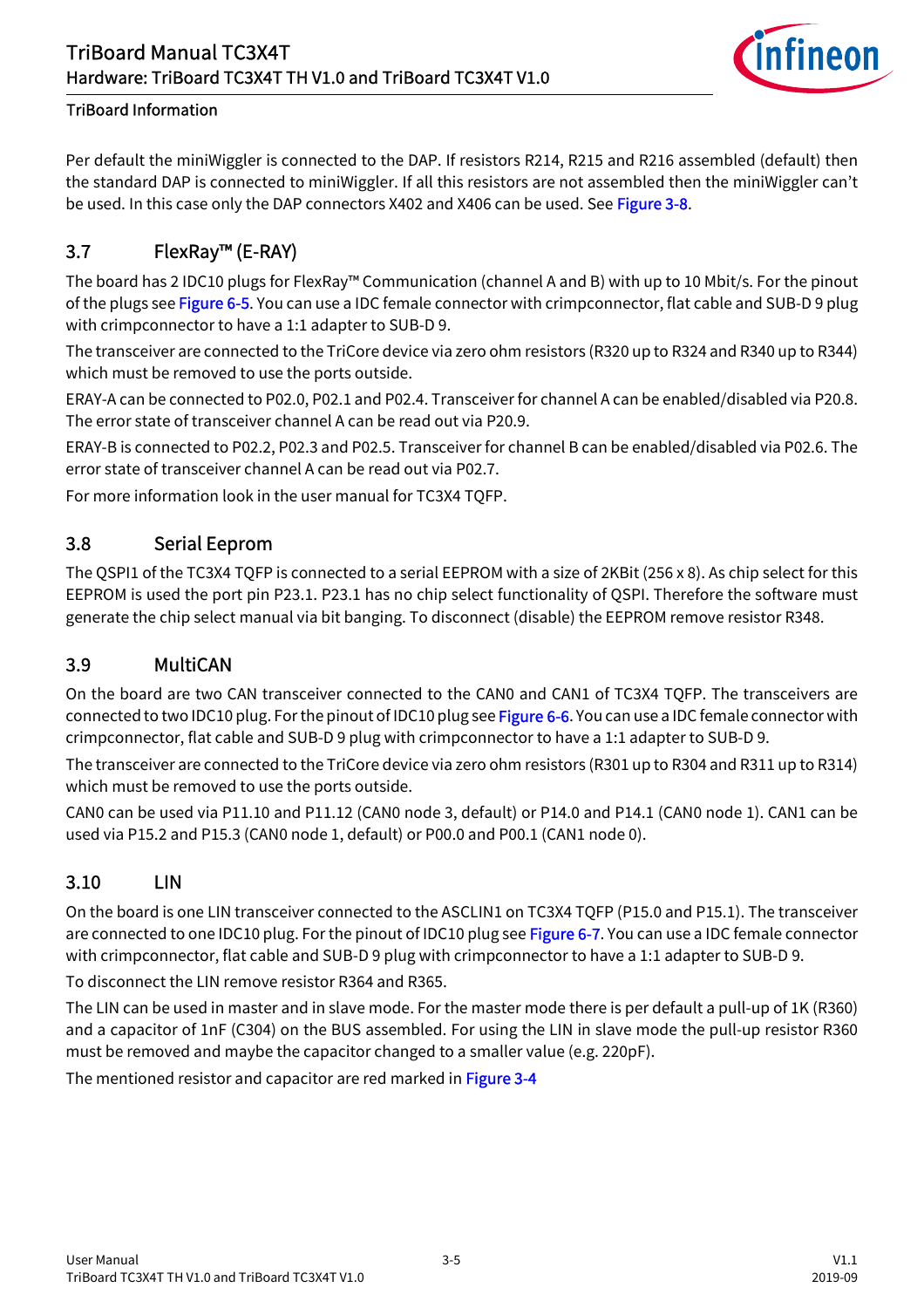

#### TriBoard Information



<span id="page-12-2"></span>Figure 3-4 Components for LIN Master Mode

# <span id="page-12-0"></span>3.11 HSCT (optional)

The TriBoard provide a footprint of IEEE 1394 socket (X201) for connection to other TC3XX via HSCT.

# *Note: Don't use X201 for connection to any IEEE 1394 device, this can destroy the board and/or the connected device.*

For connect two TriBoards you need to assemble this socket (Lumberg 2415 01) on each board and connect the boards with a standard 6 pin IEEE 1394 cable. For the pinout of socket see [Figure 6-8.](#page-30-4)

*Note: TC334 and TC324 don't support HSCT.*

# <span id="page-12-1"></span>3.11.1 High speed with HSCT

For use the HSCT connection between two board you need to remove 5 resistors to have a very short connection between device and connector. On the TC3X4T Triboard this 5 resistors are R250, R251, R252, R253 and R254 (red marked in [Figure 3-5\)](#page-13-1). This resistors needs to be removed.

mportant: When the resistors are removed then the port signals P20.0, P21.2, P21.3, P21.4 and P21.5 are no longer available on the 80 pin samtec connectors.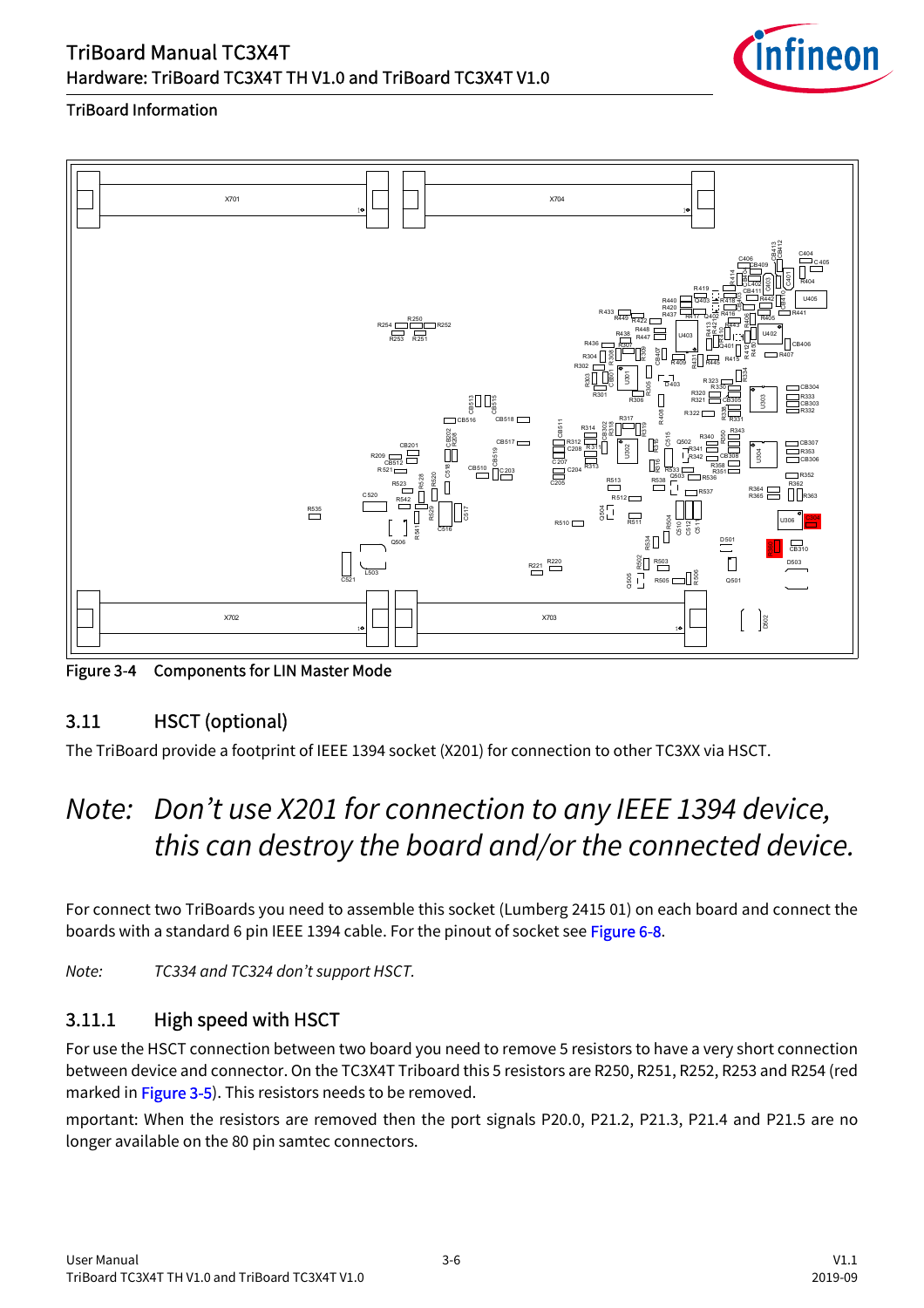

#### TriBoard Information



<span id="page-13-1"></span>Figure 3-5 Resistors for high speed HSCT

# <span id="page-13-0"></span>3.12 ADC

On this boards are 5 ADC channels prepared with a low pass filter. On pin AN5, AN24 (AN11 for TC334 and TC324), AN25 (AN12 for TC334 and TC324), AN36 and AN37 is assembled a capacitor of 47nF and a serial resistor of 4,7K.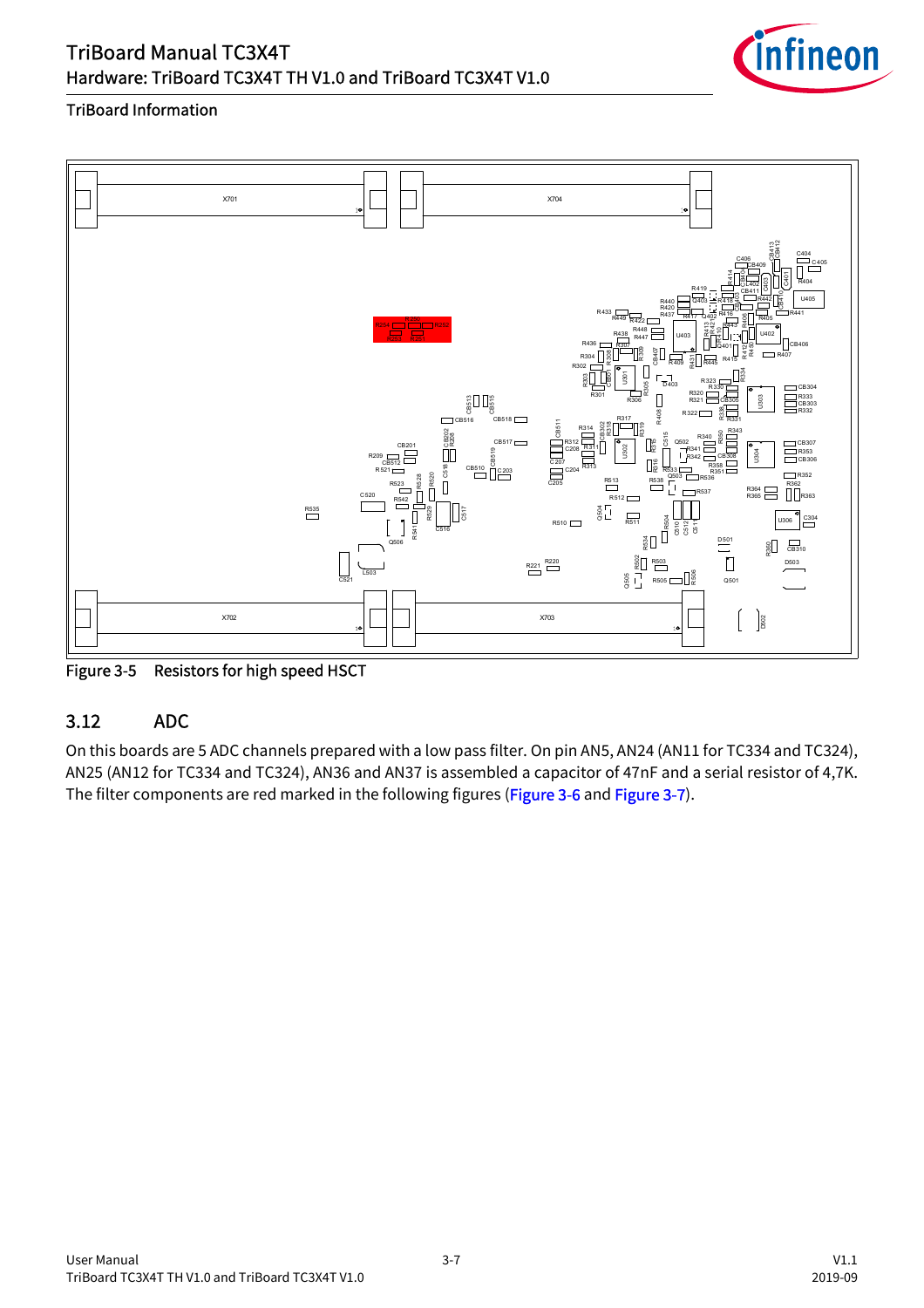

#### TriBoard Information



<span id="page-14-0"></span>Figure 3-6 Filter components of ADC channels on Top Side



<span id="page-14-1"></span>Figure 3-7 Filter components of ADC channels on Bottom Side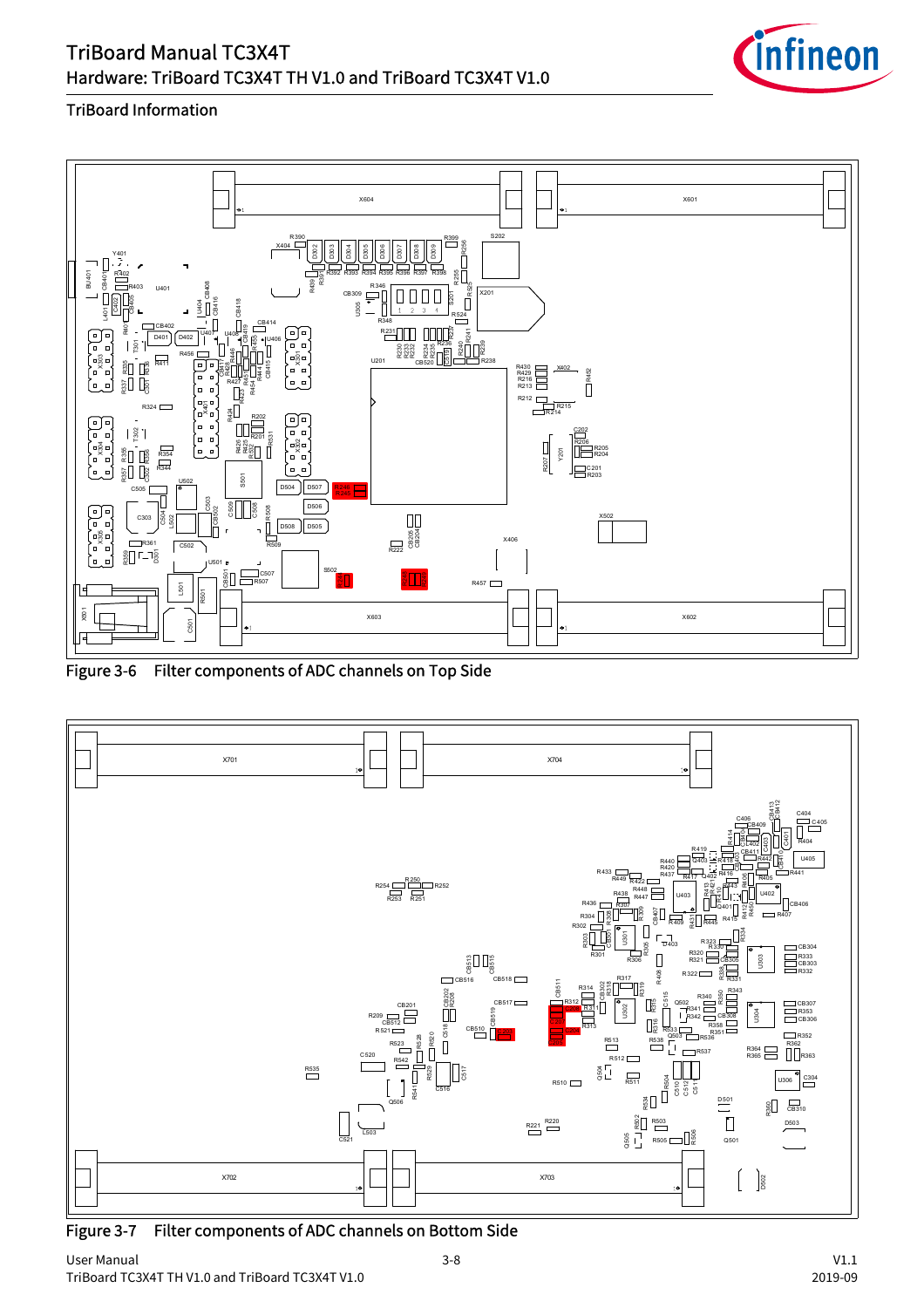

# <span id="page-15-0"></span>3.13 Other peripherals

For all other peripherals there are no special plugs on the board. The peripheral signals are available on the different connectors. See **["Connector Pin Assignment" on Page 6-1](#page-26-2)**.

### <span id="page-15-1"></span>3.14 Toggle LED's

The status LED's are low active and can be controlled by Software.

Port 20 pin 11 up to pin 14 are connected to single LED's (D306... D309) and powered by the normal microcontroller voltage.

Port 33 pin 4 up to pin 7 are connected to single LED's (D302... D305) and powered by the standby voltage. This means that this LED's can be are activ also when the board is in standby mode and only the standby voltage available (port 33 is powered by VEVRSB pin which is connected to standby supply of TLF35584). In this case the port pins are controlled by the standby controller if available.

#### <span id="page-15-2"></span>3.15 Buttons

On the board are three buttons.

The reset button (S501) will apply a warm power on reset to the device.

The ENA button (S502) will be used to enable/wakeup the TLF35584.

The P33.9 button (S202) can be used by software as input. Also can this button used by the standby controller to react on an event when only standby supply is available (e.g. wakeup the TLF35584 via P33.10).

#### <span id="page-15-3"></span>3.16 Debug System

#### <span id="page-15-4"></span>3.16.1 OCDS1

The OCDS1 signals are connected to the IDC16 plug (X401). They work with the port supply of Microcontroller (+5V default or +3,3V). For pinout of the connector see [Figure 6-9.](#page-30-5) You can connect any debugger to this connector. The signals /BRKIN and /BRKOUT are not connected per default. If you need this signals in the connector then assemble R424 and R425 or R426 with a 0R resistor.

If you connect a debug hardware make sure that the miniWiggler JDS (see ["miniWiggler JDS" on Page 3-4\)](#page-10-1) is not activ (ACTIV LED is off) and on the DAP connector (X402) is no hardware connected or the hardware is tristated.

If the ACTIV LED is on, then stop the active DAS Server 'UDAS' and/or remove the USB connection to the PC.

If R214 up to R216 not assembled then the connector is not usable.

#### <span id="page-15-5"></span>3.16.2 DAP

The board comes with a DAP connector (X402). For pinout of this connector see [Figure 6-10.](#page-31-2) You can connect a DAP hardware here. If you use this connector make sure that the miniWiggler JDS is not activ (ACTIV LED is off) and a connected OCDS1 hardware is disconnected or tristated.

#### <span id="page-15-6"></span>3.16.3 DAP\_SCR

Additional DAP connector (X406) is connected to DAP\_SCR. This DAP can be used as private DAP connection to the standby controller. For pinout of this connector see Figure 6-15. You can connect a DAP hardware here. This DAP use P33.6 and P33.7 which are connected to LED on the board. Maybe it is necessary to remove R393 and R394 if the speed of the connection is not fast enough.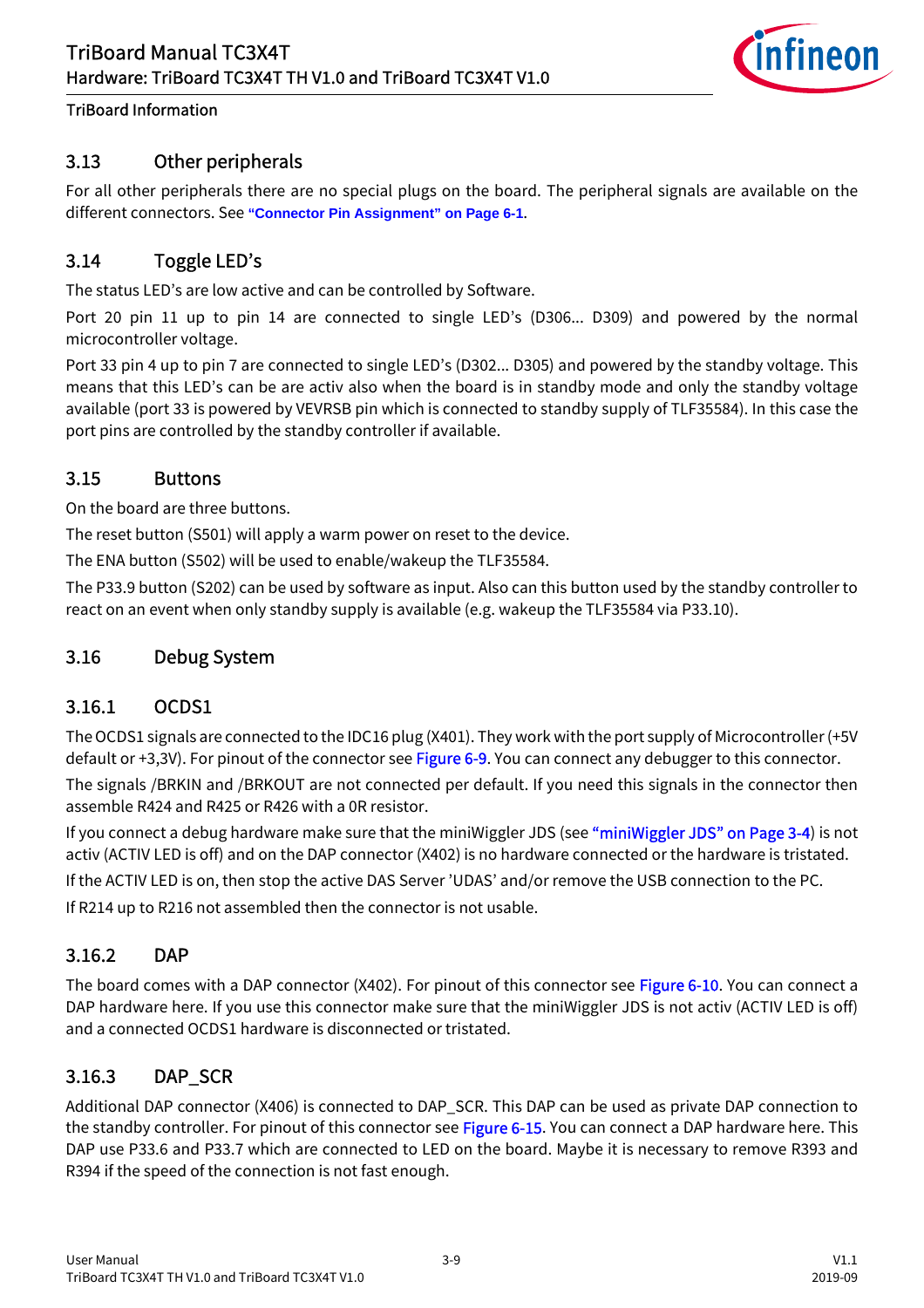

# <span id="page-16-0"></span>3.16.4 High speed with DAP

For use the DAP connection with 160 MHz you need to remove 3 resistors to have a very short connection between device and connector. On the TC3X4T Triboard this 3 resistors are R214, R215 and R216 for DAP (red marked in **[Figure 3-8\)](#page-16-3).** This resistors needs to be removed.

#### Important: When the resistors are removed then only the DAP connector on the board can be used. The on board wiggler and the OCDS1 connector couldn't be use (are disconnected) in this case, also the DAP/JTAG part of the ETK connector couldn't be used.

All resistors are red marked in the following figure:



<span id="page-16-3"></span>Figure 3-8 Location of DAP resistors on Top Side

# <span id="page-16-1"></span>3.16.5 ETK connector (optional)

The TriBoard provide a 10 pin samtec connector (X404) for connecting to an ETK. This connector should be assembled by your self if needed.

For the pinout of connector see [Figure 6-11](#page-31-3).

The needed Samtec connector is: TFM-105-02-A.

# <span id="page-16-2"></span>3.16.6 EmW Power (optional)

The TriBoard provide the 4 pin power connector (X502) for the Ethernet miniWiggler (EmW). This connector should be assembled by your self if needed.

For the pinout of connector see [Figure 6-12](#page-32-1).

The needed Samtec connector is the JST B4B-PH-K.

The connector provide the input voltage to the Ethernet miniWiggler and an enable/wakeup signal connected to TLF35584.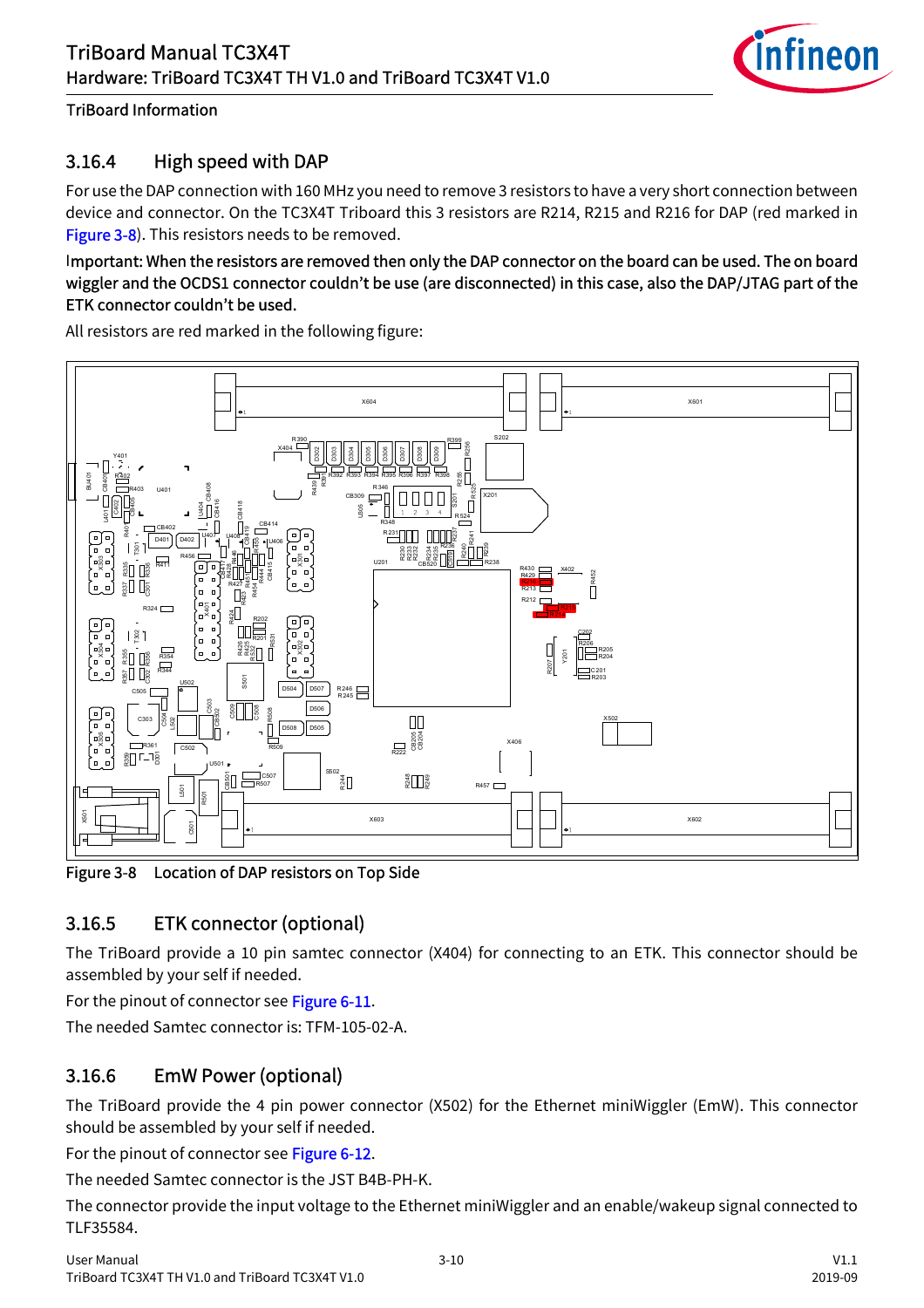

Because the device don't have a VDDSB pin the 1,25V standby supply pin of the connector is not connected on this board.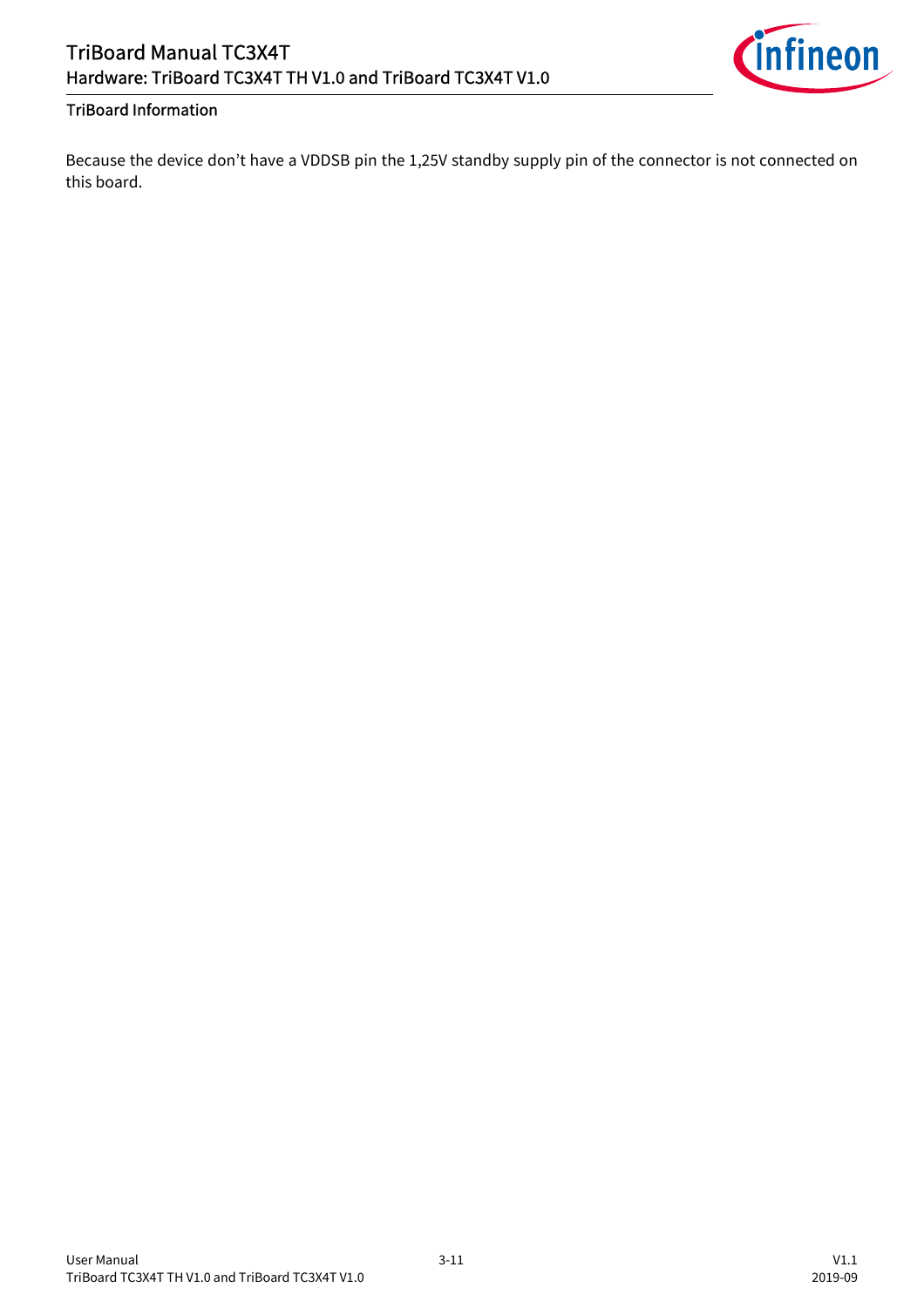

TriBoard Configuration

# <span id="page-18-0"></span>4 TriBoard Configuration

# <span id="page-18-1"></span>4.1 HW Boot Configuration



Figure 4-1 HW Configuration DIP-Switches

The picture above shows the definition of the boot HW configuration switch. The meaning of the switches will be described in the following table [\(Table 4-1\)](#page-18-4).

*Note: The ON position of the switch is equal to a logical LOW at the dedicated pin.*

# <span id="page-18-2"></span>4.1.1 Default Pad State

P14.4 / HWCFG6 is used to select the Default Pad State. Dipswitch 1 used to select this.

In case that dispswitch1 is set to ON then all I/O pins are in tristate otherwise the internal pull-up devices are enabled on the I/O pins. Please note that after change Dipswitch 1 you must make a power cycle (switch off -> switch on) to use the new configuration.

In case that TriState is selected (Dipswitch 1 is set to ON) then the I/O pins are floating. If you need a specific level on different pins during startup (e.g. driver pins) then you must add the needed pull device (up or down). Some pins (especially the HWCFG pins) haven always the needed external pull-up and/or pull-down resistor assembled on the board.

# <span id="page-18-3"></span>4.1.2 Bootmode

| <b>HWCFG[53]</b> | <b>Type of Boot</b>                                                 |     | 3   | 4          |
|------------------|---------------------------------------------------------------------|-----|-----|------------|
| XX1              | Start-up mode is selected by Boot Mode Index                        |     | X   | <b>OFF</b> |
| 110              | Internal Start from Flash                                           | OFF |     | ΟN         |
| 100              | Alternate Boot Mode, Generic Bootstrap Loader on fail (P14.0/P14.1) | ΟN  | OFF | ON         |
| 010              | Alternate Boot Mode, ASC Bootstrap Loader on fail (P15.2/P15.3)     | OFF | ON  | ΟN         |
| 000              | Generic Bootstrap Loader (P14.0/P14.1)                              | ΟN  | ON  | ON         |

#### <span id="page-18-5"></span><span id="page-18-4"></span>Table 4-1 User Startup Modes 1)2)3)

1) The shadowed line indicates the default setting.

2) 'x' represents the don't care state.

3) 2 to 4 are the Dip Switch numbers.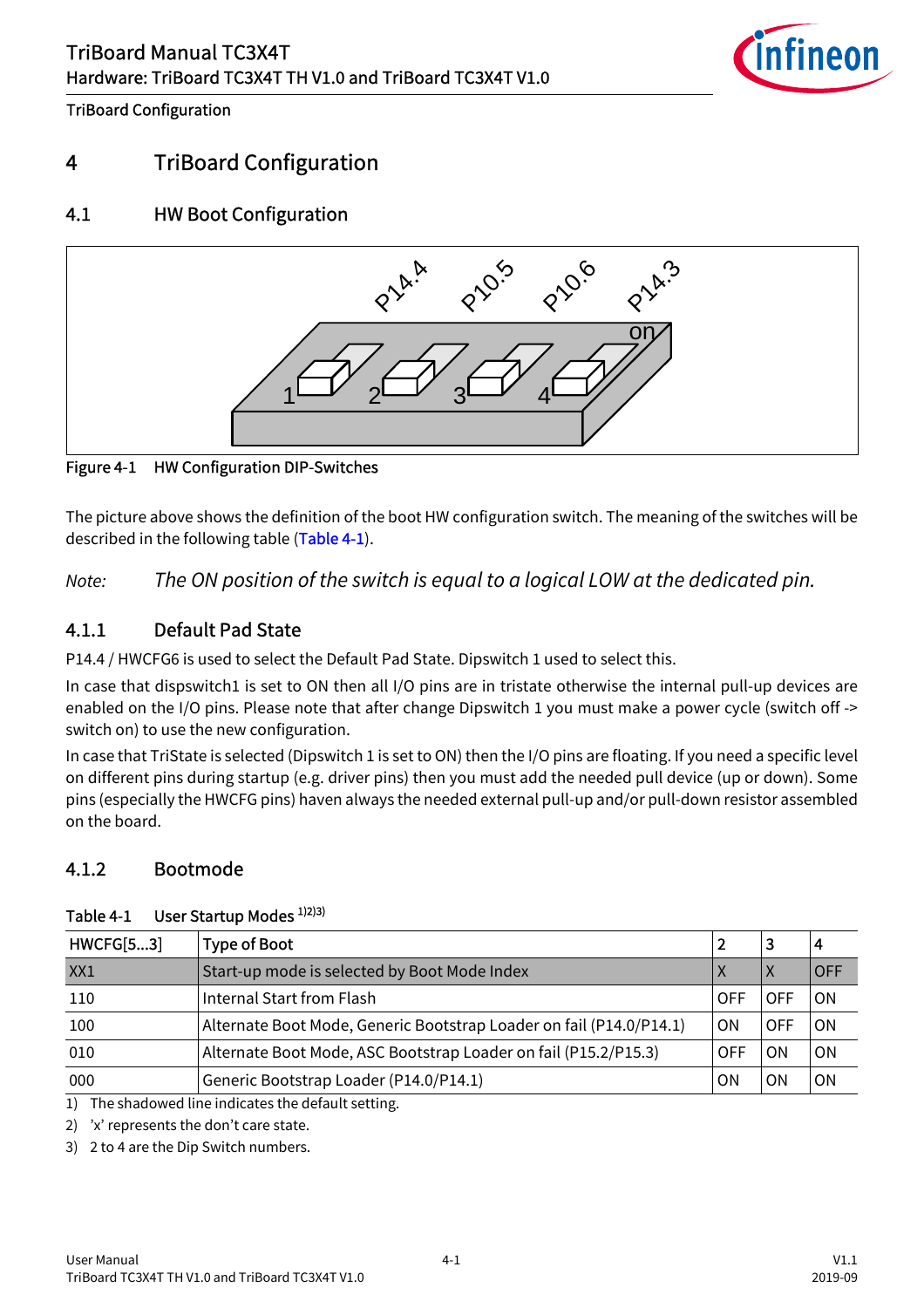

TriBoard Configuration

#### <span id="page-19-0"></span>4.2 Assembly Options

#### <span id="page-19-1"></span>4.2.1 General optional resistors

#### Table 4-2 General optional resistors (default assembly in brackets)

| <b>Description</b>                                         |
|------------------------------------------------------------|
| Connect P20.2 (/TESTMODE) to GND (not assembled)           |
| XTAL1 Rload (50 Ohm) (not assembled)                       |
| XTAL Rparallel (not assembled)                             |
| XTAL2 Rserial (assembled)                                  |
| Switch off EVRC (not assembled)                            |
| Switch off EVR33 (not assembled)                           |
| Connect V_STBY to toggle LEDs D302D305 (assembled)         |
| Connect V_UC to toggle LEDs D306D309 (assembled)           |
| Connect P20.0 with miniWiggler JDS (not assembled)         |
| Connect P20.0 with OCDS1 connector (not assembled)         |
| Connect P21.7 with OCDS1 connector (not assembled)         |
| Connect P20.2 with OCDS1 connector (not assembled)         |
| Connect P21.7 with USR1 of miniWiggler JDS (not assembled) |
| Connect P20.2 with USR1 of miniWiggler JDS (not assembled) |
| Connect P21.6 (DAP3) with USR1 of DAP (assembled)          |
| Connect P20.2 with USR1 of DAP (not assembled)             |
| Connect P21.7 with ETK connector (not assembled)           |
| Connect P21.7 with ETK connector (not assembled)           |
| Connect pin MPS of TLF35584 to V_CO (not assembled)        |
| Connect pin MPS of TLF35584 to Ground (assembled)          |
| Connect VDDP3 to V_UC (not assembled)                      |
| Connect VDDP3 to +3V3 (not assembled)                      |
|                                                            |

*Note: All resistors are red marked in the following figures*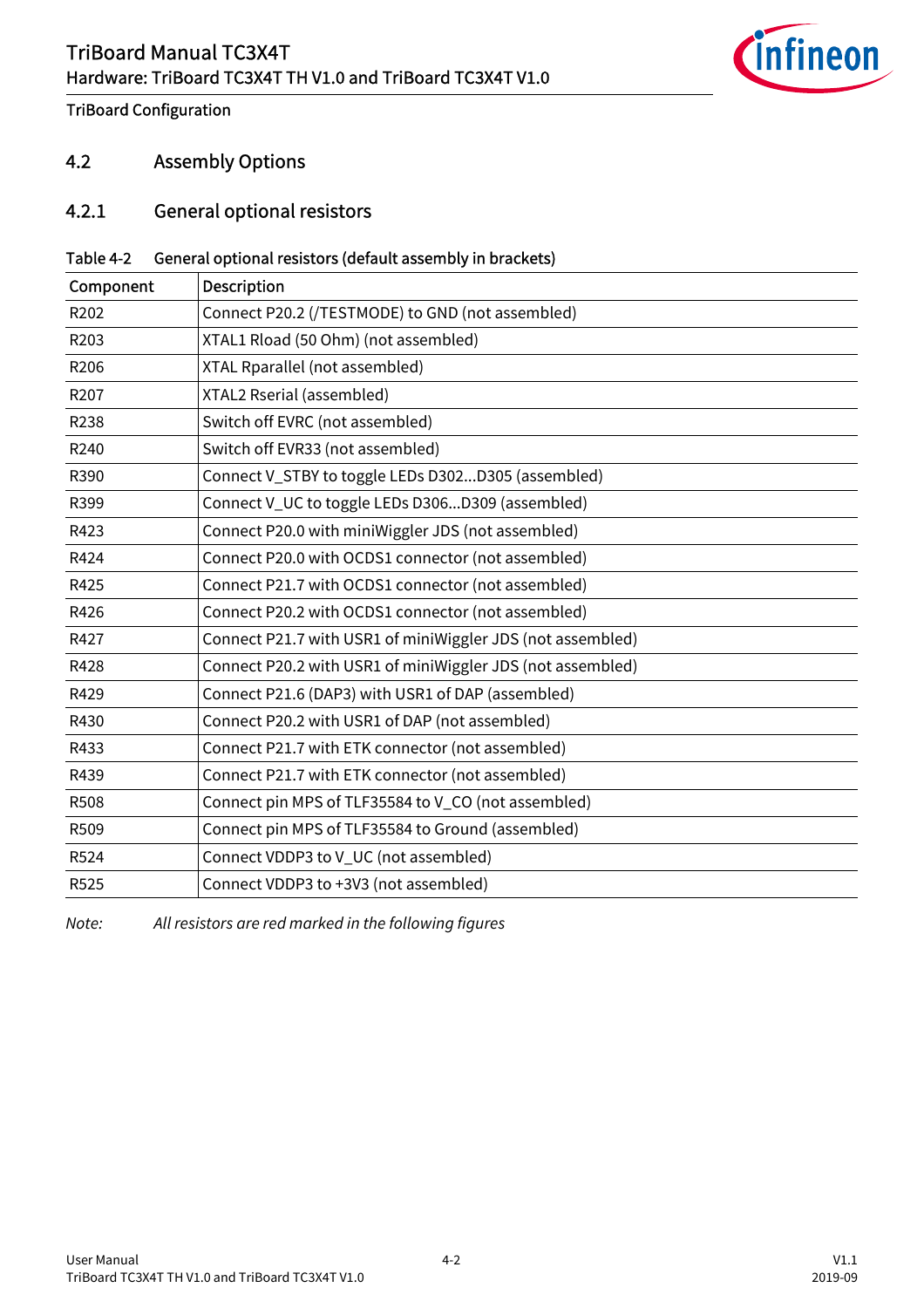

#### TriBoard Configuration



Figure 4-2 Location of general optional resistors on Top Side



Figure 4-3 Location of general optional resistors on Bottom Side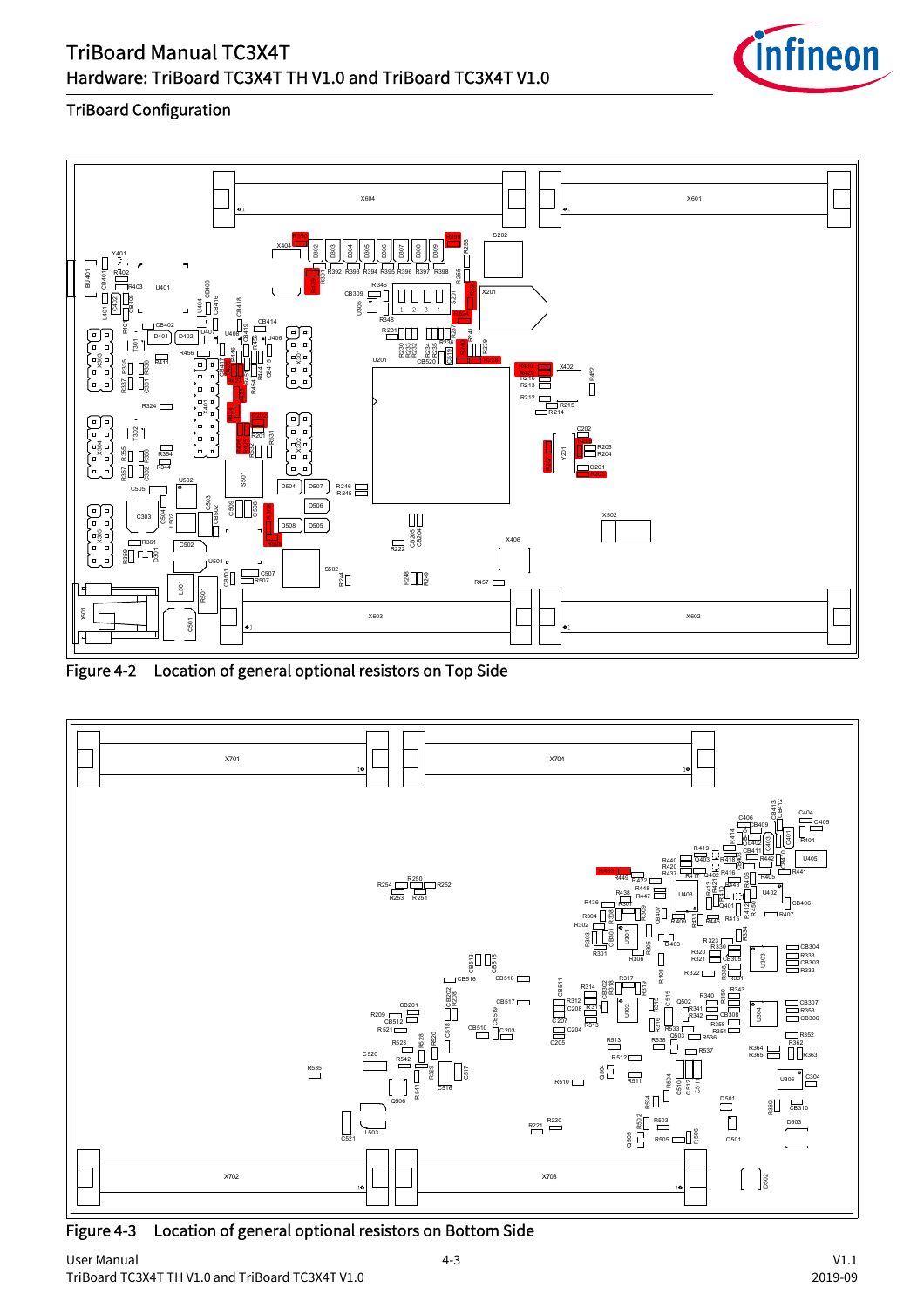

TriBoard Configuration

# <span id="page-21-0"></span>4.2.2 Resistors for peripherals

#### Table 4-3 Resistors for peripherals (default assembly in brackets)

| Component | Description                                                |
|-----------|------------------------------------------------------------|
| R220      | Connect V_VR with VDDM (assembled)                         |
| R221      | Connect +3V3 with VDDM (not assembled)                     |
| R222      | Connect VAREF1 with VDDM (assembled)                       |
| R301      | Connect P11.10 with RXD of CAN0 transceiver (assembled)    |
| R302      | Connect P11.12 with TXD of CAN0 transceiver (assembled)    |
| R303      | Connect P14.1 with RXD of CAN0 transceiver (not assembled) |
| R304      | Connect P14.0 with TXD of CAN0 transceiver (not assembled) |
| R311      | Connect P15.3 with RXD of CAN1 transceiver (assembled)     |
| R312      | Connect P15.2 with TXD of CAN1 transceiver (assembled)     |
| R313      | Connect P00.1 with RXD of CAN1 transceiver (not assembled) |
| R314      | Connect P00.0 with TXD of CAN1 transceiver (not assembled) |
| R320      | Connect P02.0 with TXD of ERAY-A transceiver (assembled)   |
| R321      | Connect P02.4 with TXDEN of ERAY-A transceiver (assembled) |
| R322      | Connect P02.1 with RXD of ERAY-A transceiver (assembled)   |
| R323      | Connect P20.8 with EN of ERAY-A transceiver (assembled)    |
| R324      | Connect P20.9 with ERRN of ERAY-A transceiver (assembled)  |
| R340      | Connect P02.2 with TXD of ERAY-B transceiver (assembled)   |
| R341      | Connect P02.5 with TXDEN of ERAY-B transceiver (assembled) |
| R342      | Connect P02.3 with RXD of ERAY-B transceiver (assembled)   |
| R343      | Connect P02.6 with EN of ERAY-B transceiver (assembled)    |
| R344      | Connect P02.7 with ERRN of ERAY-B transceiver (assembled)  |
| R348      | Connect P23.1 with CS of SPI Eeprom (assembled)            |
| R364      | Connect P15.1 with RXD of LIN1 transceiver (assembled)     |
| R365      | Connect P15.0 with TXD of LIN1 transceiver (assembled)     |
| R436      | Connect P14.0 with RXD of USB to UART (assembled)          |
| R437      | Connect P14.1 with TXD of USB to UART (assembled)          |
| R438      | Connect P15.2 with RXD of USB to UART (not assembled)      |
| R440      | Connect P15.3 with TXD of USB to UART (not assembled)      |

*Note: All resistors are red marked in the following figures*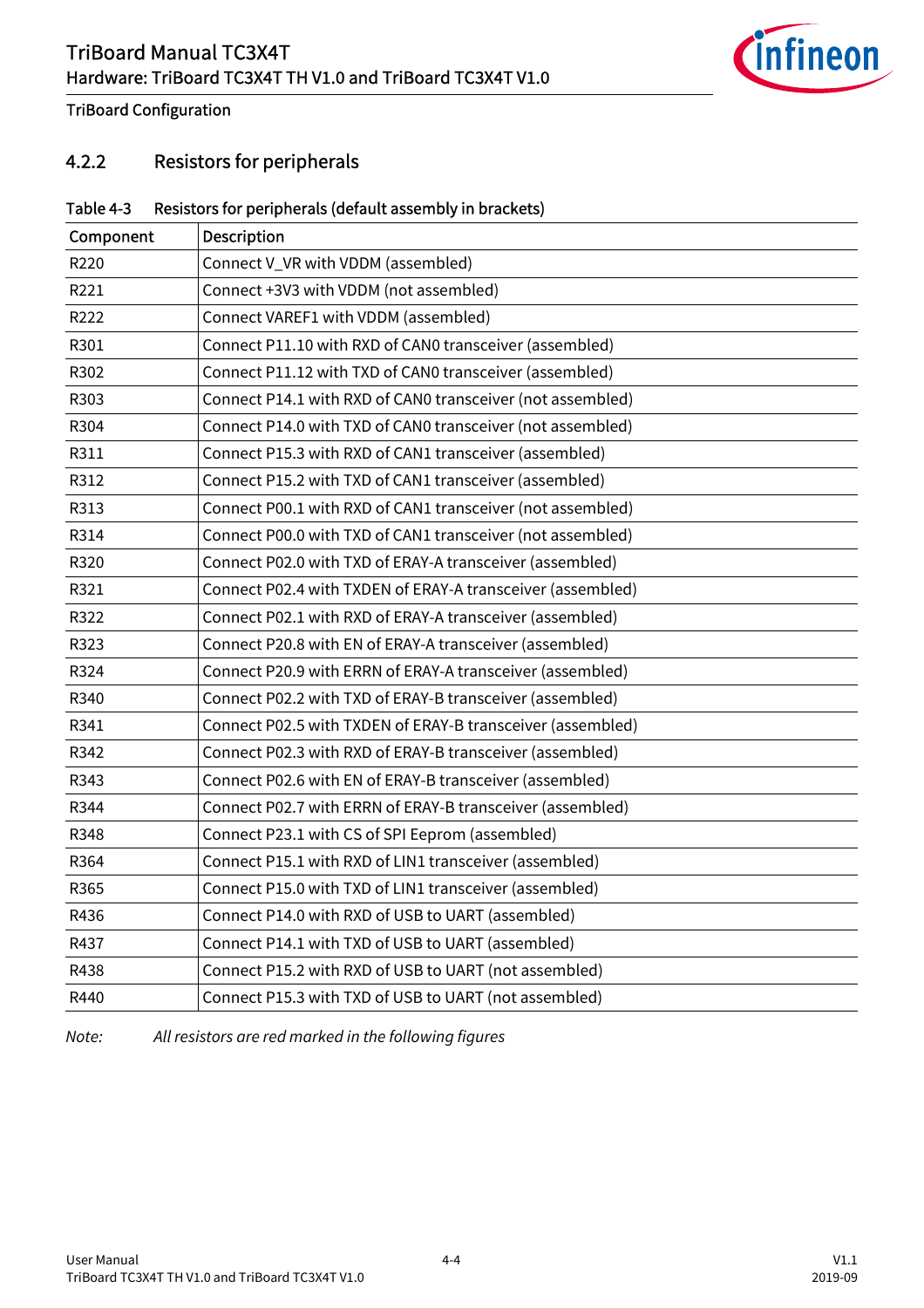

#### TriBoard Configuration



Figure 4-4 Location of peripheral resistors on Top Side



Figure 4-5 Location of peripheral resistors on Bottom Side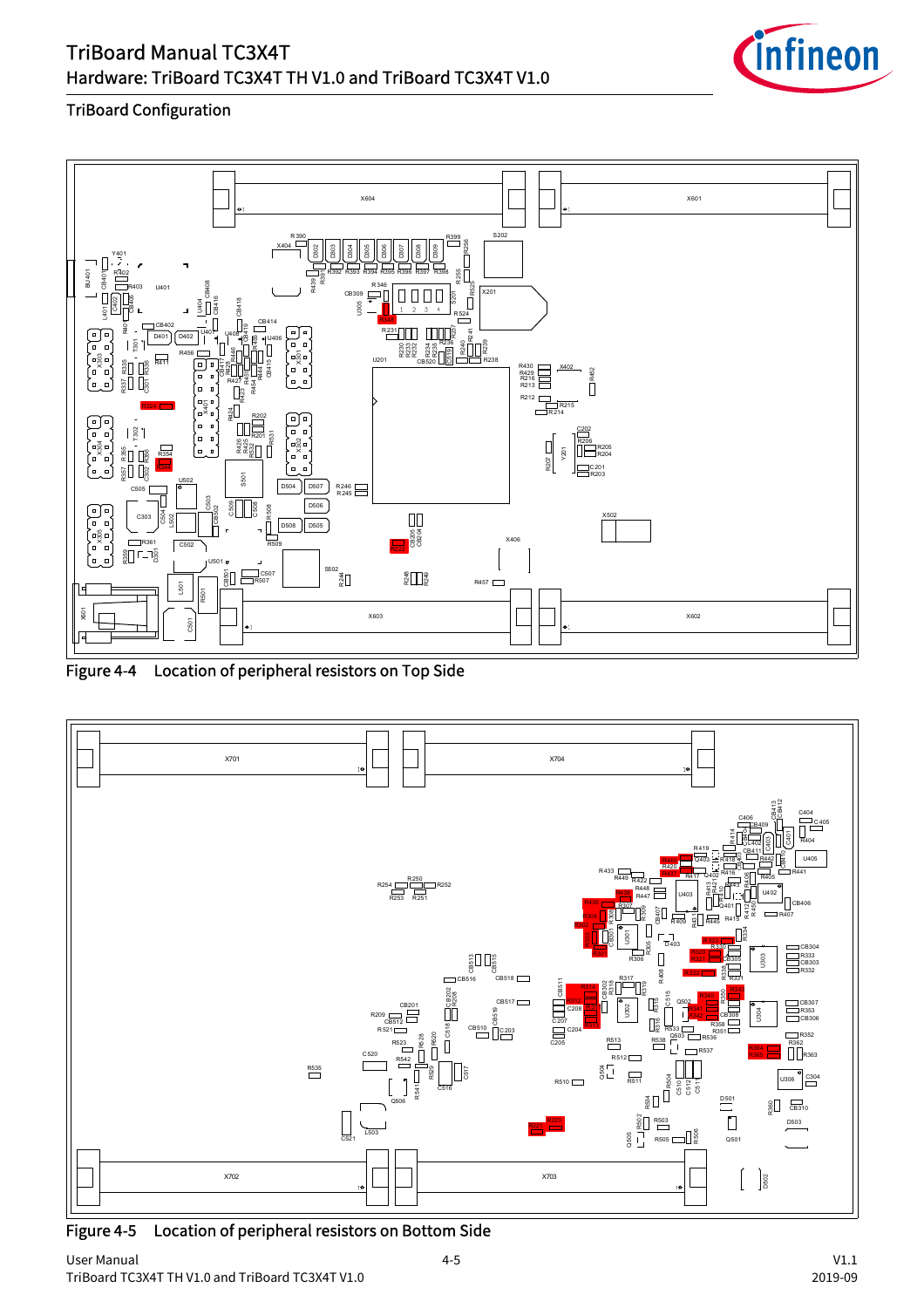

#### Signal (on board used) Description

# <span id="page-23-0"></span>5 Signal (on board used) Description

For more information about the signals please see the user manual/datasheet for TC3X4 and/or the schematics of the board.

All not mentioned signals are not used on the board and can be used outside. Optional marked signals are used only if they are connected (default is that they are not used on the board).

### <span id="page-23-1"></span>5.1 Power Signals

#### Table 5-1 Power Signals

| Short name     | <b>Description</b>                                                        |
|----------------|---------------------------------------------------------------------------|
| VCC_IN         | Supply Input (3,5V40V)                                                    |
| <b>VIN</b>     | Input Voltage of Power Supply Device                                      |
| <b>GND</b>     | Ground                                                                    |
| V_PREPEG       | Pre Regulator Voltage (~5,8V)                                             |
| V_UC           | Microcontroller Supply Voltage (5V or 3,3V depends on assembled TLF35584) |
| $V_{C}$ CO     | Communication Supply Voltage (5V)                                         |
| V_VR           | Reference Supply Voltage (5V)                                             |
| V_STBY         | Standby Supply Voltage (5V or 3,3V depends on assembled TLF35584)         |
| <b>VDD</b>     | Core Supply Voltage (1,25V)                                               |
| <b>VDDSB</b>   | Emulation Stand-by SRAM Supply Voltage (1,25V)                            |
| VDDP3          | Flash Power Supply Voltage (3,3V)                                         |
| <b>VFLEX</b>   | Flexport Supply Voltage (3,3V)                                            |
| <b>VEXTOSC</b> | Oscillator Port Supply Voltage (5V or 3,3V depends on assembled TLF35584) |
| <b>VDDOSC</b>  | Oscillator Core Supply Voltage (1,25V)                                    |
| <b>VSSOSC</b>  | <b>Oscillator Ground</b>                                                  |
| <b>VDDM</b>    | ADC Analog Part Supply Voltage (5V or 3,3V selectable via 0R resistors)   |
| VAREF1         | ADC Reference Voltage 1 (VDDM)                                            |
| VDD_USB        | Supply Voltage from USB (5V)                                              |
| VDD_FT         | Supply Voltage FT2232HL device (3,3V)                                     |

### <span id="page-23-2"></span>5.2 Reset Signals

#### Table 5-2 Reset Signals

| Short name | <b>Description</b>                                  |
|------------|-----------------------------------------------------|
| /PORST     | Power On Reset                                      |
| /DBG_PORST | Power On Reset from debug connectors                |
| /ESR0      | External Service Request 0 (Hardware Reset)         |
| /ESR1      | External Service Request 1 (Non Maskable Interrupt) |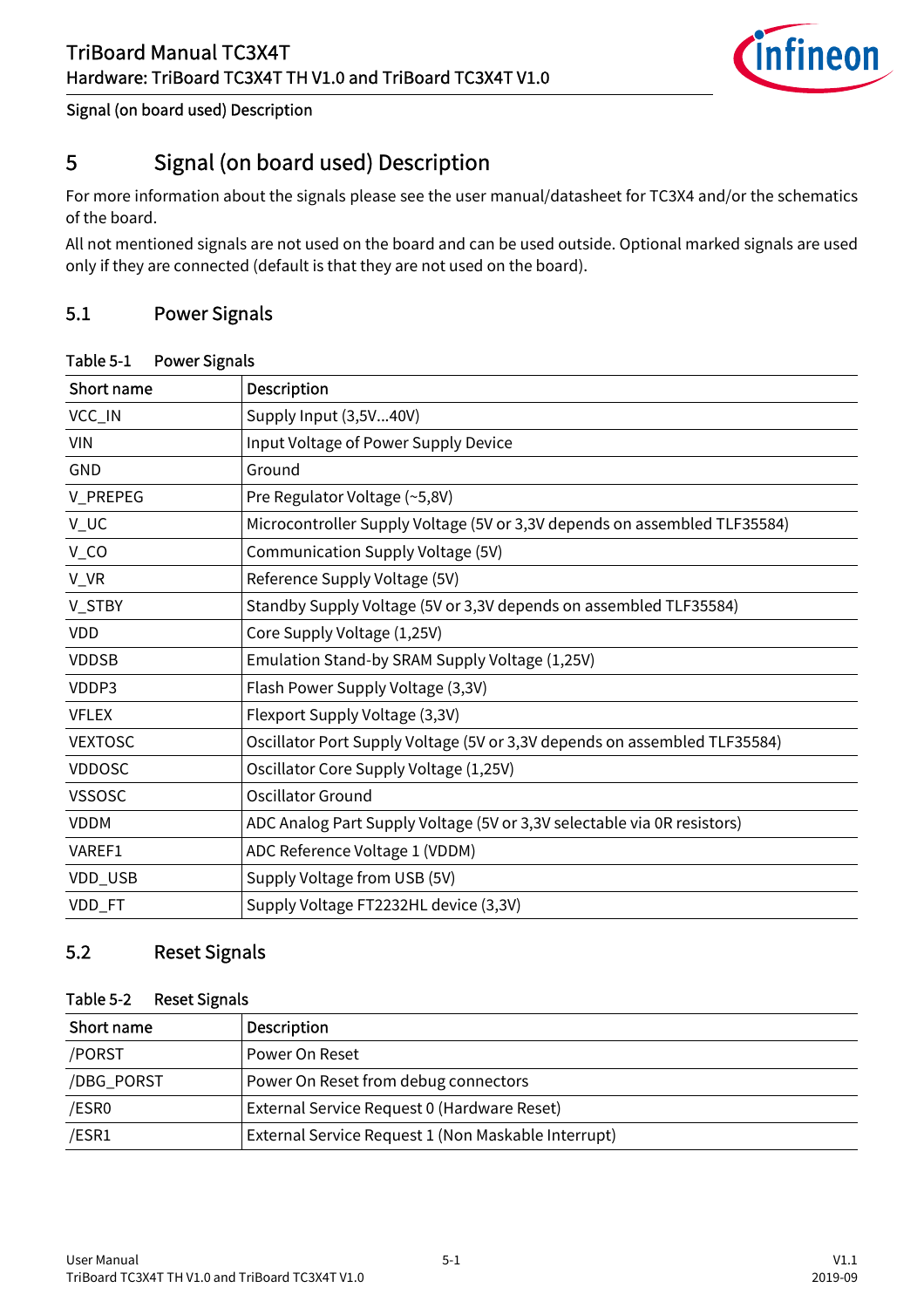

Signal (on board used) Description

#### <span id="page-24-0"></span>5.3 Config Signals

#### Table 5-3 Config Signals

| Short name        | Description                                   |
|-------------------|-----------------------------------------------|
| P <sub>14.5</sub> | HWCFG1 (EVR33OFF / EVR33ON)                   |
| P14.2             | HWCFG2 (EVRCOFF / EVRCON)                     |
| P14.4             | HWCFG6 (Pins in tristate / Pins with pull-up) |
| P14.3             | HWCFG3 (Boot from pins / Boot from Flash BMI) |
| P <sub>10.5</sub> | HWCFG4 (see boot configuration Table 4-1)     |
| P10.6             | HWCFG5 (see boot configuration Table 4-1)     |

# <span id="page-24-1"></span>5.4 Clock Signals

#### Table 5-4 Clock Signals

| Short name | <b>Description</b>               |
|------------|----------------------------------|
| XTAL1      | Crystal Oscillator Input         |
| XTAL2      | <b>Crystal Oscillator Output</b> |

# <span id="page-24-2"></span>5.5 Debug Signals

#### Table 5-5 Debug Signals

| Short name        | <b>Description</b>                                          |
|-------------------|-------------------------------------------------------------|
| /TRST             | Test Reset                                                  |
| DAP <sub>0</sub>  | Device Access Port Line 0 / Test Data Clock (TCK)           |
| DAP1              | Device Access Port Line 1 / Test Data Select (TMS)          |
| DAP <sub>2</sub>  | Device Access Port Line 2 / Test Data Output (TDO)          |
| P21.6             | Test Data Input (TDI)                                       |
| DAP0_A            | DAP0 / TCK from debug connectors                            |
| DAP1_A            | DAP1 / TMS from debug connectors                            |
| P <sub>21.7</sub> | DAP2 / TDO from debug connectors / TriCore Breakpoint Input |
| P20.2             | <b>Test Mode Select Input</b>                               |
| P20.0             | <b>TriCore Breakpoint Output</b>                            |

# <span id="page-24-3"></span>5.6 Peripheral Signals

#### Table 5-6 Peripheral Signals

| Short name        | <b>Description</b>                      |
|-------------------|-----------------------------------------|
| P <sub>14.1</sub> | <b>ASCLINO Receive Input A</b>          |
|                   | CAN01 Receive Input B (optional)        |
| P <sub>14.0</sub> | <b>ASCLINO Transmit Output</b>          |
|                   | <b>CAN01 Transmit Output (optional)</b> |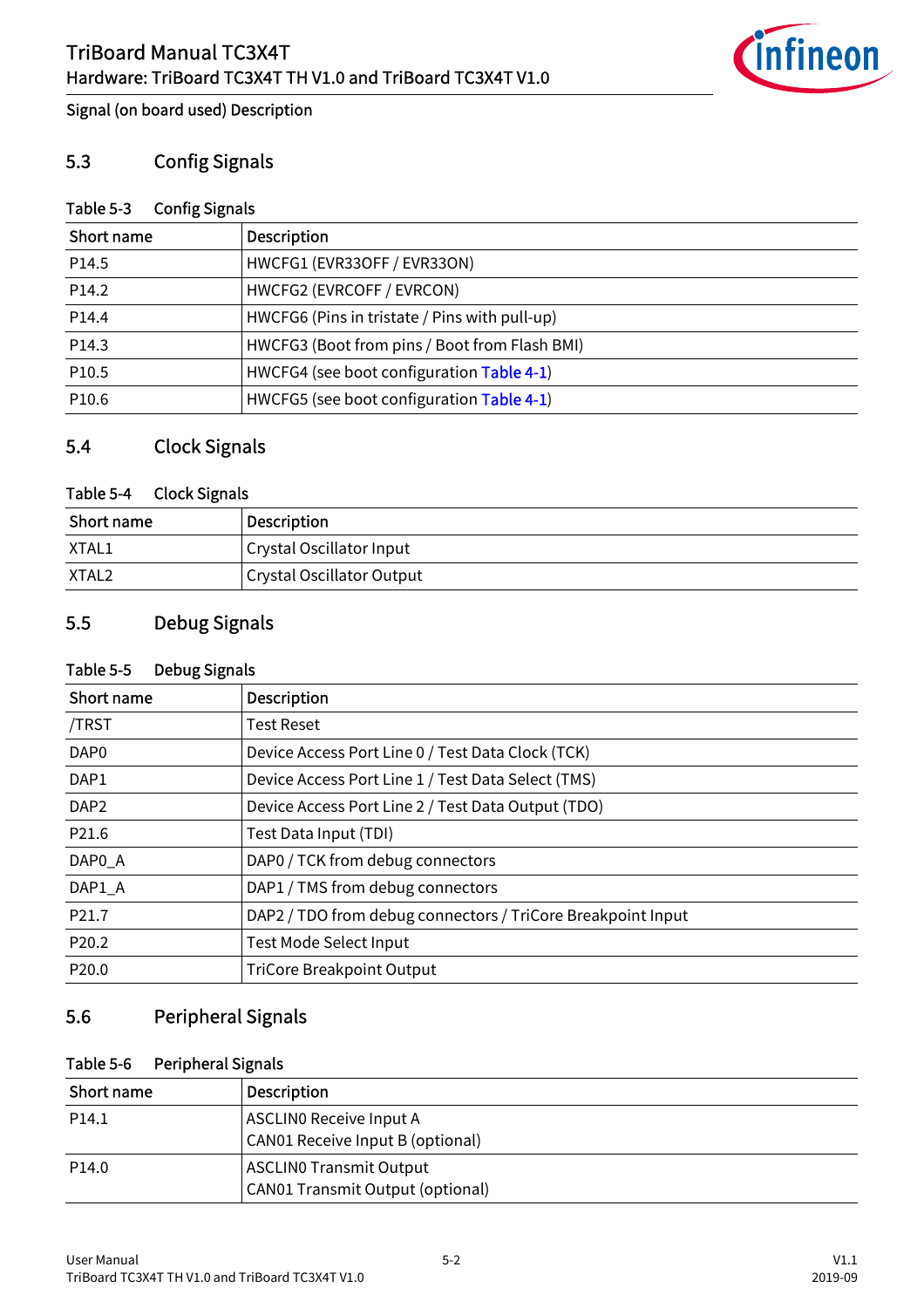

#### Signal (on board used) Description

| Short name | Description                                                                  |
|------------|------------------------------------------------------------------------------|
| P15.3      | <b>CAN01 Receive Input A</b>                                                 |
|            | ASCLINO Receive Input B (optional)                                           |
| P15.2      | <b>CAN01 Transmit Output</b><br><b>ASCLINO Transmit Output (optional)</b>    |
| P15.1      | <b>ASCLIN1 Receive Input A</b>                                               |
| P15.0      | <b>ASCLIN1 Transmit Output</b>                                               |
| P11.10     | CAN03 Receive Input D                                                        |
| P11.12     | <b>CAN03 Transmit Output</b>                                                 |
| P00.1      | CAN10 Receive Input A (optional)                                             |
| P00.0      | CAN10 Transmit Output (optional)                                             |
| P02.0      | E-Ray Channel A Transmit Data Output                                         |
|            |                                                                              |
| P02.4      | E-Ray Channel A Transmit Data Output enable                                  |
| P02.1      | E-Ray Channel A Receive Data Input 2                                         |
| P20.8      | E-Ray Channel A Enable Output                                                |
| P20.9      | E-Ray Channel A Error Input                                                  |
| P02.2      | E-Ray Channel B Transmit Data Output                                         |
| P02.5      | E-Ray Channel B Transmit Data Output enable                                  |
| P02.3      | E-Ray Channel B Receive Data Input 2                                         |
| P02.6      | E-Ray Channel B Enable Output                                                |
| P02.7      | E-Ray Channel B Error Input                                                  |
| P23.1      | Slave Select Output for CS of eeprom 25LC020A                                |
| P11.6      | QSPI1 Master Clock Output for SCL of TLF35584 and SCK of eeprom 25LC020A     |
| P11.9      | QSPI1 Master Transmit Output for SDI of TLF35584 and SI of eeprom 25LC020A   |
| P11.3      | QSPI1 Master Receive Input B for SDO from TLF35584 and SO of eeprom 25LC020A |
| P11.11     | QSPI1 Slave Select Output 4 for SCS of TLF35584                              |
| P11.2      | Output for Watchdog Input of TLF35584                                        |
| P33.8      | SMU_FSP0 Output for Error Signal Input of TLF35584                           |
| P02.8      | Input for Safe State Signal 1 from TLF35584                                  |
| P33.10     | Output for Wake/Inhibit Input of TLF35584                                    |
| P20.0      | <b>HSCT System Clock</b>                                                     |
| P21.2      | <b>HSCT Data Negative Input</b>                                              |
| P21.3      | <b>HSCT Data Positive Input</b>                                              |
| P21.4      | <b>HSCT Data Negative Output</b>                                             |
| P21.5      | <b>HSCT Data Positive Output</b>                                             |
| P20[1114]  | On board LED's                                                               |
| P33[47]    | On board LED's (standby voltage supplied)                                    |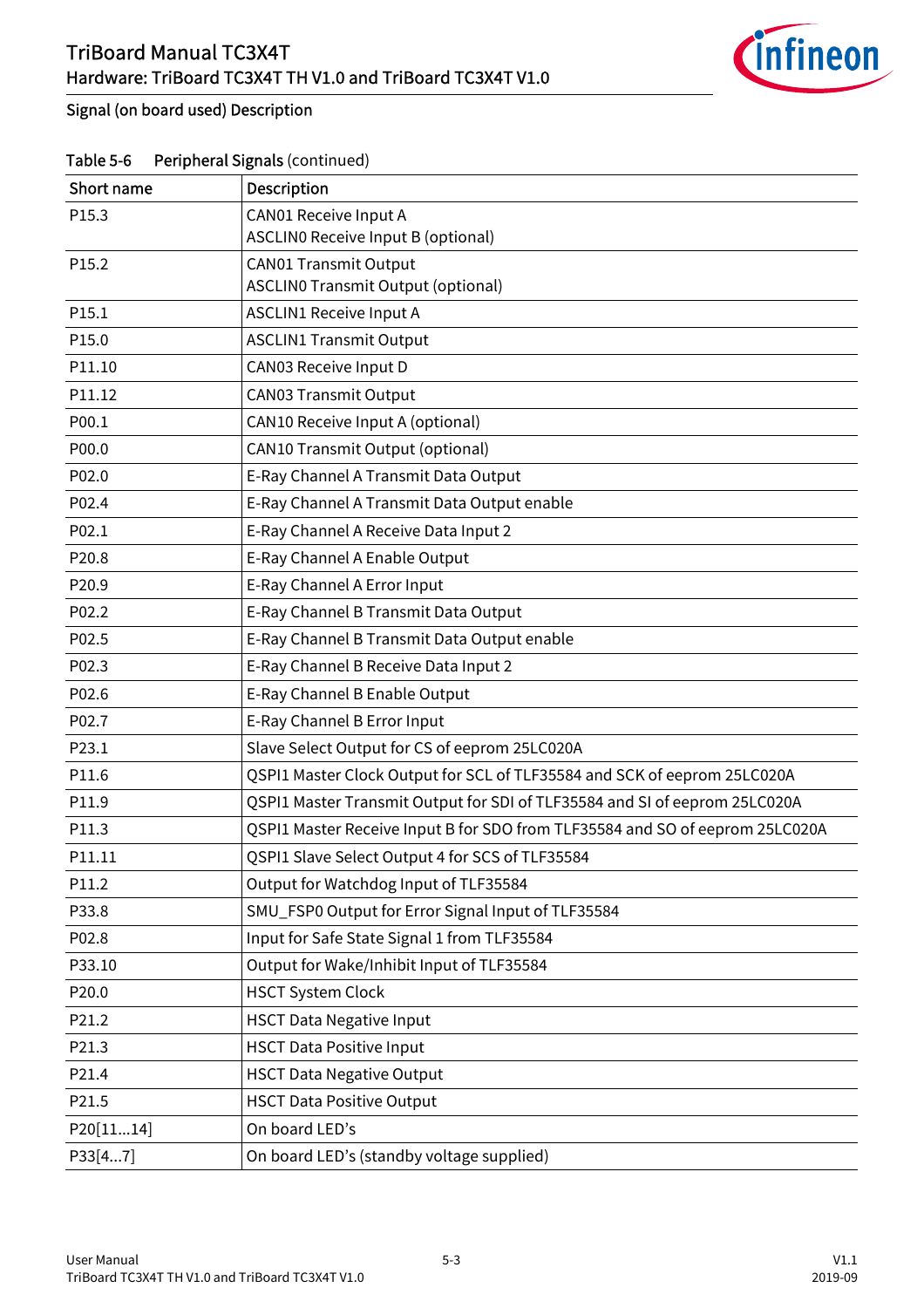

# <span id="page-26-2"></span><span id="page-26-0"></span>6 Connector Pin Assignment

The TriBoard will be shipped with four male (plug) connectors on top layer and four female (socket) connectors on bottom layer. The default connectors are 80-pol. Board to Board connectors from Samtec:

# <http://www.samtec.com>

Plug: FTSH-140-02-L-DV-ES-A

Socket: FLE-140-01-G-DV-A

# <span id="page-26-1"></span>6.1 On Board only used signals

Following port pins are only used on board and are not connected to any connector also not via resistor:

| Short name | <b>Description</b>       |  |  |
|------------|--------------------------|--|--|
| P32.0      | Used as VGATE1N for EVRC |  |  |
| P32.1      | Used as VGATE1P for EVRC |  |  |
| P14.2      | Used as HWCFG2           |  |  |
| P14.4      | Used as HWCFG6           |  |  |
| P14.5      | Used as HWCFG1           |  |  |

#### Table 6-1 On Board only used Signals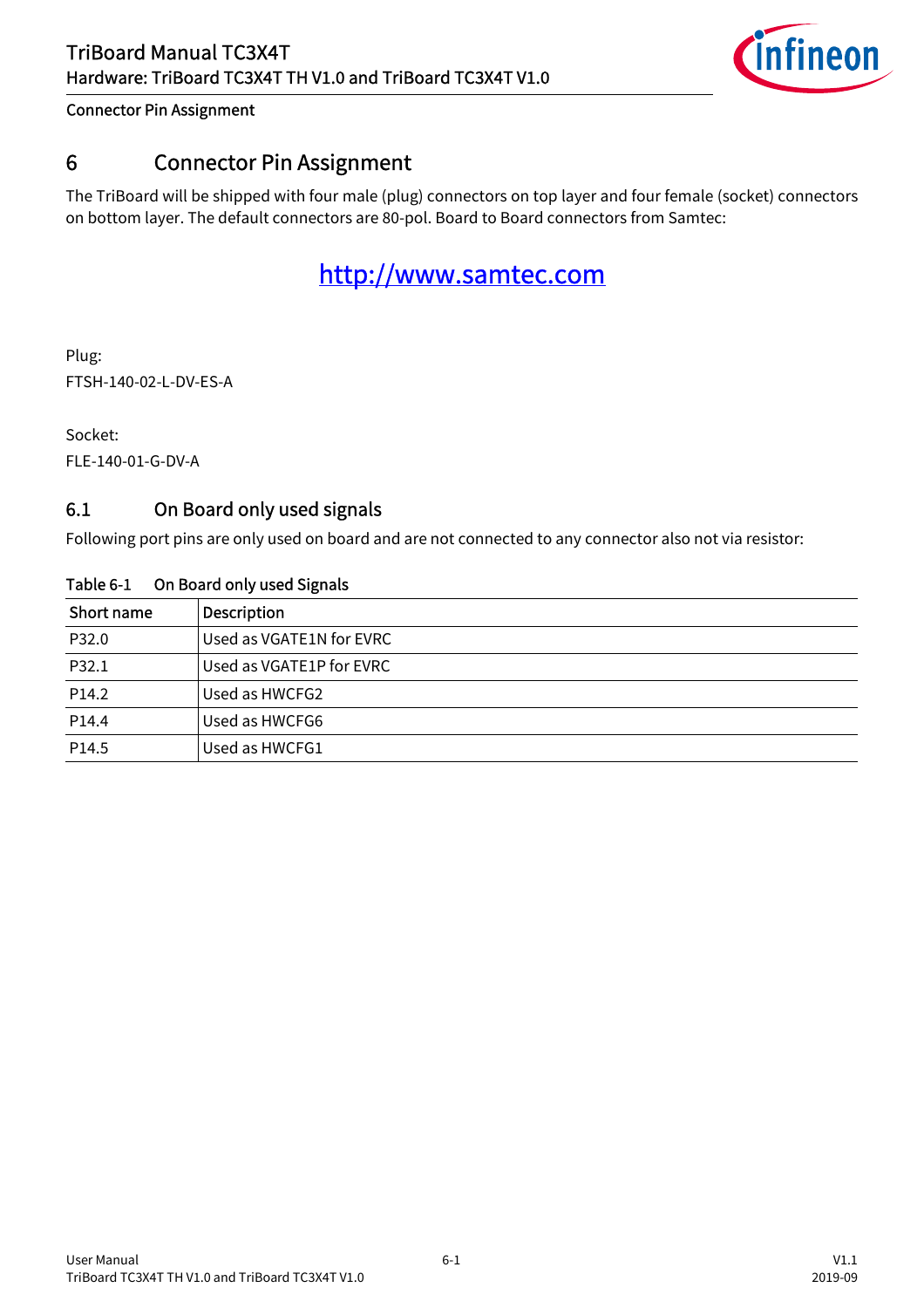

### <span id="page-27-0"></span>6.2 TC3X4 Connector / Top View

|            | BUS EXPANSION (X601,X701)     |            |                   | PERIPHERALS (X602, X702)         |            |
|------------|-------------------------------|------------|-------------------|----------------------------------|------------|
| <b>GND</b> | $\overline{2}$                | <b>GND</b> | <b>GND</b>        | $\overline{c}$<br>$\mathbf{1}$   | <b>GND</b> |
| <b>GND</b> | $\overline{4}$<br>3           | <b>GND</b> | <b>GND</b>        | $\overline{3}$<br>$\overline{4}$ | GND        |
|            | $\,$ 6 $\,$<br>$\overline{5}$ | P21.6      | VCC_IN            | $\sqrt{5}$<br>$\,$ 6 $\,$        | VCC_IN     |
|            | $\overline{7}$<br>$\,8\,$     | P21.7      | VCC_IN            | $\overline{7}$<br>$\bf{8}$       | VCC_IN     |
|            | 9<br>10                       |            |                   | $\overline{9}$<br>10             |            |
|            | 12<br>11                      |            |                   | 12<br>11                         |            |
|            | 14<br>13                      |            |                   | $\overline{14}$<br>13            |            |
|            | 15 16                         |            | /ESR1             | 15<br>16                         | /ESR0      |
|            | 18<br>17                      |            |                   | 17<br>18                         |            |
|            | 19 20                         |            | <b>GND</b>        | 19<br>20                         | <b>GND</b> |
|            | 22<br>21                      |            |                   | 22<br>21                         | /PORST     |
|            | 23 24                         |            | P10.5             | 23<br>24                         |            |
|            | 25 26                         |            |                   | $25$ 26                          |            |
|            | 28<br>27                      |            | P10.2             | 27<br>28                         | P23.1      |
|            | 29 30                         |            | P <sub>13.1</sub> | 29<br>30                         | P22.1      |
|            | 32<br>31                      |            | P13.0             | 32<br>31                         | P22.0      |
|            | 34<br>33                      |            | P13.3             | 33<br>34                         | P22.3      |
|            | $35 \mid 36$                  |            | P13.2             | 35<br>36                         | P22.2      |
|            | 38<br>37                      |            | P20.9             | 37<br>38                         | P20.10     |
|            | $39 40$                       |            | P20.13            | 40<br>39                         | P00.4      |
|            | 42<br>41                      |            | P33.5             | 42<br>41                         | P20.6      |
|            | 44<br>43                      |            | P20.3             | 43<br>44                         | P20.2      |
|            | $45 \, 46$                    |            | P00.0             | 45<br>46                         | P00.3      |
|            | 48<br>47                      |            | P00.1             | 47<br>48                         | P00.2      |
|            | 49 50                         | P21.2      | <b>GND</b>        | 50<br>49                         | <b>GND</b> |
|            | 52<br>51                      | P21.3      | XTAL1             | 52<br>51                         |            |
|            | 54<br>53                      | P21.4      | XTAL <sub>2</sub> | 54<br>53                         |            |
|            | $55$ 56                       | P21.5      | P <sub>15.3</sub> | 55<br>56                         | P15.5      |
|            | 58<br>57                      |            | P15.2             | 58<br>57                         | P15.4      |
|            | 59 60                         |            | P <sub>14.1</sub> | 60<br>59                         | P15.1      |
|            | 62<br>61                      |            | P14.0             | 62<br>61                         | P15.0      |
|            | 64<br>63                      |            | P20.11            | 63<br>64                         | P00.12     |
|            | 65 66                         |            | P20.14            | 65 66                            |            |
|            | 68<br>67                      |            | P20.12            | 68<br>67                         | P00.5      |
|            | 69 70                         |            | P20.7             | 70<br>69                         | P20.8      |
|            | 72<br>71                      | P20.0      | P15.8             | 72<br>71                         |            |
|            | 74<br>73                      |            |                   | 74<br>73                         | P10.3      |
|            | 75<br>76                      |            |                   | 75<br>76                         | <b>GND</b> |
|            | 78<br>77                      |            | <b>VEXT</b>       | 78<br>77                         | $+3V3$     |
|            | 79 80                         |            | <b>VEXT</b>       | 79 80                            | $+3V3$     |

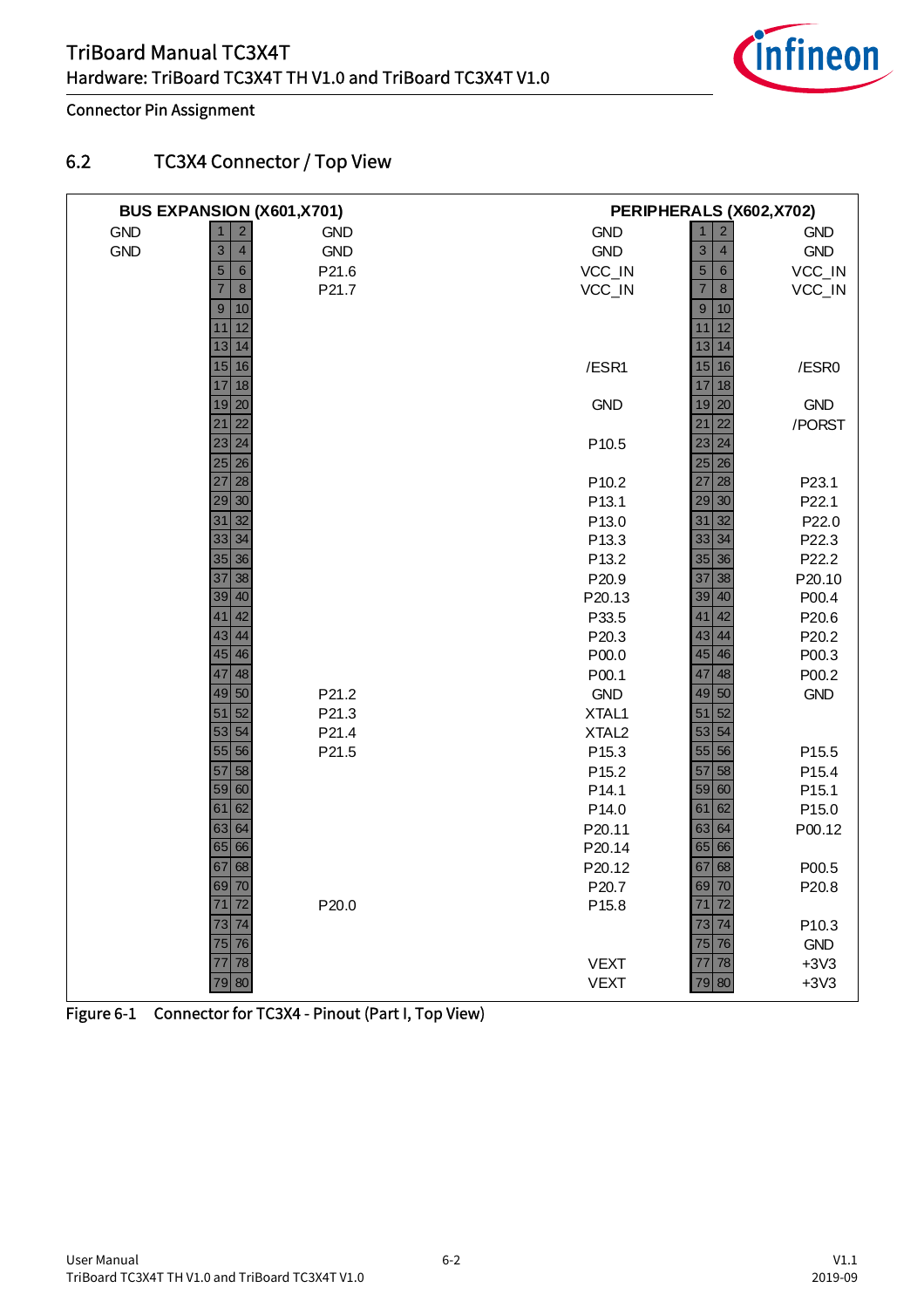

| ADC (X603, X703) |                                    |                   | <b>GTM / PORTS (X604, X704)</b> |                                                                  |                   |
|------------------|------------------------------------|-------------------|---------------------------------|------------------------------------------------------------------|-------------------|
| <b>GND</b>       | $\overline{2}$<br>$\mathbf{1}$     | <b>GND</b>        | <b>GND</b>                      | $\overline{c}$<br>$\mathbf{1}$                                   | <b>GND</b>        |
| <b>GND</b>       | 3<br>$\overline{4}$                | <b>GND</b>        | <b>GND</b>                      | 3<br>$\overline{4}$                                              | <b>GND</b>        |
| AN <sub>0</sub>  | $\overline{5}$<br>$6\phantom{1}6$  | AN16 / AN7        | P00.9                           | $\overline{5}$<br>$\,$ 6 $\,$                                    |                   |
| AN <sub>1</sub>  | $\overline{7}$<br>$\boldsymbol{8}$ | <b>AN17 / AN8</b> |                                 | $\overline{7}$<br>$\,$ 8 $\,$                                    |                   |
| AN <sub>2</sub>  | $\overline{9}$<br>10               |                   | P02.0                           | $\overline{9}$<br>10                                             |                   |
| AN <sub>3</sub>  | 11<br>12                           |                   | P02.1                           | 12<br>11                                                         |                   |
| AN4              | 13<br>14                           | AN20 / AN9        | P02.2                           | 14<br>13                                                         |                   |
| AN <sub>5</sub>  | 15 16                              | AN21 / AN10       | P02.3                           | $15$ 16                                                          | P14.6             |
|                  | 17<br>18                           |                   | P02.4                           | 17<br>18                                                         |                   |
|                  | 19 20                              |                   | P02.5                           | 19<br>20                                                         |                   |
|                  | $\overline{22}$<br>21              | AN24 / AN11       |                                 | $\overline{22}$<br>21                                            |                   |
|                  | 24<br>23                           | AN25 / AN12       |                                 | 23<br>24                                                         |                   |
|                  | 25 26                              | AN26 / AN13       |                                 | $25$ 26                                                          | P15.6             |
| AN11 / AN6       | 28<br>$\overline{27}$              | AN27 / AN14       |                                 | 27<br>28                                                         | P <sub>15.7</sub> |
|                  | 30<br>29                           | AN28 / AN15       |                                 | 29<br>30                                                         |                   |
|                  | 32<br>31                           |                   |                                 | 32<br>31                                                         |                   |
|                  | 33 34                              |                   | P <sub>10.1</sub>               | 34<br>33                                                         |                   |
|                  | 35 36                              |                   | P10.6                           | $\begin{array}{ c c c }\n\hline\n35 & 36 \\ \hline\n\end{array}$ |                   |
| <b>GND</b>       | 38<br>37                           | <b>GND</b>        |                                 | 37<br>38                                                         |                   |
| <b>VDDM</b>      | 39 40                              | VAREF1            |                                 | 40<br>39                                                         |                   |
| <b>GND</b>       | 42<br>41                           |                   |                                 | 42<br>41                                                         |                   |
| <b>GND</b>       | 43<br>44                           | <b>GND</b>        |                                 | 43<br>44                                                         |                   |
| <b>AN32</b>      | 45 46                              |                   | P11.2                           | $45 \mid 46$                                                     |                   |
| AN33             | 48<br>47                           |                   | P11.3                           | 48<br>47                                                         |                   |
| AN34             | 49 50                              |                   |                                 | 49 50                                                            |                   |
| AN35             | 52<br>51                           |                   |                                 | 52<br>51                                                         |                   |
| AN36             | 53 54                              |                   | P11.6                           | 53 54                                                            |                   |
| <b>AN37</b>      | 55 56                              |                   |                                 | $55$ 56                                                          | P33.8             |
| <b>AN38</b>      | 58<br>57                           |                   | P11.8                           | 57<br>58                                                         | P33.9             |
| AN39             | 59 60                              |                   | P11.9                           | 59 60                                                            | P33.10            |
| <b>GND</b>       | 61 62                              | <b>GND</b>        | P11.10                          | 62<br>61                                                         |                   |
| P33.3            | 63 64                              | P33.6             | P11.11                          | 64<br>63                                                         |                   |
| P33.2            | 65 66                              | P33.0             | P11.12                          | 65<br>66                                                         |                   |
| P33.1            | 68<br>67                           | P33.4             |                                 | 67<br>68                                                         |                   |
| <b>VEXT</b>      | 69 70                              | $+3V3$            | P34.1                           | 69 70                                                            |                   |
| P02.6            | 72<br>71                           | P00.6             | P34.2                           | 72<br>71                                                         |                   |
| P02.7            | 74<br>73                           | P00.7             |                                 | 73<br>74                                                         |                   |
| P02.8            | 75 76                              | P00.8             | <b>VEXT</b>                     | 75<br>76                                                         |                   |
| P33.7            | 78<br>77                           | P14.3             | <b>VEXT</b>                     | 78<br>77                                                         | $+3V3$            |
| P33.11           | 79 80                              | P33.12            | <b>VEXT</b>                     | 79 80                                                            | $+3V3$            |

#### Figure 6-2 Connector for TC3X4 - Pinout (Part II, Top View)

*Note: Naming ANxx / ANyy means ANxx for TC364 and ANyy for TC334 and TC324*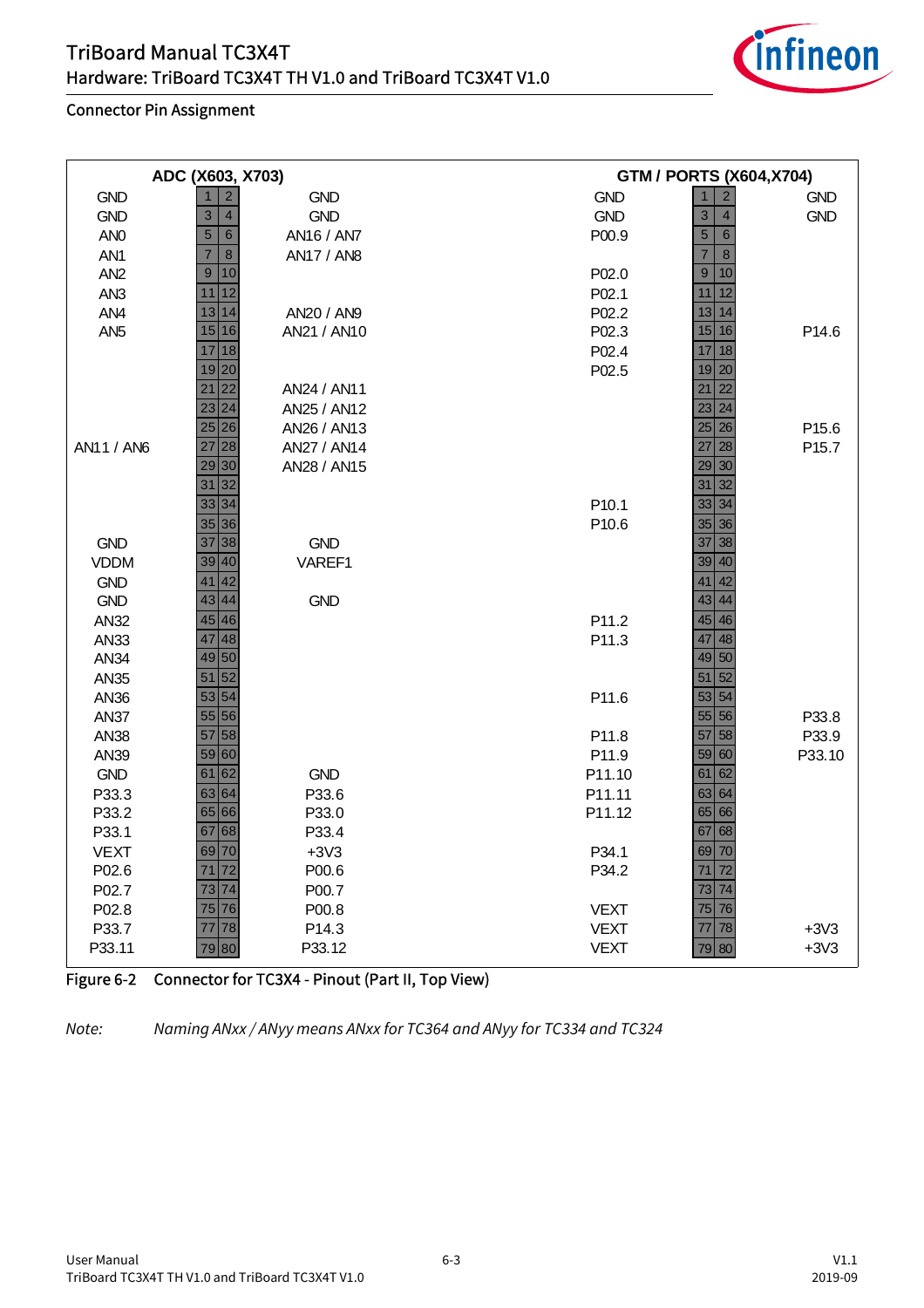

#### <span id="page-29-0"></span>6.3 Power connector pinout



<span id="page-29-4"></span>Figure 6-3 Power connector pinout (Roka 520 2550

# <span id="page-29-1"></span>6.4 USB connector pinout



<span id="page-29-5"></span>Figure 6-4 USB connector pinout (Micro USB B-type)

# <span id="page-29-2"></span>6.5 FlexRay™ (ERAY) connector pinout



<span id="page-29-6"></span>

|  | Figure 6-5 FlexRay™ (ERAY) connector pinout (IDC10) |  |
|--|-----------------------------------------------------|--|
|--|-----------------------------------------------------|--|

# <span id="page-29-3"></span>6.6 CAN connector pinout



<span id="page-29-7"></span>Figure 6-6 CAN connector pinout (IDC10)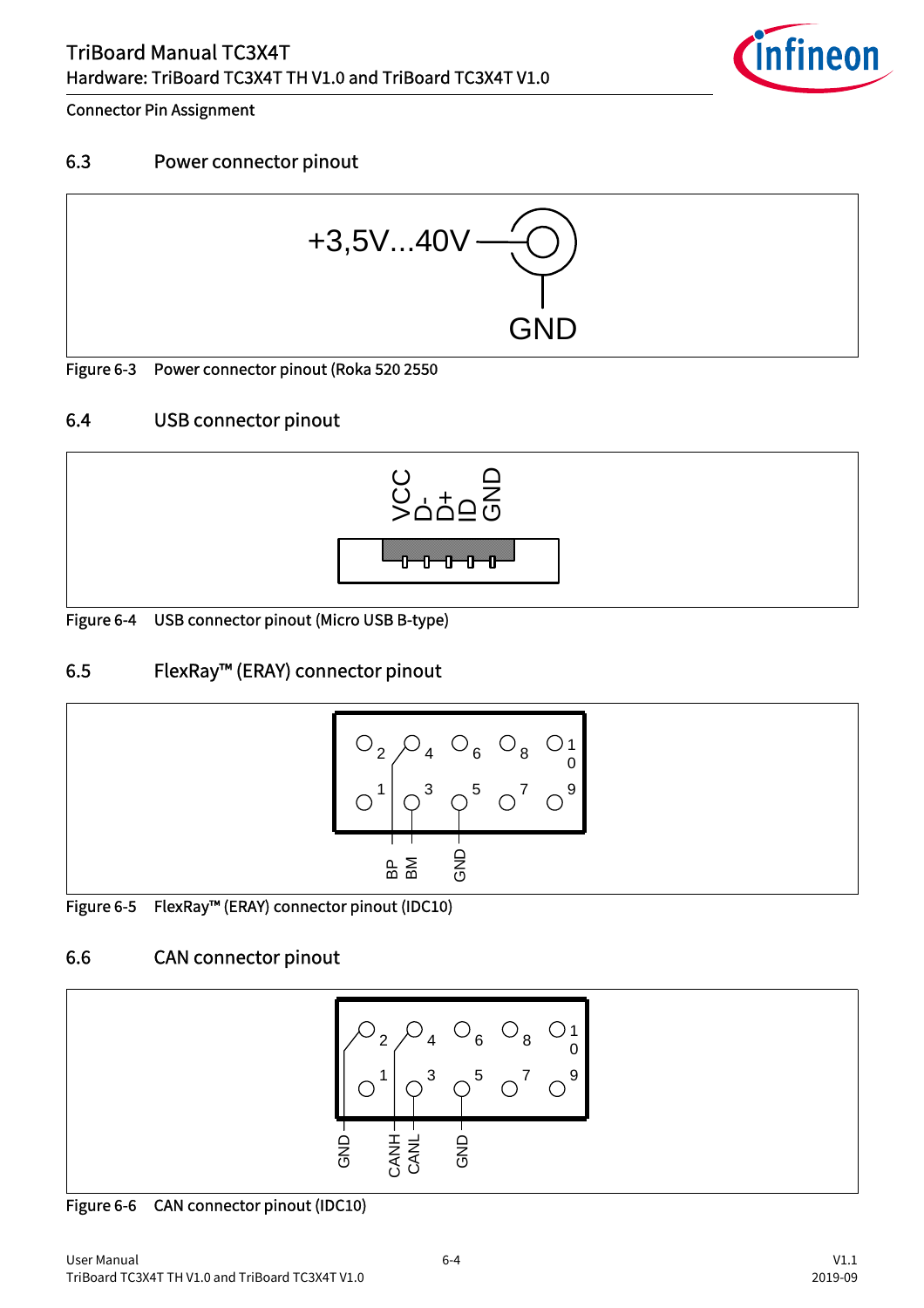

# <span id="page-30-0"></span>6.7 LIN connector pinout



<span id="page-30-3"></span>Figure 6-7 LIN connector pinout (IDC10)

# <span id="page-30-1"></span>6.8 HSCT connector pinout



<span id="page-30-4"></span>Figure 6-8 HSCT connector pinout (IEE1394 6-conductor)

# <span id="page-30-2"></span>6.9 OCDS1 connector pinout



<span id="page-30-5"></span>Figure 6-9 OCDS1 connector pinout (IDC16)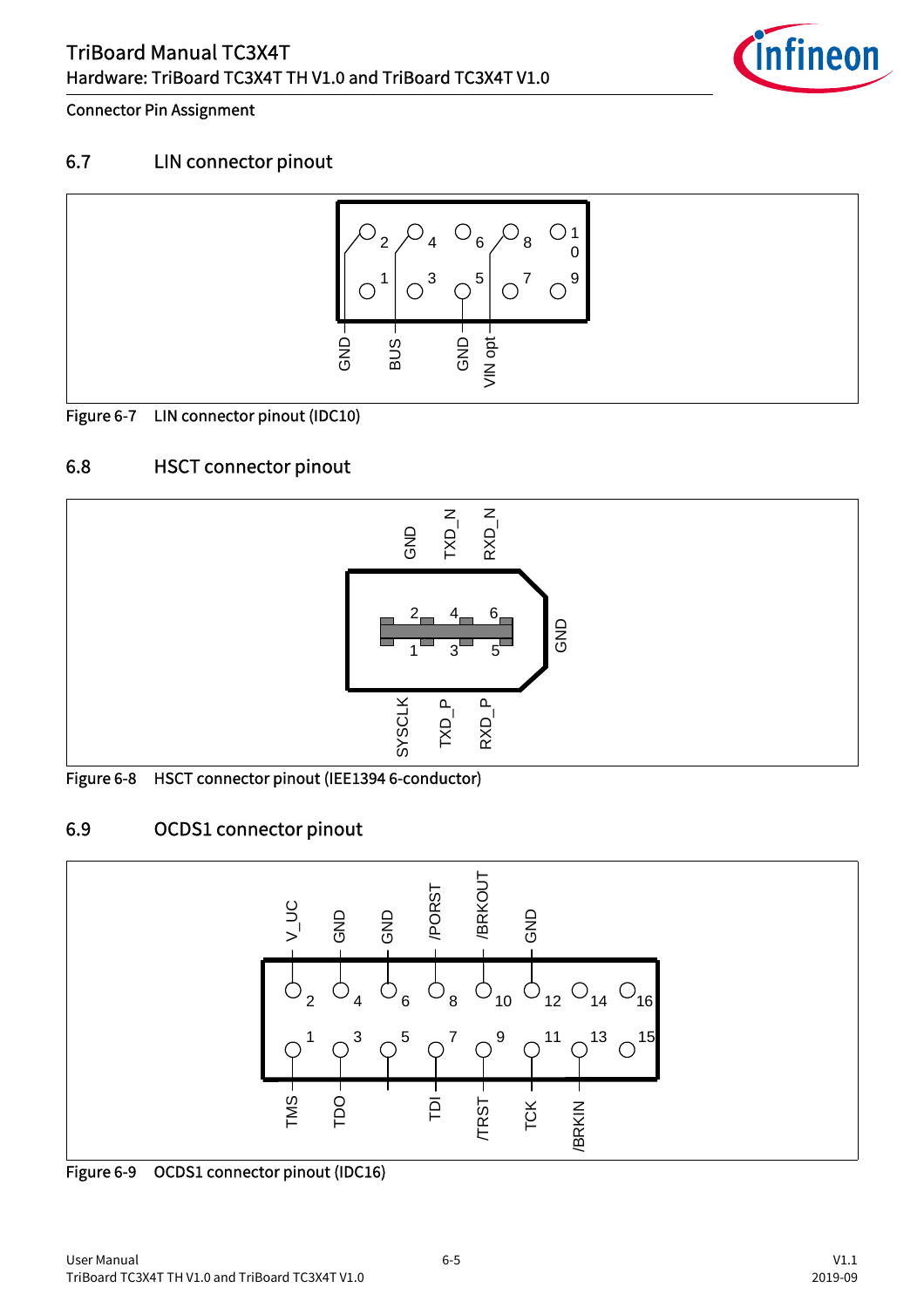

#### <span id="page-31-0"></span>6.10 DAP connector pinout



<span id="page-31-2"></span>Figure 6-10 DAP connector pinout (Samtec FTSH10)

# <span id="page-31-1"></span>6.11 ETK connector pinout



<span id="page-31-3"></span>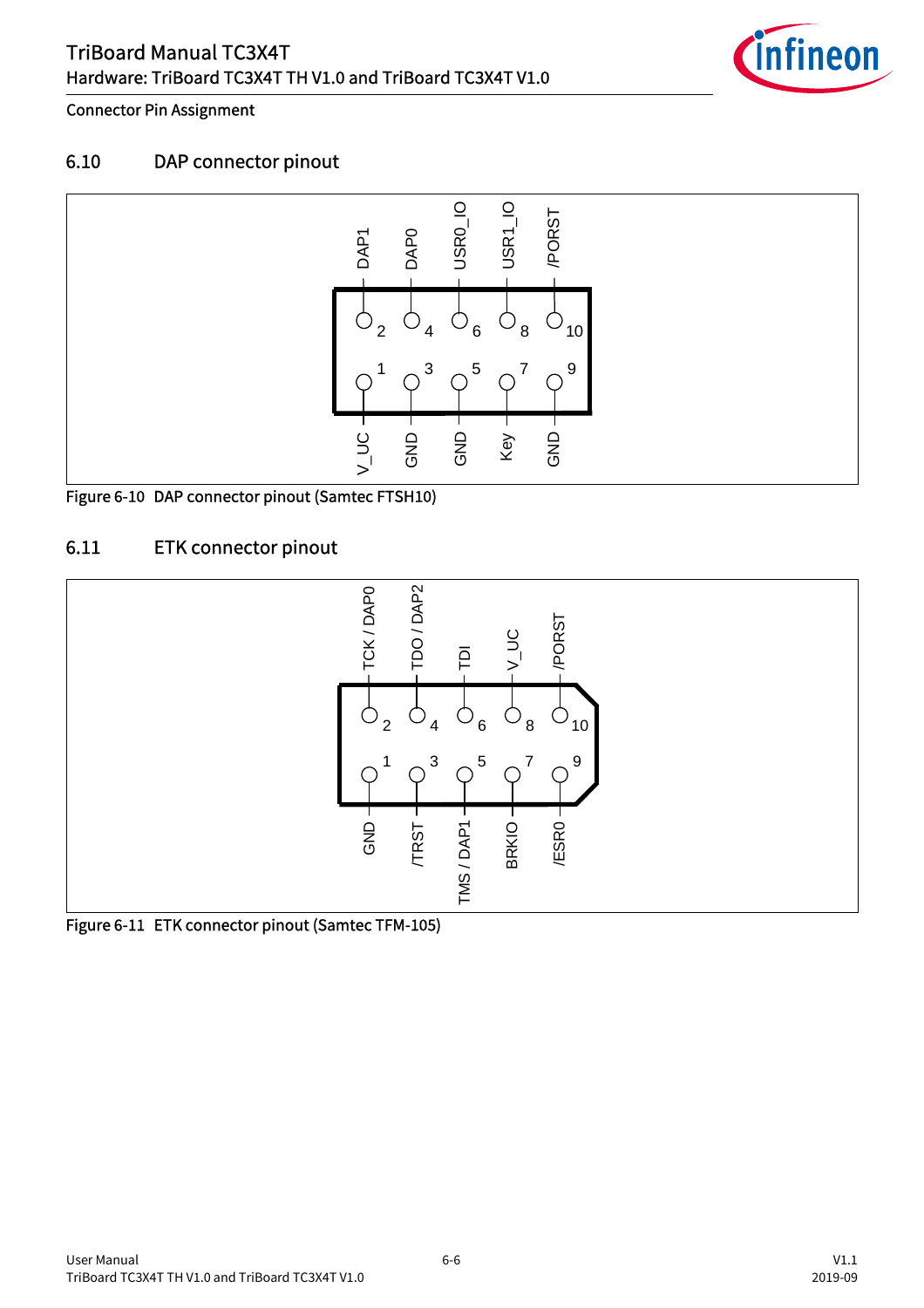

# <span id="page-32-0"></span>6.12 Ethernet miniWiggler power connector pinout



<span id="page-32-1"></span>Figure 6-12 Ethernet miniWiggler connector pinout (JST B4B-PH)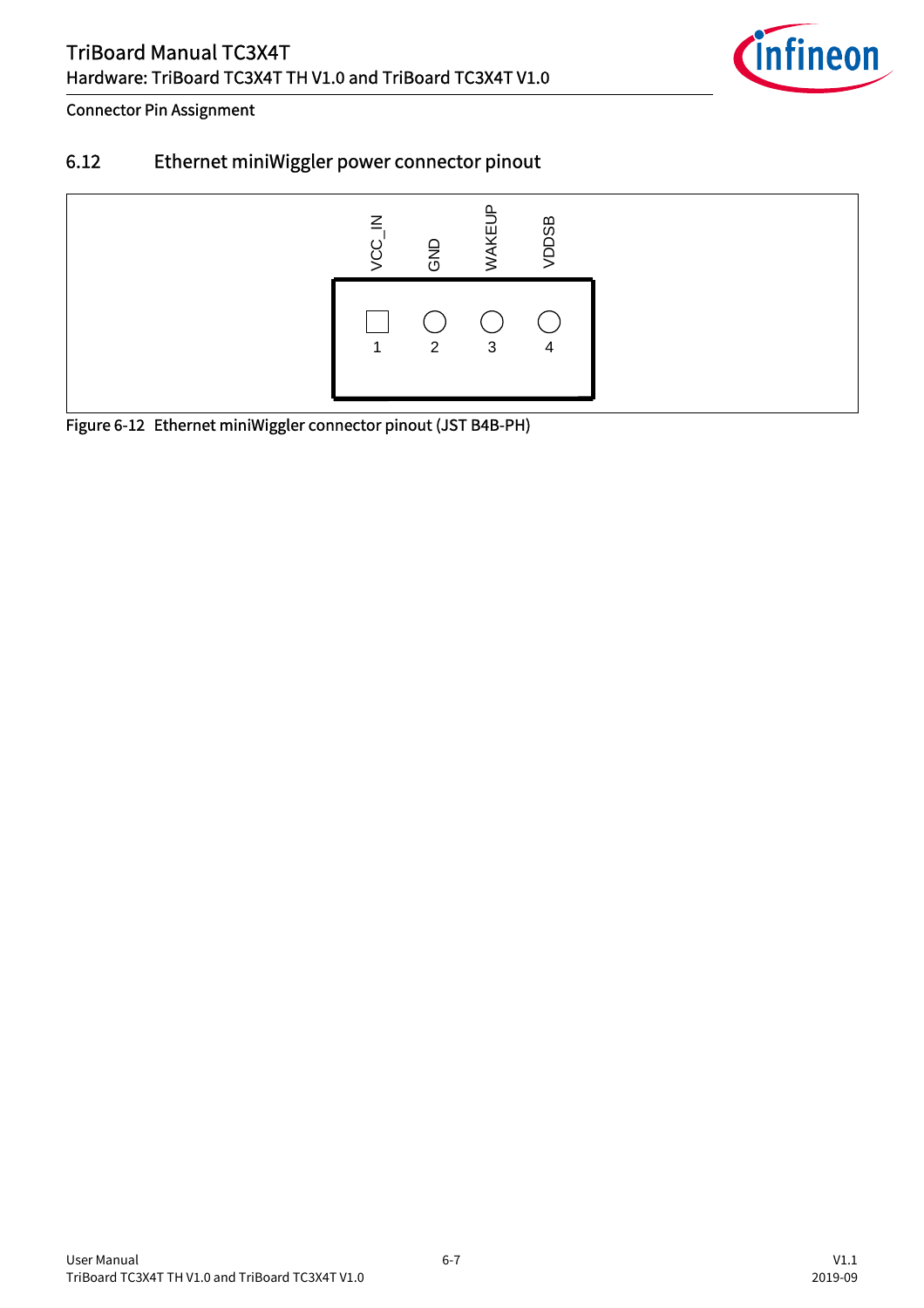

# <span id="page-33-0"></span>7 Schematic and Layout

#### <span id="page-33-1"></span>7.1 Known problems

### <span id="page-33-2"></span>7.1.1 Known problems on TriBoard TC3X4T TH V1.0

No problems known.

# <span id="page-33-3"></span>7.1.2 Known problems on TriBoard TC3X4T V1.0

No problems known.

# <span id="page-33-4"></span>7.2 Schematic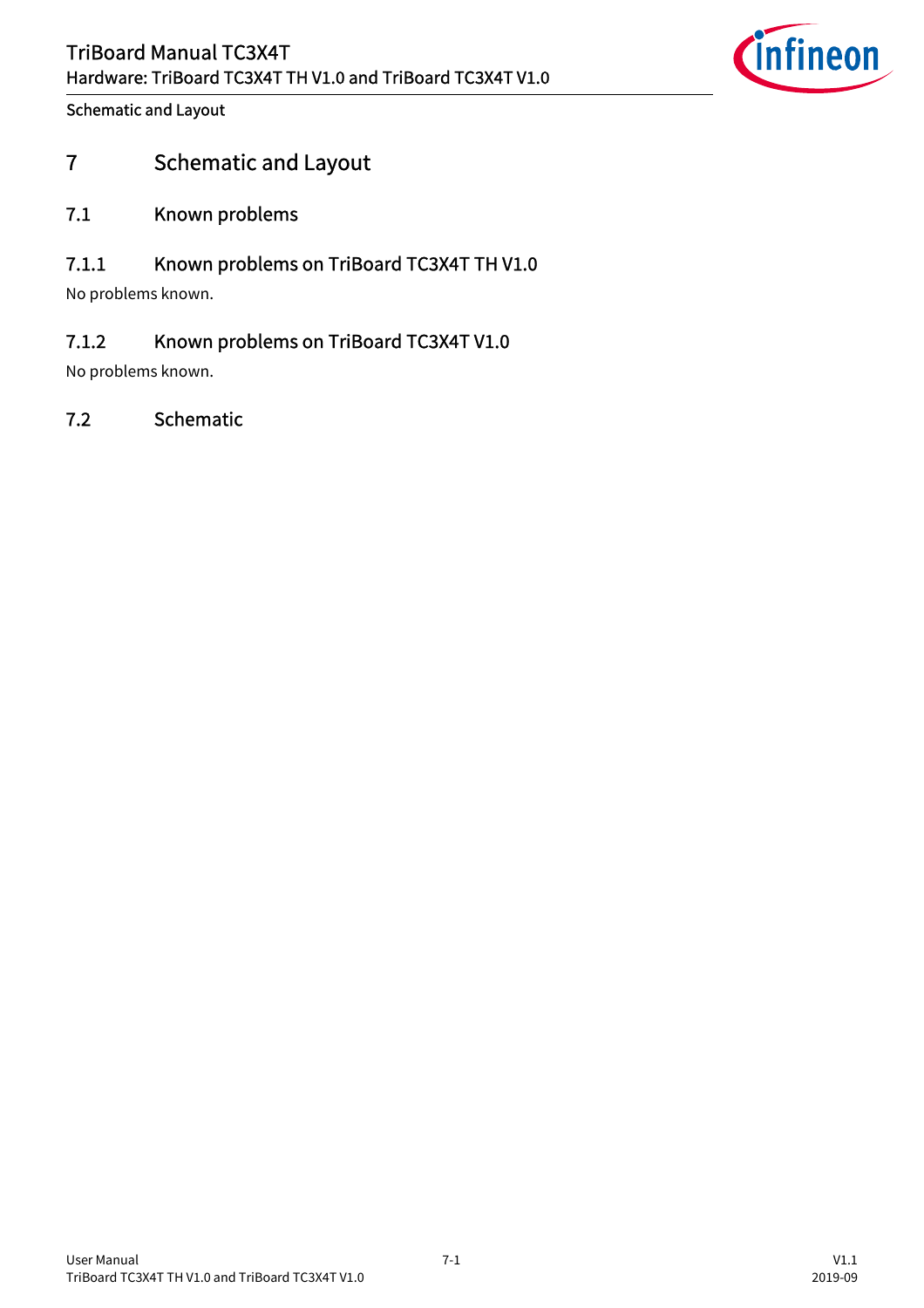

Figure 7-1 Schematic - Project

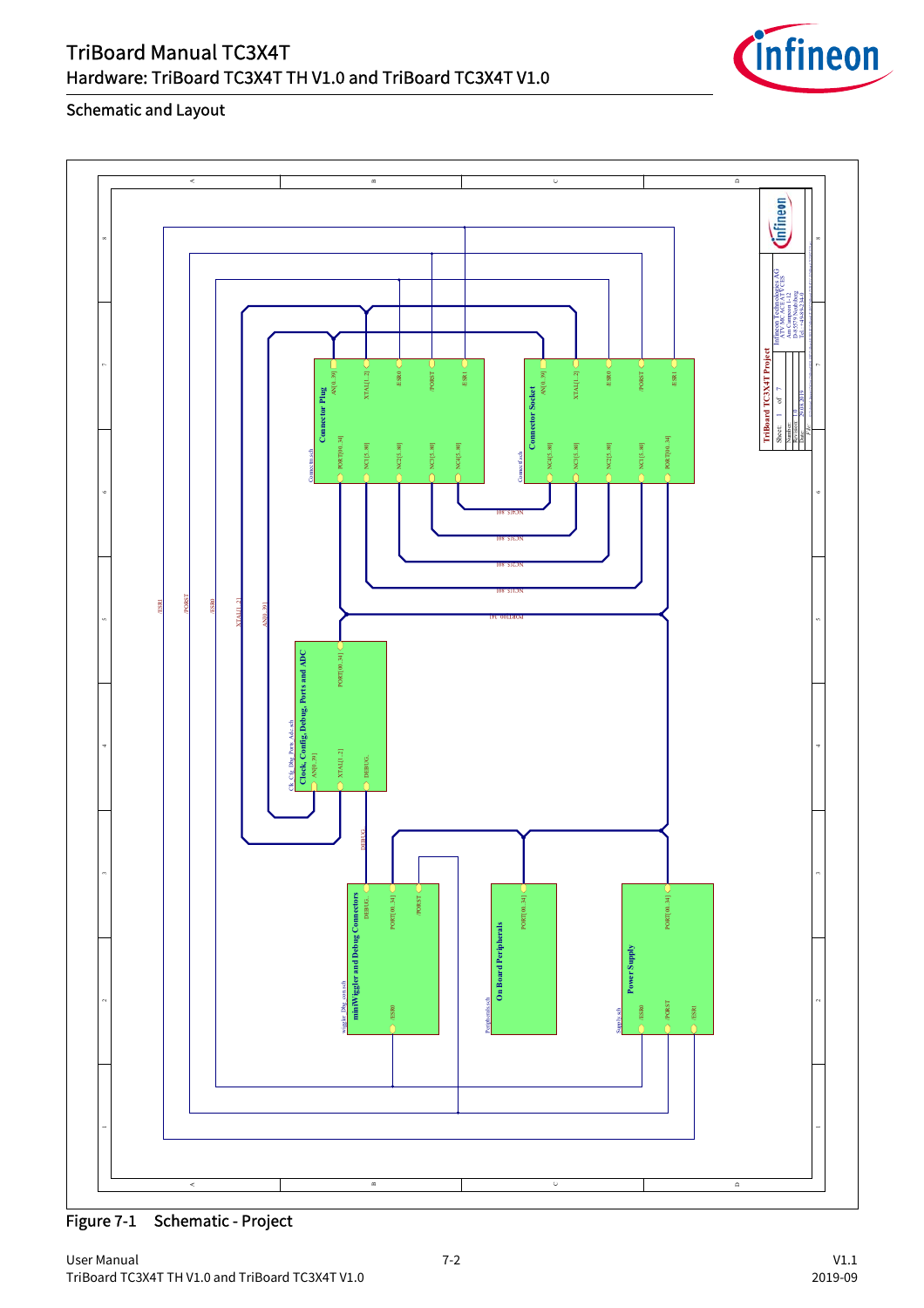|         | $\,<$<br>$\,$ $\,$                                                                                                                                                                                                                                                                                                                                                                                                                                                                                                                                                                                                                                                                                                                                                                                                                                                                                                                                                                                                                                                                                                                                                                                                                                                                                           | $\circ$                                                                                                                                                                                                                                                                                                                                                                                                                                                                                                                                                                                                                                                                                                                                                                                                                                                                                                                                                                                                                                                                                                               | $\mathrel{\scriptstyle\triangle}$                                                                                                                                                                                                         |
|---------|--------------------------------------------------------------------------------------------------------------------------------------------------------------------------------------------------------------------------------------------------------------------------------------------------------------------------------------------------------------------------------------------------------------------------------------------------------------------------------------------------------------------------------------------------------------------------------------------------------------------------------------------------------------------------------------------------------------------------------------------------------------------------------------------------------------------------------------------------------------------------------------------------------------------------------------------------------------------------------------------------------------------------------------------------------------------------------------------------------------------------------------------------------------------------------------------------------------------------------------------------------------------------------------------------------------|-----------------------------------------------------------------------------------------------------------------------------------------------------------------------------------------------------------------------------------------------------------------------------------------------------------------------------------------------------------------------------------------------------------------------------------------------------------------------------------------------------------------------------------------------------------------------------------------------------------------------------------------------------------------------------------------------------------------------------------------------------------------------------------------------------------------------------------------------------------------------------------------------------------------------------------------------------------------------------------------------------------------------------------------------------------------------------------------------------------------------|-------------------------------------------------------------------------------------------------------------------------------------------------------------------------------------------------------------------------------------------|
|         | ਡਿ<br><b>R209</b> Y UC<br>l≋<br>$-$ CB <sub>201</sub><br><b>VEXTOSC</b><br><b>ZdVC</b><br><b>ASSOSC</b><br>ypp                                                                                                                                                                                                                                                                                                                                                                                                                                                                                                                                                                                                                                                                                                                                                                                                                                                                                                                                                                                                                                                                                                                                                                                               | $\frac{1}{6}$<br>$\begin{array}{l} \mathbb{R} \mathbb{R} \mathbb{R} \mathbb{R} \mathbb{R} \mathbb{R} \mathbb{R} \mathbb{R} \mathbb{R} \mathbb{R} \mathbb{R} \mathbb{R} \mathbb{R} \mathbb{R} \mathbb{R} \mathbb{R} \mathbb{R} \mathbb{R} \mathbb{R} \mathbb{R} \mathbb{R} \mathbb{R} \mathbb{R} \mathbb{R} \mathbb{R} \mathbb{R} \mathbb{R} \mathbb{R} \mathbb{R} \mathbb{R} \mathbb{R} \mathbb{R} \mathbb{R} \mathbb{R} \mathbb{R} \mathbb$<br><b>HSCTO-</b><br>$\overline{3}$                                                                                                                                                                                                                                                                                                                                                                                                                                                                                                                                                                                                                                       | Cinfineon<br>œ<br>TriBoard TC3X4T Clock, Config, Debug, Ports, ADC<br>Infineon Technologies AG<br>ATV MC ACE ATV CES<br>Am Campeon 1-12<br>Del: +49.89-234-01<br>Tel: +49.89-234-01                                                       |
|         | R208<br>杙<br>J≋<br>ទី∏ិ≋<br>$-0.202$<br>vsosc<br><b>VDDOSC</b><br>S<br>80<br>ซู<br>VDD(OSC)<br>VSS(OSC)                                                                                                                                                                                                                                                                                                                                                                                                                                                                                                                                                                                                                                                                                                                                                                                                                                                                                                                                                                                                                                                                                                                                                                                                      | ដ្ឋៀន ដ៏ៀន ដ៏ៀន ដ៏ៀន<br>P20.0<br>P21.3<br>P21.4<br>$\frac{12}{2}$<br>P <sub>21.5</sub>                                                                                                                                                                                                                                                                                                                                                                                                                                                                                                                                                                                                                                                                                                                                                                                                                                                                                                                                                                                                                                |                                                                                                                                                                                                                                           |
|         | $\text{P21.7} / \text{TDO} / \text{DAP2}$<br>P20.2 / TESTMODE VEXT(OSC)<br>$\begin{array}{l} \displaystyle\overline{\text{TRST}}\\ \text{TCK} \backslash \text{DAP} \\ \text{TMS} \backslash \text{DAP} \\ \text{PMS} \backslash \text{DAP} \\ \text{PMS} \backslash \text{PDD} \end{array}$<br><b>TOX4 TQFI</b><br><b>XTALI</b><br>XTAL2                                                                                                                                                                                                                                                                                                                                                                                                                                                                                                                                                                                                                                                                                                                                                                                                                                                                                                                                                                    | $\begin{array}{c}\n 1200 \\  \hline\n 1300 \\  \hline\n 1300 \\  \hline\n 1300 \\  \hline\n 1300 \\  \hline\n 1300 \\  \hline\n 1400 \\  \hline\n 1400 \\  \hline\n 1400 \\  \hline\n 1400 \\  \hline\n 1400 \\  \hline\n 1400 \\  \hline\n 1400 \\  \hline\n 1400 \\  \hline\n 1400 \\  \hline\n 1400 \\  \hline\n 1400 \\  \hline\n 1400 \\  \hline\n 1400 \\  \hline\n 1400 \\  \hline\n 1400 \\  \hline\n 1$<br>PIII.12<br>P15.0<br>P14.0<br>P15.2<br>$\frac{1}{2}$<br>P02.3<br>$\frac{39}{2}$<br>₹<br>$\rightarrow$<br>$\bar{3}$<br>3222<br>$\begin{array}{rcl} \text{BIC} & & \text{BIC} \\ \text{BIC} & & \text{BIC} \\ \text{BIC} & & \text{BIC} \\ \text{BIC} & & \text{BIC} \\ \text{BIC} & & \text{BIC} \\ \text{BIC} & & \text{BIC} \\ \text{BIC} & & \text{BIC} \\ \text{BIC} & & \text{BIC} \\ \text{BIC} & & \text{BIC} \\ \text{BIC} & & \text{BIC} \\ \text{BIC} & & \text{BIC} \\ \text{BIC} & & \text{BIC} \\ \text{BIC} & & \text{BIC} \\ \text{BIC} & & \text{BIC} \\ \text$<br>P14.0/ATX0<br>H 0TEEd<br>- THE TANS / STLE<br>- THE MOS / STLE<br>- TRIDS / STLE<br>- TRIDS / STLE<br>P15.0/ATX1 | $^\circ$<br>Nevision:<br>Revision:<br>Date:<br>Sheet:                                                                                                                                                                                     |
| $\circ$ | $\frac{1}{5}$<br>$\frac{1}{2}$<br>$\overline{a}$<br>$\boldsymbol{\Omega}$<br>$\frac{50}{10}$<br>$rac{917}{7074}$<br>IJã                                                                                                                                                                                                                                                                                                                                                                                                                                                                                                                                                                                                                                                                                                                                                                                                                                                                                                                                                                                                                                                                                                                                                                                      | піло/само варанілісямо упін<br>PIS.3/CAN01_RXDA PIS.2/CAN01_TXD<br>$\mathsf{LEDs}$<br><b>ASCLIN</b><br>$\begin{array}{ll} \text{PLLL1/ SLSO14} \\ \text{PL1.3/ MRT1B} \\ \text{QSPI/ TLF35584} \end{array}$<br><b>ERAY</b><br>$\begin{tabular}{ c c } \hline HWCG \\ \hline \textbf{HMS} & \textbf{HMS} \\ \hline \textbf{HMS} & \textbf{HMS} \\ \hline \textbf{HMS} & \textbf{HMS} \\ \hline \textbf{HMS} & \textbf{HMS} \\ \hline \textbf{HMS} & \textbf{HMS} \\ \hline \textbf{HMS} & \textbf{HMS} \\ \hline \textbf{HMS} & \textbf{HMS} \\ \hline \textbf{HMS} & \textbf{HMS} \\ \hline \textbf{HMS} & \textbf{HMS} \\ \hline \textbf{HMS} & \textbf{HMS} \\ \hline \textbf{HMS} &$<br>PIS.I/ARXIA<br>P02.1 / RXD0A<br>P02.4 / TXEN0A<br>P02.0 / TXD0A<br>P20.9 / REQ7_0<br>P20.8<br>P14.1/ARX0A                                                                                                                                                                                                                                                                                                                  |                                                                                                                                                                                                                                           |
|         | P <sub>20.2</sub><br>$\frac{1}{2}$<br>P21.7<br>$\frac{1}{2}$<br>2R<br>∄ู่ใ<br>$\frac{1}{T}$ <sup>2201</sup><br>DVb3                                                                                                                                                                                                                                                                                                                                                                                                                                                                                                                                                                                                                                                                                                                                                                                                                                                                                                                                                                                                                                                                                                                                                                                          | <b>FOX4 TQFF</b><br>ERA PRI<br>P02.8<br>U <sub>20IC</sub><br>$\frac{1}{2}$<br>$\frac{1}{2}$<br>40000<br>$\frac{1}{2}$<br>$\Rightarrow$<br>$-44.44$<br>$\sqrt{2}$<br>रू<br>₫                                                                                                                                                                                                                                                                                                                                                                                                                                                                                                                                                                                                                                                                                                                                                                                                                                                                                                                                           |                                                                                                                                                                                                                                           |
| s,      | <b>DARLA</b><br>DAP <sub>0</sub><br><b>DAPI</b><br>DAPI<br>$\frac{1}{2}$<br>$\frac{14}{98}$<br>$\frac{-C201}{10pF}$ $\frac{-C202}{10pF}$<br>R <sub>206</sub><br>vssosc vssosc                                                                                                                                                                                                                                                                                                                                                                                                                                                                                                                                                                                                                                                                                                                                                                                                                                                                                                                                                                                                                                                                                                                                | PIL10<br>$\frac{1}{2}$<br>P33.9<br>P20.11<br>P02.8<br>P15.3<br>PISH<br>P[4]<br><b>ERECO</b><br>ERECO<br>$PQ_2$<br>P20.10<br><b>P33H</b><br>$\frac{P20.6}{P10.7}$<br>$\frac{P220}{P221}$<br>P33.0<br>P203<br>P23.1<br>P34.1<br>P333<br>P333                                                                                                                                                                                                                                                                                                                                                                                                                                                                                                                                                                                                                                                                                                                                                                                                                                                                            |                                                                                                                                                                                                                                           |
| ÷       | $\sqrt{\frac{1}{80}}$ son_opt<br>$\frac{3}{2}$<br>$\frac{3}{2}$ $\frac{1}{2}$ $\frac{3}{2}$ $\frac{1}{2}$ $\frac{3}{2}$<br><b>XTALI</b><br><b>STAL2</b><br><b>R25</b>                                                                                                                                                                                                                                                                                                                                                                                                                                                                                                                                                                                                                                                                                                                                                                                                                                                                                                                                                                                                                                                                                                                                        | <u> ≋ ≅ </u><br>$\frac{3}{2}$<br><u>耕</u><br><u>sf</u><br>$\begin{array}{c c c c c} \hline \text{p13.11} & \text{p26} \\ \hline \text{p13.12} & \text{p38.13} \\ \hline \end{array}$<br>带鱼<br><u>starist</u><br><u>%</u><br>$\frac{1}{N}$ (P34.1) $\frac{1}{N}$<br>P20.6<br>P20.10<br>P23.1<br>$\begin{array}{c} 1000 \\ 1010 \\ 1010 \\ 1010 \\ 1010 \\ 1010 \\ \hline \end{array}$<br>P20.3<br>C3X4_TQFI<br>P00.12<br>P00.1<br>$\begin{array}{l} \textbf{P10.1} \\ \textbf{P10.2} \\ \textbf{P10.3} \end{array}$<br>P11.8<br>P14.6<br>P00.<br>P00.                                                                                                                                                                                                                                                                                                                                                                                                                                                                                                                                                                  |                                                                                                                                                                                                                                           |
|         | <b>P33.9</b><br>R256<br>]≌<br>$\frac{1}{6}$ $\frac{1}{p_{33}}$<br>$\frac{1}{2}$                                                                                                                                                                                                                                                                                                                                                                                                                                                                                                                                                                                                                                                                                                                                                                                                                                                                                                                                                                                                                                                                                                                                                                                                                              | U201D<br>$\frac{1}{2}$<br>鋼<br>$\frac{1}{2}$<br>增增<br>4444<br>$\frac{1}{2}$<br>P00.12<br>$_{\rm min}^{\rm m}$<br>P14.6<br>$\begin{array}{c}\n\phantom{0}13.0 \\ \phantom{0}11.0 \\ \phantom{0}11.0 \\ \phantom{0}11.0 \\ \phantom{0}11.0 \\ \phantom{0}11.0 \\ \phantom{0}11.0 \\ \phantom{0}11.0 \\ \phantom{0}11.0 \\ \phantom{0}11.0 \\ \phantom{0}11.0 \\ \phantom{0}11.0 \\ \phantom{0}11.0 \\ \phantom{0}11.0 \\ \phantom{0}11.0 \\ \phantom{0}11.0 \\ \phantom{0}11.0 \\ \phantom{0}11.0 \\ \phantom{0}11.0 \\ \phantom$<br>$rac{1}{2}$<br>$rac{1}{2}$<br>$rac{1}{2}$                                                                                                                                                                                                                                                                                                                                                                                                                                                                                                                                          |                                                                                                                                                                                                                                           |
| s       | FOR 3,3V ADC<br>$\sum_{i=1}^{n}$<br>$\frac{5}{6}$<br>FOR SV ADC<br>Ndu <sub>A</sub><br>$\frac{1}{2}$<br>$\frac{1}{2}$<br>$\begin{array}{c}\n\hline\n\text{R22}\n\hline\n-\text{CB205} & \text{6R8}\n\hline\n\end{array}$<br>$-$ CB <sub>204</sub>                                                                                                                                                                                                                                                                                                                                                                                                                                                                                                                                                                                                                                                                                                                                                                                                                                                                                                                                                                                                                                                            | P14.5<br>P10.5<br>P14.2<br>$V_{\text{max}}^{\text{UC}}$<br>$\frac{1}{2}$<br>$\frac{1}{2}$<br>$\frac{1}{2}$<br>$\frac{6}{5}$<br>$V_{\mathbf{A}}^{\text{DC}}$<br>$\frac{5}{4}$<br>$\frac{5}{4}$<br>$\frac{1}{2}$<br>R240<br>ដ្ឋិ∏≌                                                                                                                                                                                                                                                                                                                                                                                                                                                                                                                                                                                                                                                                                                                                                                                                                                                                                      | P10.6<br>$\frac{1}{2}$<br>$\frac{1}{2}$<br>$\frac{1}{2}$<br>ฐื่ៀ≌                                                                                                                                                                         |
|         | VAREFI<br><b>Ndah</b><br>偈<br>偈<br>위<br>취<br>뛰<br>NOON<br>VSSM<br>VAREFI<br><b>VAGND1</b>                                                                                                                                                                                                                                                                                                                                                                                                                                                                                                                                                                                                                                                                                                                                                                                                                                                                                                                                                                                                                                                                                                                                                                                                                    | $\frac{20}{2}$<br>₫g<br>HWCFG4<br><b>IWCFG6</b><br>信<br><u>adal</u><br> <br>                                                                                                                                                                                                                                                                                                                                                                                                                                                                                                                                                                                                                                                                                                                                                                                                                                                                                                                                                                                                                                          | ฐื่่µื่<br><b>HWCFGS</b><br>HWCFG3                                                                                                                                                                                                        |
| $\sim$  | $\begin{array}{ll} \star \text{ } \text{AVA} & \text{IDSSPB} \text{ } \text{P}\text{40.0} \text{ } (\text{AA} \cup \text{I}) \\ \star \text{ } \text{ANS} \text{ } & \text{IDSSNB} \text{ } (\text{P}\text{40.1} \text{ (AA1.2)} \\ \star \text{ } \text{ANS} \text{ } & \text{P}\text{40.2} \text{ (AA1.3)} \\ \star \text{ } \text{ANS} \text{ } & \text{P}\text{40.2} \text{ (AA1.4)} \\ \star \text{ } & \text{ANS} \text{ (AA1.5)} \\ \star \text{ } & \text$<br>AN20 / EDS2PA (AN9)<br>AN21 / EDS2NA (AN10)<br>$\begin{tabular}{c} A932/B04 \\ \hline A932/B04 \\ \hline A934 \\ \hline A934 \\ \hline A934 \\ \hline A934 \\ \hline A934 \\ \hline A936 \\ \hline A937/B05 \\ \hline A936/B08/B004 \\ \hline A936/B08/B04007 \\ \hline A936/B08/B04003 \\ \hline A936/B07B07B07 \\ \hline A936/B07B07 \\ \hline A936 \end{tabular}$<br>$\begin{array}{ll} \text{AW} & \text{FDSBIN} & (\text{AND}) \\ \text{AM} & \text{FDSBIN} & (\text{AND}) \\ \text{AN} & \text{FDSBIN} & (\text{AND}) \\ \text{AN} & \text{FDSBON} & (\text{AND}) \\ \text{AN} & \text{FDSBON} & (\text{AND}) \\ \text{AN} & \text{AN} & (\text{NN}) \\ \end{array}$<br>$\begin{array}{c} \mathrm{AN16}\,(\mathrm{ANT})\\ \mathrm{AN17}\,(\mathrm{ANS}) \end{array}$<br>UZOIE<br>$\frac{1}{2}$<br>$\frac{4}{35}$<br>일정 한 분들이 있다. | $\frac{1}{20}$<br>.<br>Tron<br><b>TC3X4 TQFF</b>                                                                                                                                                                                                                                                                                                                                                                                                                                                                                                                                                                                                                                                                                                                                                                                                                                                                                                                                                                                                                                                                      | NOTE: S201 is for device configuration<br>(about configuration see the manual of assembled device)<br>shack OFF mean the corresponding signal is high.<br>Shack OFF mean the corresponding signal is high.<br>PMSAIG<br>$\mathbf{c}$<br>偈 |
|         | $\frac{\frac{1}{111}}{\frac{1}{111}}$ $\frac{\frac{1}{111}}{\frac{1}{111}}$ $\frac{\frac{1}{111}}{\frac{1}{111}}$<br>$\frac{\frac{\text{A}332}{\text{A}334}}{\frac{\text{A}334}{\text{A}33}\sqrt{\frac{\text{A}33}{\text{A}33}\sqrt{\frac{\text{A}33}{\text{A}33}\sqrt{\frac{\text{A}33}{\text{A}3}\sqrt{\frac{\text{A}33}{\text{A}3}\sqrt{\frac{\text{A}33}{\text{A}3}\sqrt{\frac{\text{A}33}{\text{A}3}\sqrt{\frac{\text{A}33}{\text{A}3}\sqrt{\frac{\text{A}33}{\text{A}3}\sqrt{\frac{\text{A}33}{\text{A}3}\sqrt{\frac{\text{A}33}{\text{A$<br>$\frac{AN209}{AN2110}$<br>AN16 7<br><b>ERER ERER</b><br>Ξ<br>ž                                                                                                                                                                                                                                                                                                                                                                                                                                                                                                                                                                                                                                                                                            | 165<br>AN <sub>36</sub>                                                                                                                                                                                                                                                                                                                                                                                                                                                                                                                                                                                                                                                                                                                                                                                                                                                                                                                                                                                                                                                                                               |                                                                                                                                                                                                                                           |
|         | AN24<br>AN25<br>$\begin{picture}(20,10) \put(0,0){\line(1,0){15}} \put(15,0){\line(1,0){15}} \put(15,0){\line(1,0){15}} \put(15,0){\line(1,0){15}} \put(15,0){\line(1,0){15}} \put(15,0){\line(1,0){15}} \put(15,0){\line(1,0){15}} \put(15,0){\line(1,0){15}} \put(15,0){\line(1,0){15}} \put(15,0){\line(1,0){15}} \put(15,0){\line(1,0){15}} \put(15,0){\line(1$<br>靾<br>$\begin{array}{c}\n\phantom{00}1\phantom{0}0\phantom{0}0\phantom{0}0\phantom{0}0\phantom{0}0\phantom{0}0\phantom{0}0\phantom{0}0\phantom{0}0\phantom{0}0\phantom{0}0\phantom{0}0\phantom{0}0\phantom{0}0\phantom{0}0\phantom{0}0\phantom{0}0\phantom{0}0\phantom{0}0\phantom{0}0\phantom{0}0\phantom{0}0\phantom{0}0\phantom{0}0\phantom{0}0\phantom{0}0\phantom{0}0\phantom{0}0\phantom{0}0\$<br>$\frac{1}{2}$<br><b>SALE</b><br>惕<br>偈                                                                                                                                                                                                                                                                                                                                                                                                                                                                                         | $\frac{1}{2}$<br>$\frac{1}{47nE}$<br>$\begin{picture}(20,5) \put(0,0){\line(1,0){15}} \put(15,0){\line(1,0){15}} \put(15,0){\line(1,0){15}} \put(15,0){\line(1,0){15}} \put(15,0){\line(1,0){15}} \put(15,0){\line(1,0){15}} \put(15,0){\line(1,0){15}} \put(15,0){\line(1,0){15}} \put(15,0){\line(1,0){15}} \put(15,0){\line(1,0){15}} \put(15,0){\line(1,0){15}} \put(15,0){\line(1,$<br>$\frac{1}{2}$<br>$\frac{1}{6}$<br>$\frac{1}{6}$                                                                                                                                                                                                                                                                                                                                                                                                                                                                                                                                                                                                                                                                           |                                                                                                                                                                                                                                           |
|         | $\prec$<br>$\, \underline{\mathrm{m}}$                                                                                                                                                                                                                                                                                                                                                                                                                                                                                                                                                                                                                                                                                                                                                                                                                                                                                                                                                                                                                                                                                                                                                                                                                                                                       | $\circ$                                                                                                                                                                                                                                                                                                                                                                                                                                                                                                                                                                                                                                                                                                                                                                                                                                                                                                                                                                                                                                                                                                               | $\hfill\square$                                                                                                                                                                                                                           |

TriBoard Manual TC3X4T Hardware: TriBoard TC3X4T TH V1.0 and TriBoard TC3X4T V1.0

Figure 7-2 Schematic - **Clock, Config, Debug, Ports and ADC**

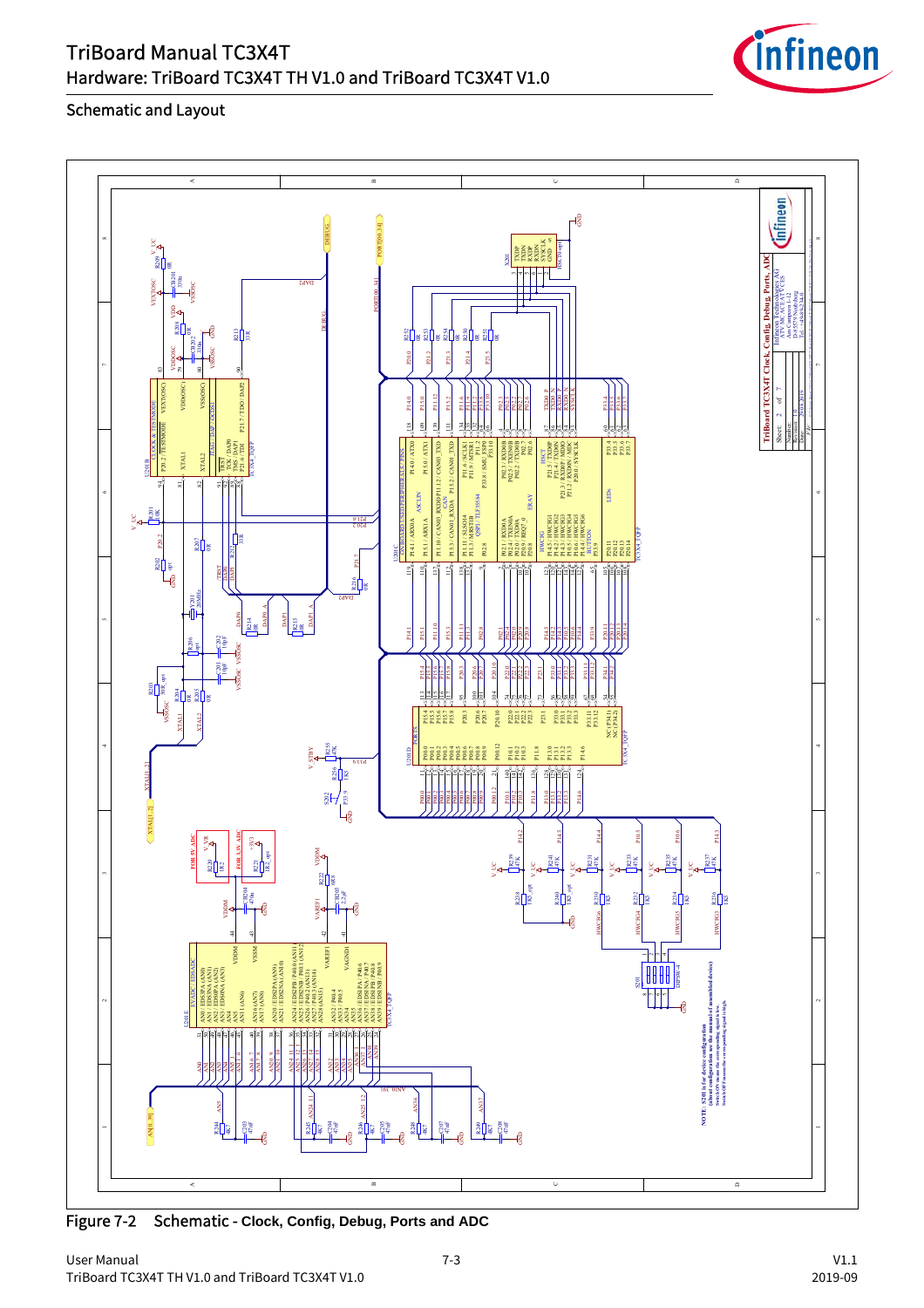| TriBoard Manual TC3X4T                                     |
|------------------------------------------------------------|
| Hardware: TriBoard TC3X4T TH V1.0 and TriBoard TC3X4T V1.0 |





Figure 7-3 Schematic - **On Board Peripherals**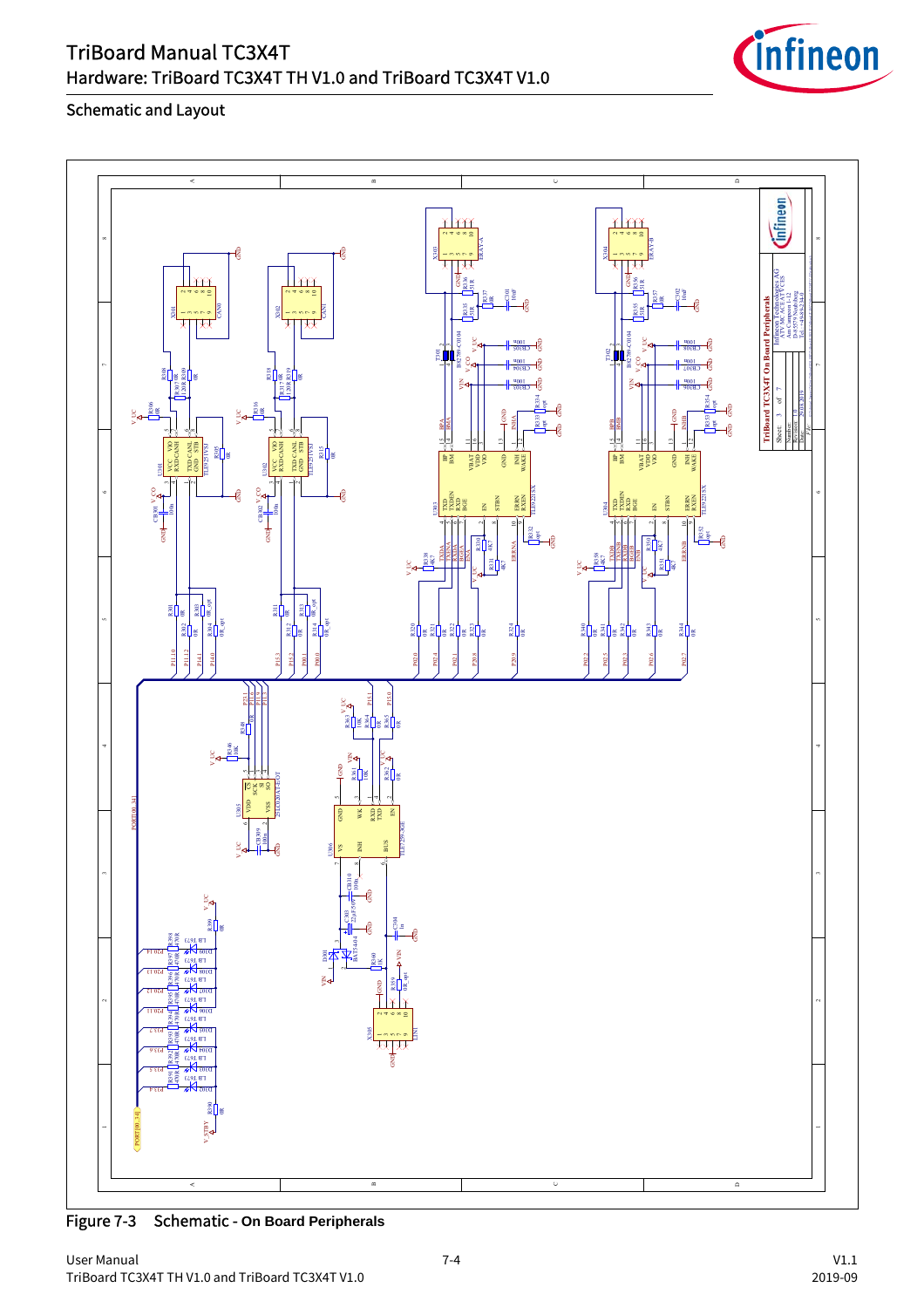





Figure 7-4 Schematic - miniWiggler JDS and Debug connectors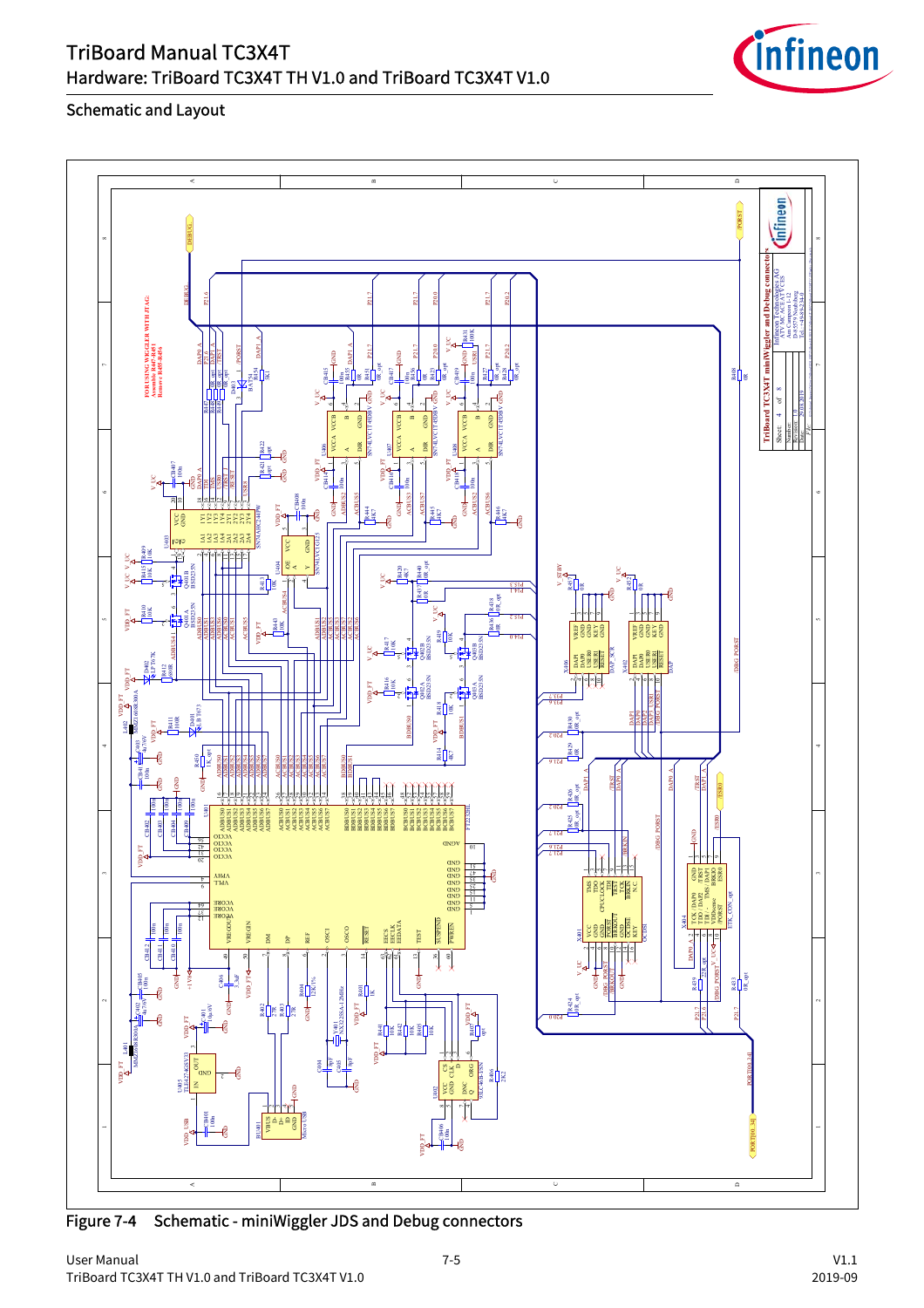

TriBoard Manual TC3X4T Hardware: TriBoard TC3X4T TH V1.0 and TriBoard TC3X4T V1.0 Schematic and Layout

Figure 7-5 Schematic - Power Supply

![](_page_38_Picture_6.jpeg)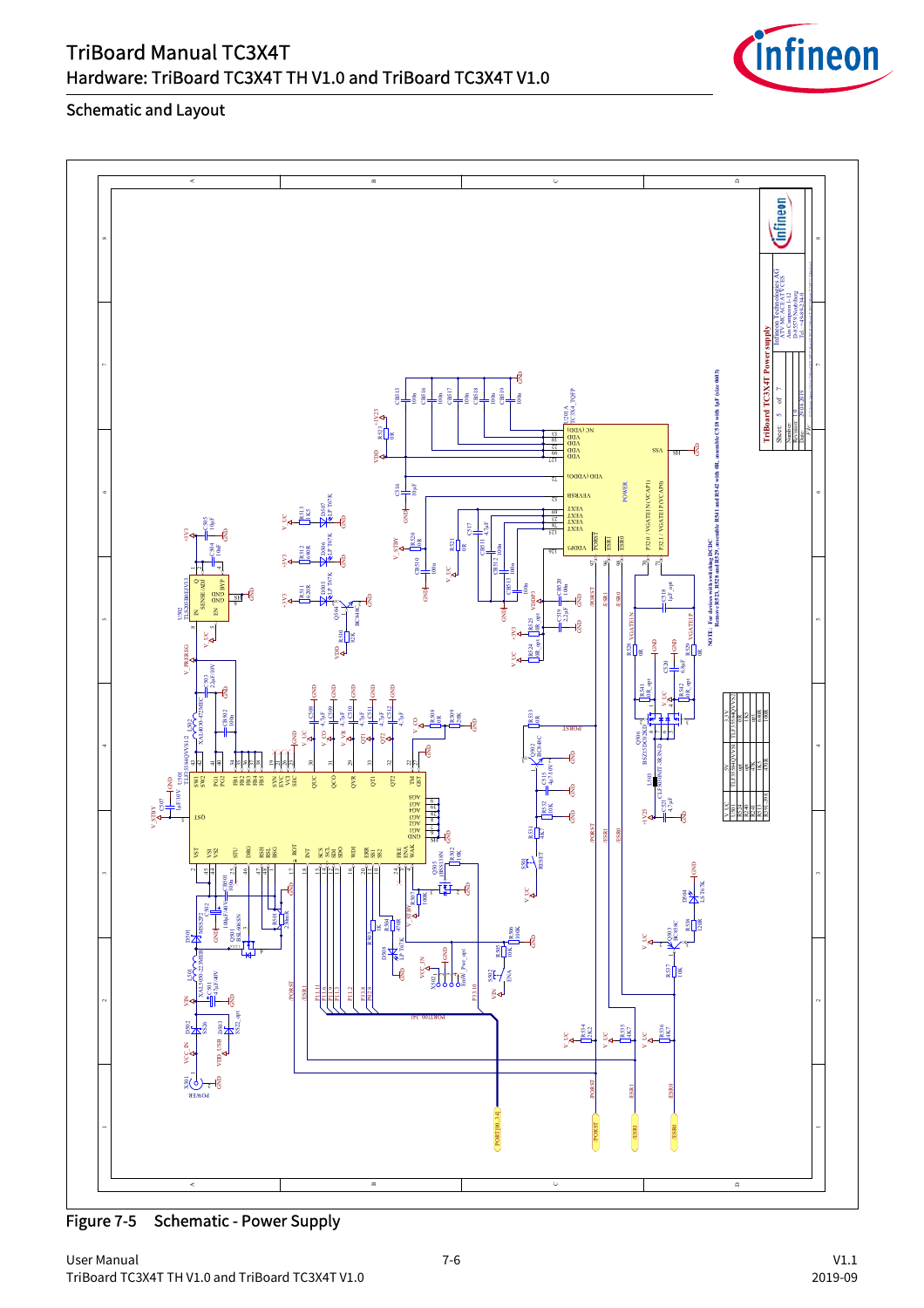![](_page_39_Figure_0.jpeg)

![](_page_39_Picture_1.jpeg)

![](_page_39_Figure_3.jpeg)

Figure 7-6 Schematic - Connectors (Plug)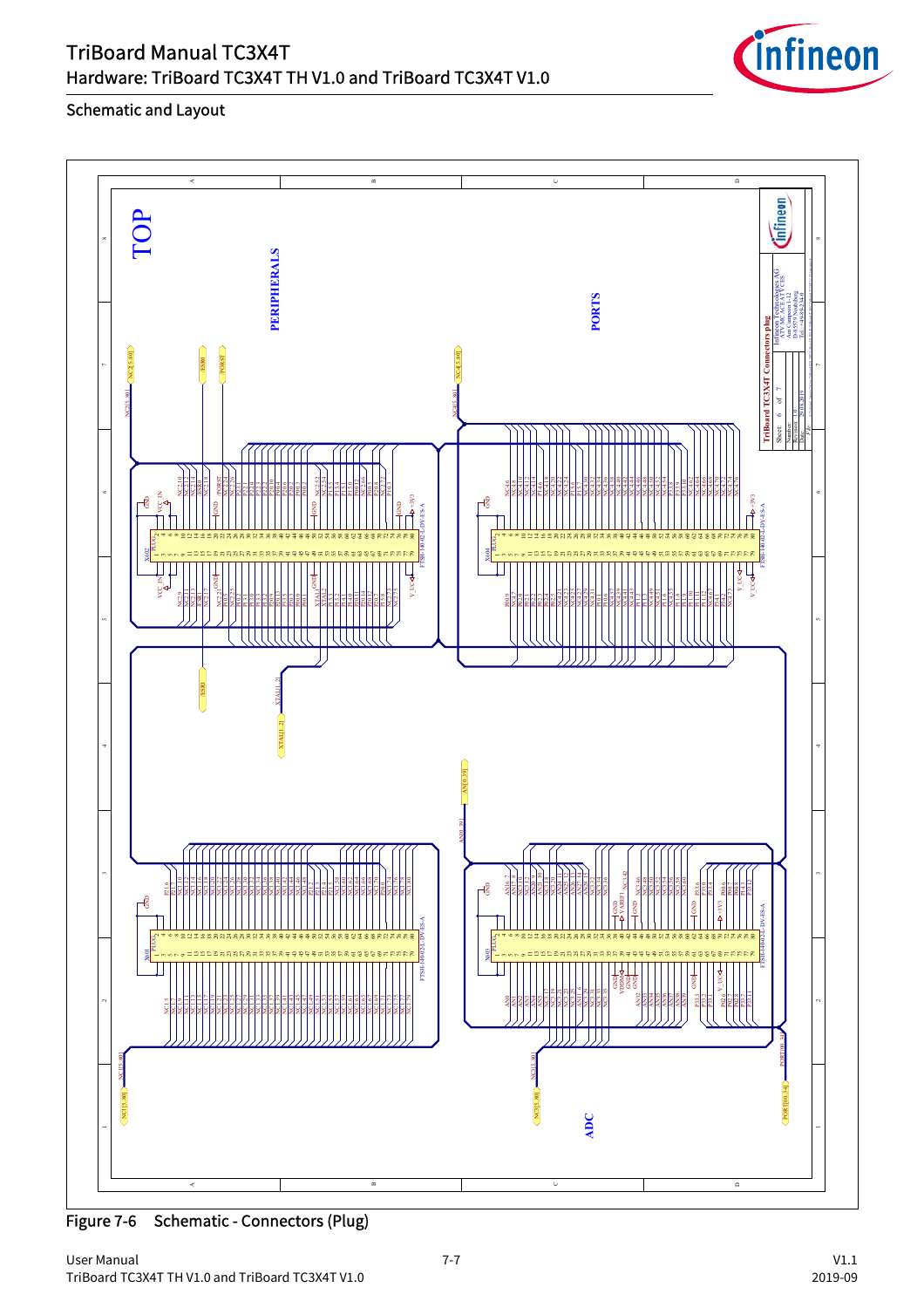![](_page_40_Figure_0.jpeg)

![](_page_40_Picture_1.jpeg)

![](_page_40_Figure_3.jpeg)

Figure 7-7 Schematic - Connectors (Socket)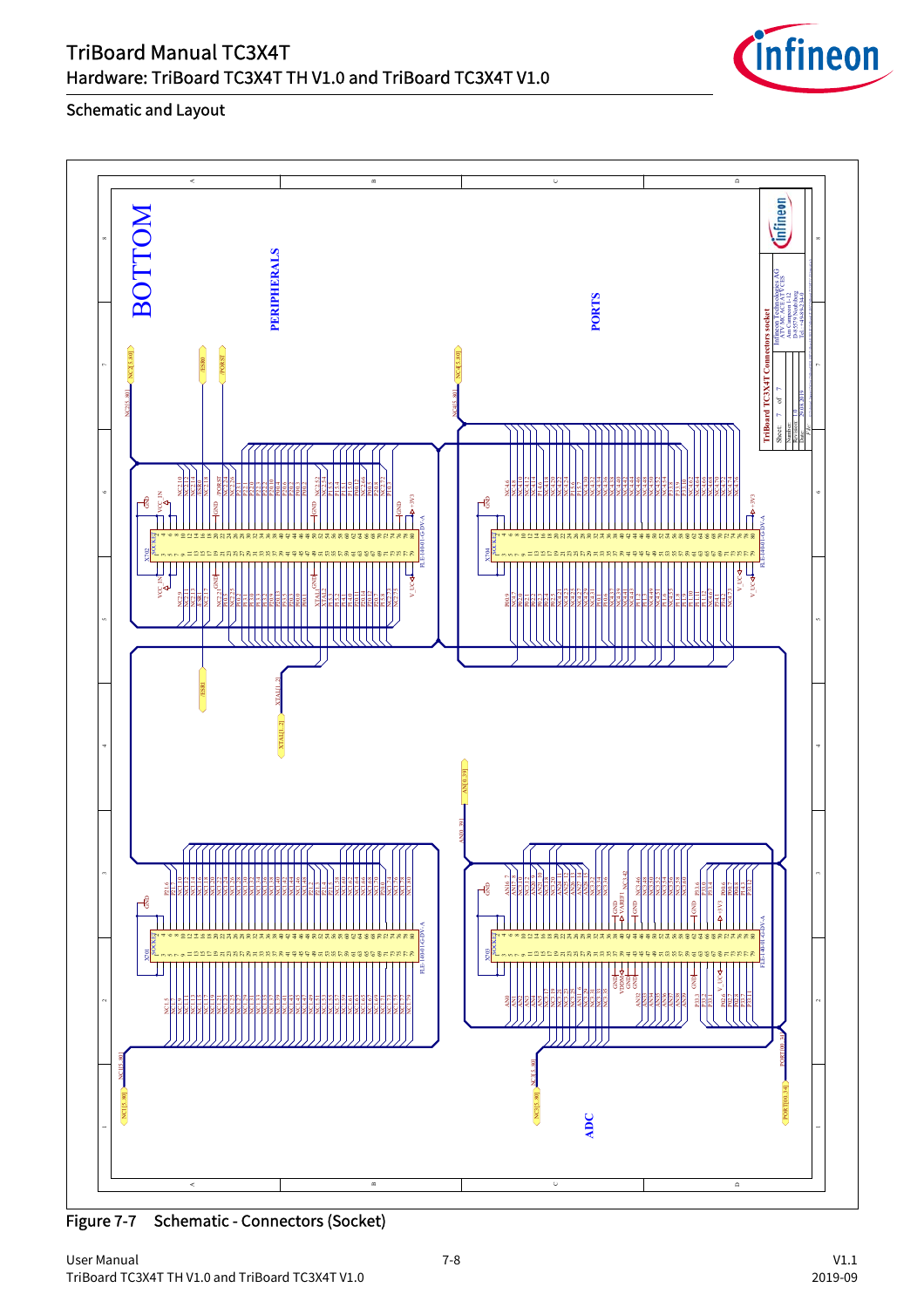![](_page_41_Picture_1.jpeg)

# <span id="page-41-0"></span>7.3 Layout

![](_page_41_Figure_4.jpeg)

Figure 7-8 **Component Plot Top Layer**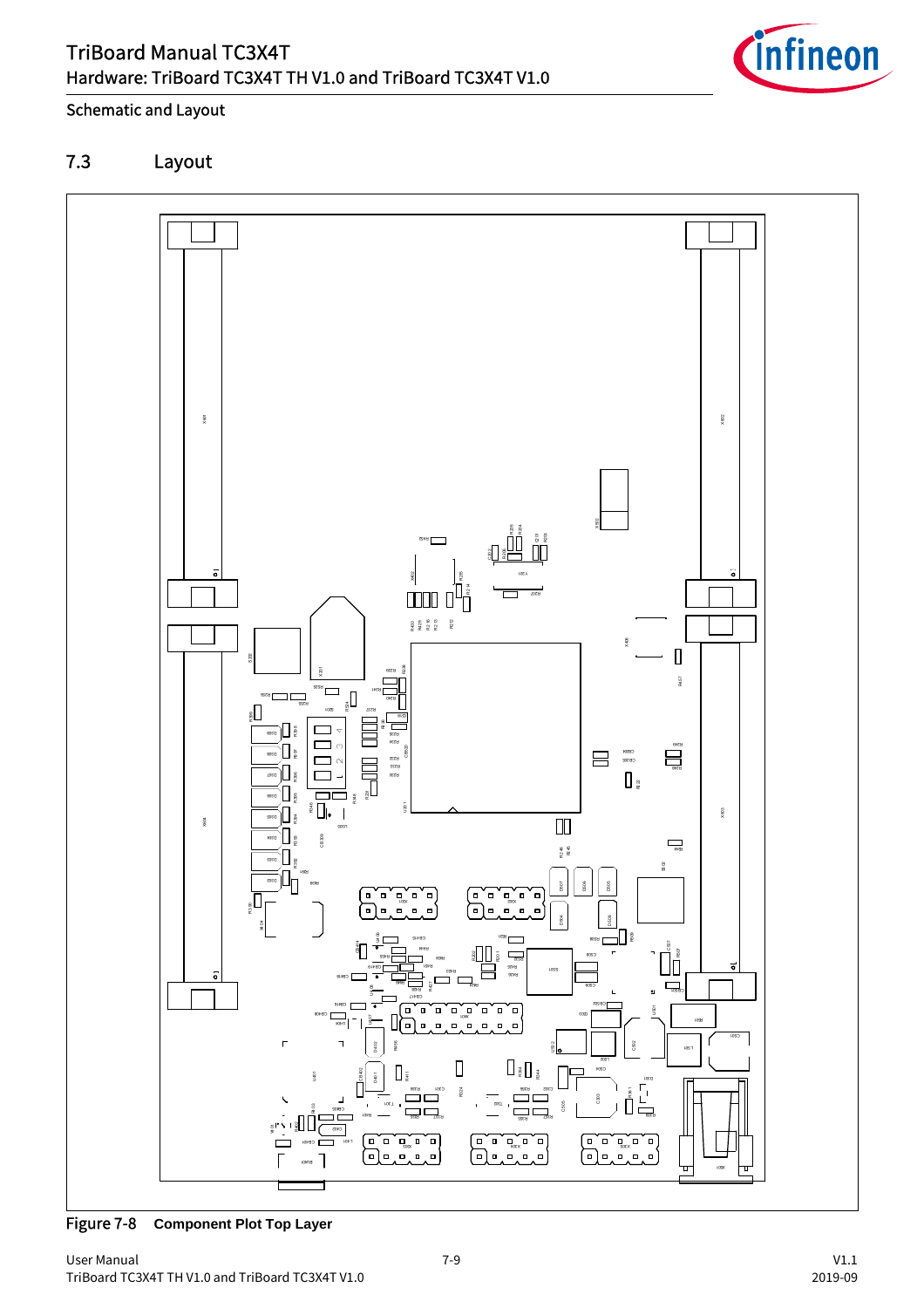![](_page_42_Figure_0.jpeg)

![](_page_42_Picture_1.jpeg)

![](_page_42_Figure_3.jpeg)

Figure 7-9 **Component Plot Bottom Layer**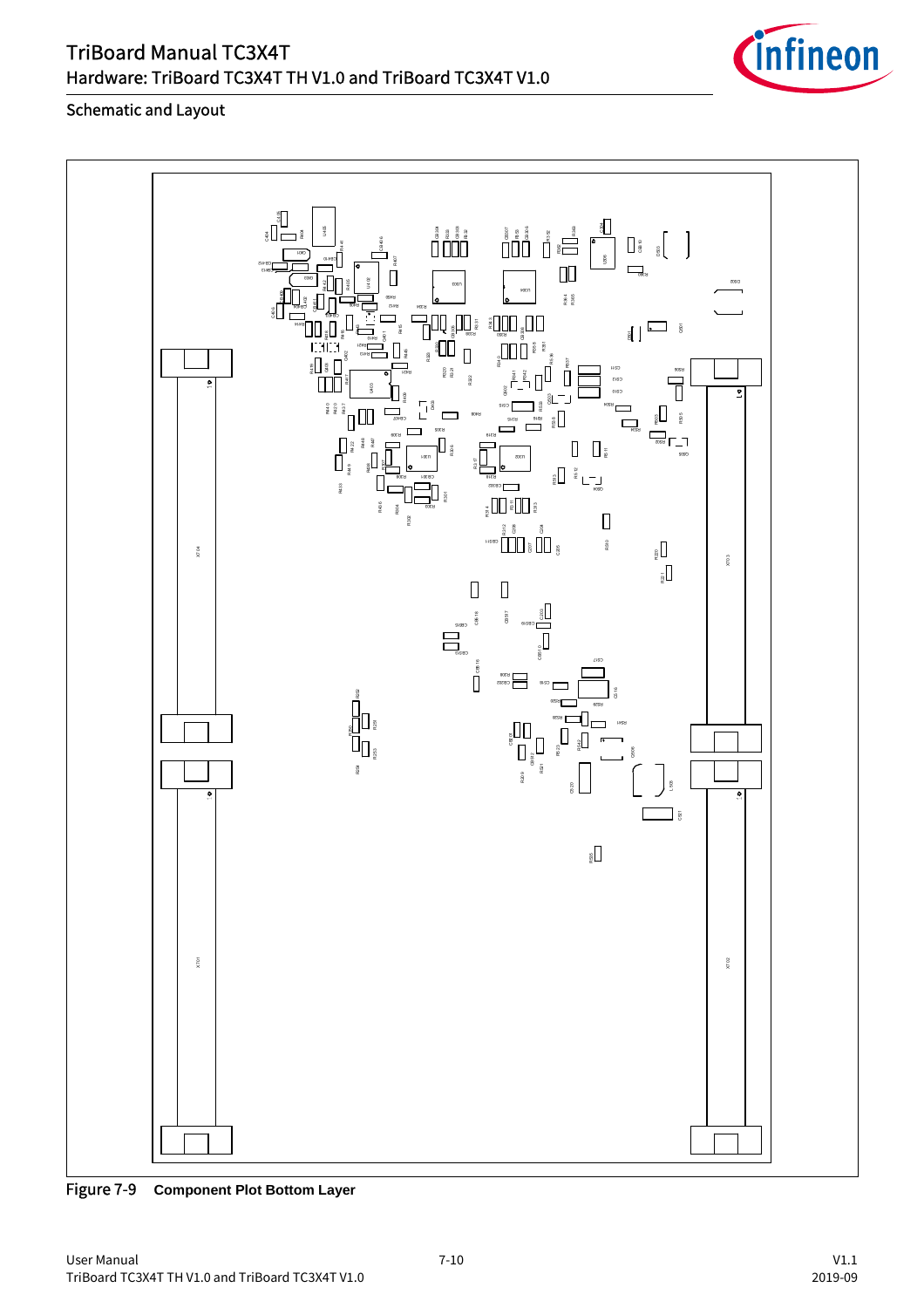![](_page_43_Picture_1.jpeg)

# <span id="page-43-0"></span>7.4 Layout with Dimensioning

The following dimensions should be used for development of extension boards.

![](_page_43_Figure_5.jpeg)

Figure 7-10 Dimensioning (mm)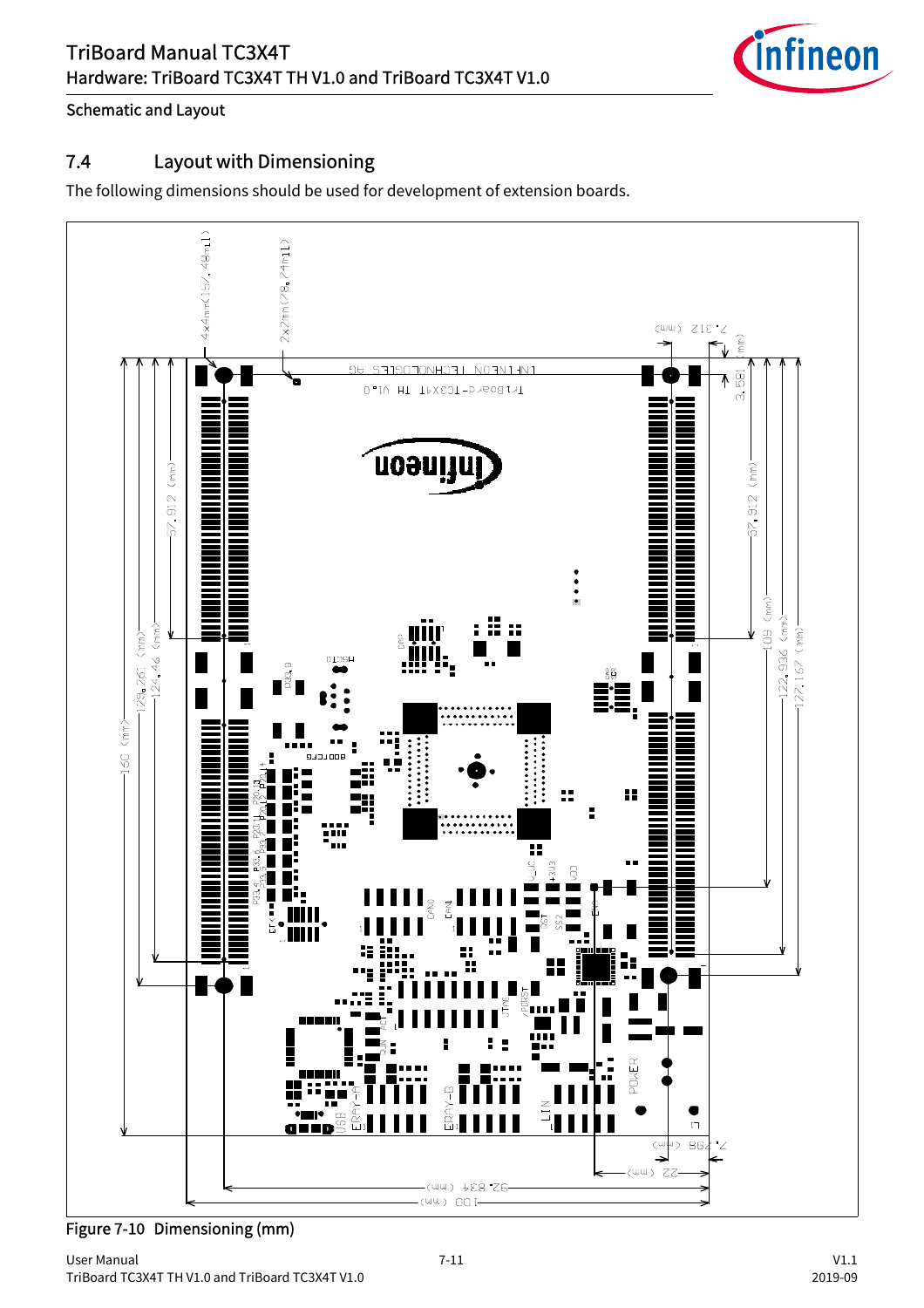![](_page_44_Picture_1.jpeg)

#### Schematic and Layout

![](_page_44_Figure_3.jpeg)

Figure 7-11 Dimensioning (mil)

The dimensioning is valid for all TriBoards.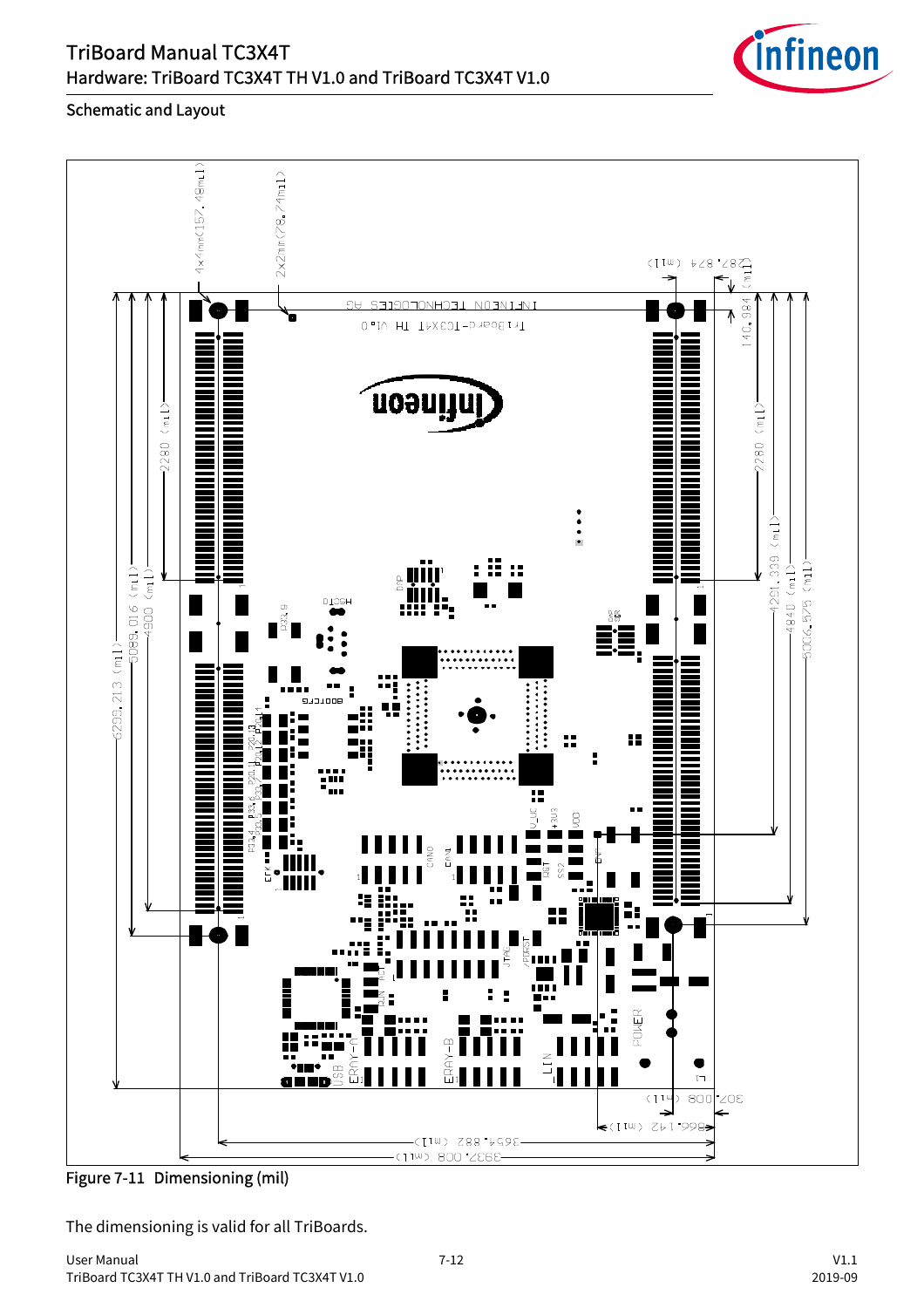![](_page_45_Picture_1.jpeg)

| <b>Revision History</b> |                                                         |  |  |
|-------------------------|---------------------------------------------------------|--|--|
| Page or Item            | Subjects (major changes since previous revision)        |  |  |
| V1.1, 2019-09           |                                                         |  |  |
| chapter 3.2             | Add missing information about C518, improve description |  |  |
| V1.0, 2019-08           |                                                         |  |  |
|                         | First version                                           |  |  |
|                         |                                                         |  |  |
|                         |                                                         |  |  |
|                         |                                                         |  |  |
|                         |                                                         |  |  |
|                         |                                                         |  |  |